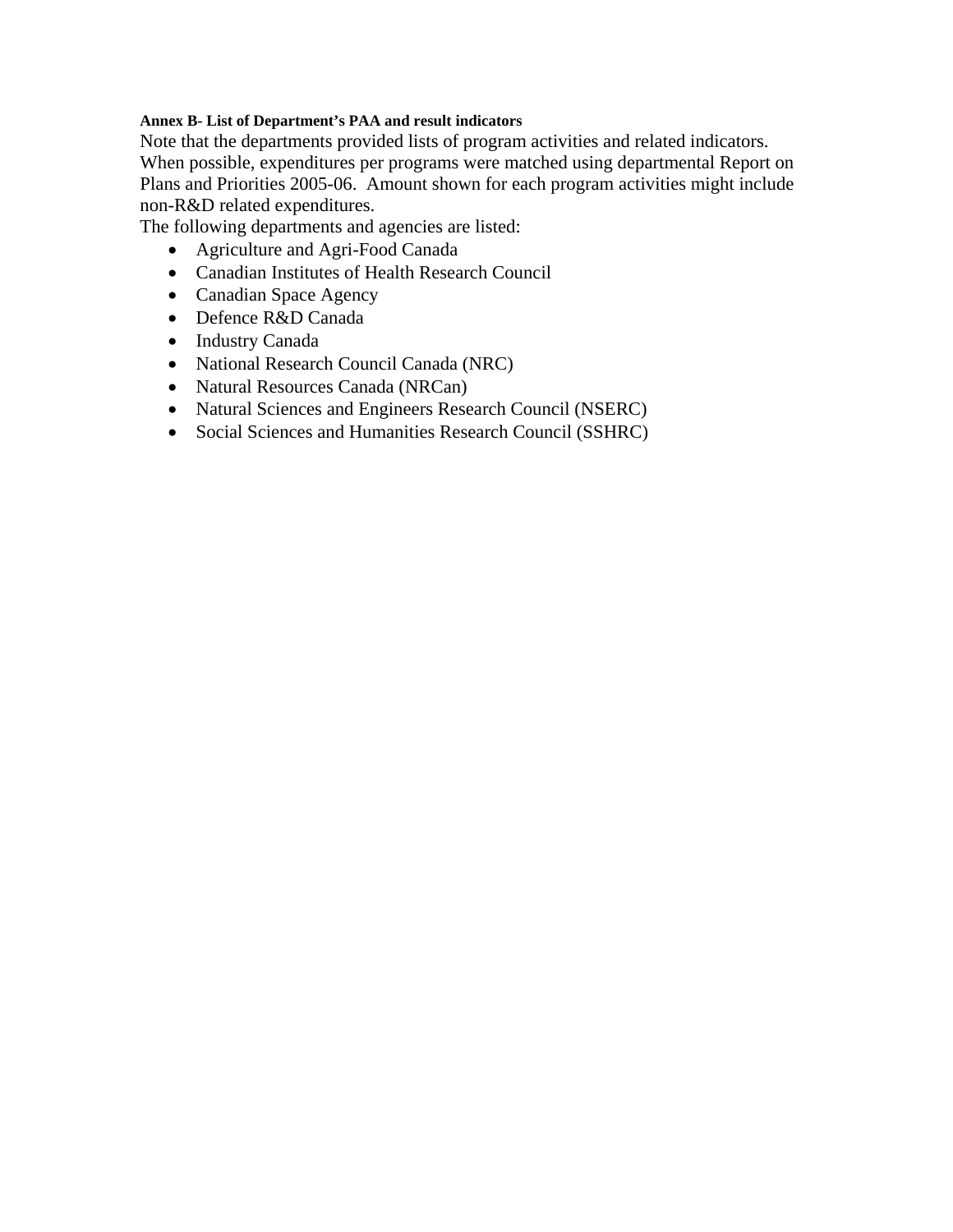Agriculture and Agri-Food Canada (AAFC)

| Program Activity (planned for 2005-2006) |          |
|------------------------------------------|----------|
| <b>Business Risk Management Ongoing</b>  | \$1,386M |
| Food Safety and Food Quality Ongoing     | \$102M   |
| <b>Environment Ongoing</b>               | \$332M   |
| <b>Innovation and Renewal Ongoing</b>    | \$331M   |
| International Issues Ongoing             | \$109M   |
| Rural and Co-operatives Ongoing          | \$21M    |
| National Farm Products Council Ongoing   | \$3M     |
| Canadian Pari-Mutuel Agency Ongoing      | \$16M    |
| Budgetary Main Estimates for 2005-06     | 2.297M   |

Moreover, AAFC science has been organized into four National Science Program teams. The programs and research areas the teams address are:

• **Environmental Health**— research to develop knowledge and technologies that will minimize the impact of agricultural production on natural resources;

• **Sustainable Production Systems** — research to develop systems of crop and livestock production that are economically and environmentally sustainable in the face of disease, pests and weather threats, and improve the competitiveness of Canadian agri-food products in domestic and international markets;

**• Bio-products and Bio-processes** — biological and engineering research to discover and develop value-added bio-based products and processes such as bio-materials for construction, new bio-fuels and chemicals, and new wellness foods; and

• **Food Safety and Quality**— research to provide the knowledge and technology needed to enhance the ability of the Canadian food industry and government to keep the food system safe, and to produce quality food products for current and future consumers.

| Source: AAFC RPP, 2005-06 |  |
|---------------------------|--|
|---------------------------|--|

| Agriculture and Agri-Food (AAFC)<br>Common GOALS     | Investment (\$M) | <b>Target and Indicators</b>                                                                                                                                                                                                                                     |
|------------------------------------------------------|------------------|------------------------------------------------------------------------------------------------------------------------------------------------------------------------------------------------------------------------------------------------------------------|
| <b>REALIGNING PUBLIC SCIENCE</b><br><b>RESOURCES</b> |                  | Levels of investment by the Parties,<br>academic institutions and industry in<br>science and innovation in the priority<br>areas and in bio-products;<br>Levels of investment by non-agricultural<br>sources in science and innovation in the<br>priority areas; |
| CO-ORDINATING ALONG THE WHOLE<br><b>VALUE CHAIN</b>  |                  | Number of collaborative arrangements<br>based on science and innovation across<br>the value chain                                                                                                                                                                |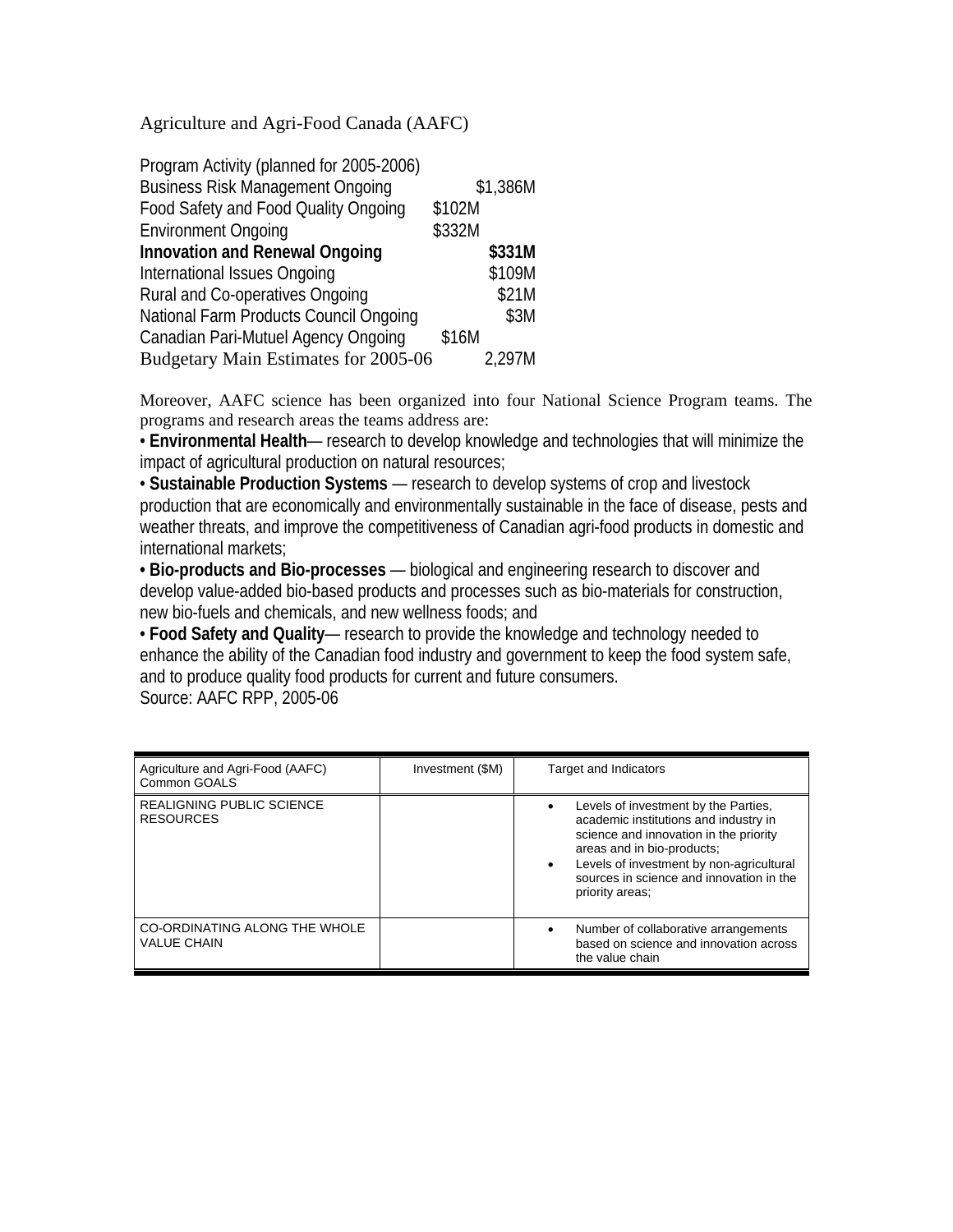| Agriculture and Agri-Food (AAFC)<br>Common GOALS | Investment (\$M) | <b>Target and Indicators</b>                                                                                                                                                                                                                                                                                                                                                                                                                                                                                                                                                                                                                                                                                                                          |
|--------------------------------------------------|------------------|-------------------------------------------------------------------------------------------------------------------------------------------------------------------------------------------------------------------------------------------------------------------------------------------------------------------------------------------------------------------------------------------------------------------------------------------------------------------------------------------------------------------------------------------------------------------------------------------------------------------------------------------------------------------------------------------------------------------------------------------------------|
| <b>CREATING AN INNOVATION CLIMATE</b>            |                  | Number of producers that become<br>engaged in value chain activities beyond<br>production of the raw commodity;<br>Market share of bio-products produced<br>in Canada;<br>Impact on rural economic development<br>of investments or economic activity in<br>bio-products and the priority areas;<br>Number of publications, licensing<br>agreements and patents awarded in the<br>agriculture and agri-food sector;<br>Number of people employed in the bio-<br>based economy;<br>Number of persons enrolled in post<br>secondary institutions in subjects related<br>to the bio-based economy;<br>Employers' access to skilled labour in<br>the bio-based economy; and<br>Number of new research and innovative<br>projects that are commercialized. |

Note: It was not possible to get AAFC list of indicators linked to their PAA. See below their Budgetary Structure: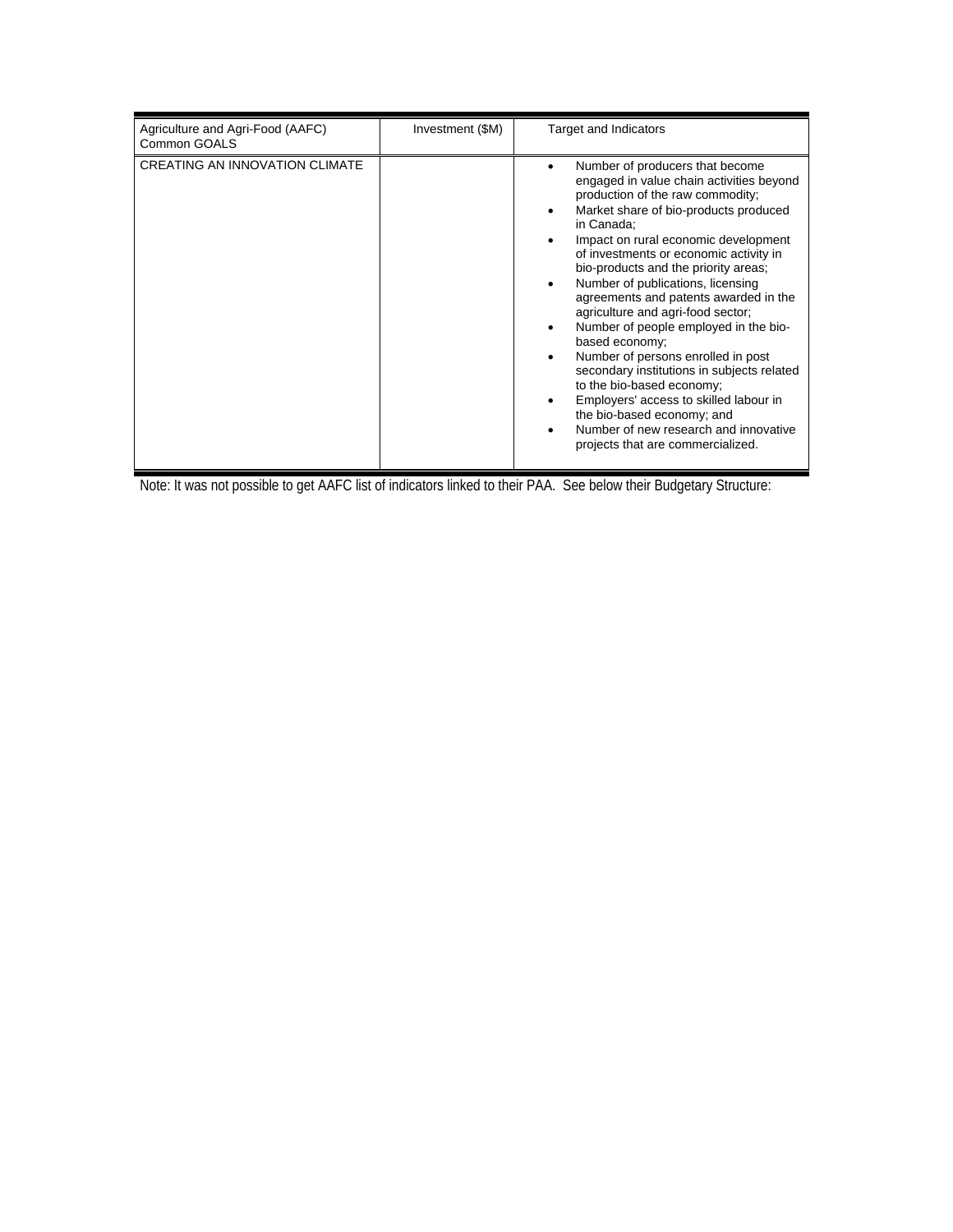#### <span id="page-3-0"></span>Canadian Institutes of Health Research Council (CIHR) Program Activity (planned for 2005-2006) Outstanding Research \$420M Outstanding Researchers in Innovative Environments \$294M<br>Transforming Health Research into Action \$62M Transforming Health Research into Action \$ 62M<br>Budgetary Main Estimates for 2005-06 \$777M Budgetary Main Estimates for 2005-06

| <b>Canadian Institutes Health Res. (CIHR)</b><br><b>Strategic Outcome/Program Activity</b>                                                                                                                                                                                | Investment (\$M) | <b>Results Indicators</b>                                                                                                                                                                                                                                                                         |
|---------------------------------------------------------------------------------------------------------------------------------------------------------------------------------------------------------------------------------------------------------------------------|------------------|---------------------------------------------------------------------------------------------------------------------------------------------------------------------------------------------------------------------------------------------------------------------------------------------------|
| 1.0 Outstanding Research                                                                                                                                                                                                                                                  | \$420            | Canadian ranking in health research<br>$\bullet$<br>expenditures compared to international<br>levels<br>Number of publications resulting from<br>٠<br>CIHR-supported research and their impact<br>High peer review rankings of results of<br>$\bullet$<br>CIHR-funded research                    |
| 1.1 Fund health research<br>Description:<br>Manage competitions and programs for<br>grant funds to facilitate and enable the<br>conduct of outstanding health research<br>including collaborative programs in<br>investigator-framed and Institute-framed<br>initiatives. | \$420            | Success of CIHR-funded research<br>$\bullet$<br>programs including results, awareness and<br>satisfaction levels.<br><b>Extent to which Institutes have</b><br>appropriately influenced the research,<br>policy and/or practice agendas in their<br>communities (Common Framework 3a<br>and $b)'$ |
| 1.1.1 Investigator-Framed Grants<br>Programs<br>Description: Manage competitions and<br>programs for grant funds to facilitate and<br>enable the conduct of outstanding health<br>research including collaborative programs<br>in all areas of health research.           |                  | Proportion of fundable grant applications<br>٠<br>received by CIHR that are funded.<br>Average duration of grants.<br>Average dollar value of grants issued<br>Total expenditures for research targeted to<br>strategic areas by health research priority.                                        |
| 1.1.2 Institute-Framed Strategic Grants<br>Programs<br>Description: Manage competitions and<br>programs for grant funds to facilitate and<br>enable the conduct of outstanding health<br>research including collaborative programs<br>in strategic health research areas. |                  | Proportion of fundable grant applications<br>$\bullet$<br>received by CIHR that are funded.<br>Average dollar value of grants issued.<br>Average duration of grants.<br>Diversity of research supported (by theme<br>and # institutions).                                                         |

 $\overline{a}$ 

<sup>&</sup>lt;sup>i</sup> Indicators in bold and italic are derived from the 15 common indicators agreed to by Institutes in the Common Framework. Some of *those related to Organizational Excellence and Partnerships (Enabling Outcomes) are not included in this structure. The number (1a) refers to the number within the Framework for reference purposes.*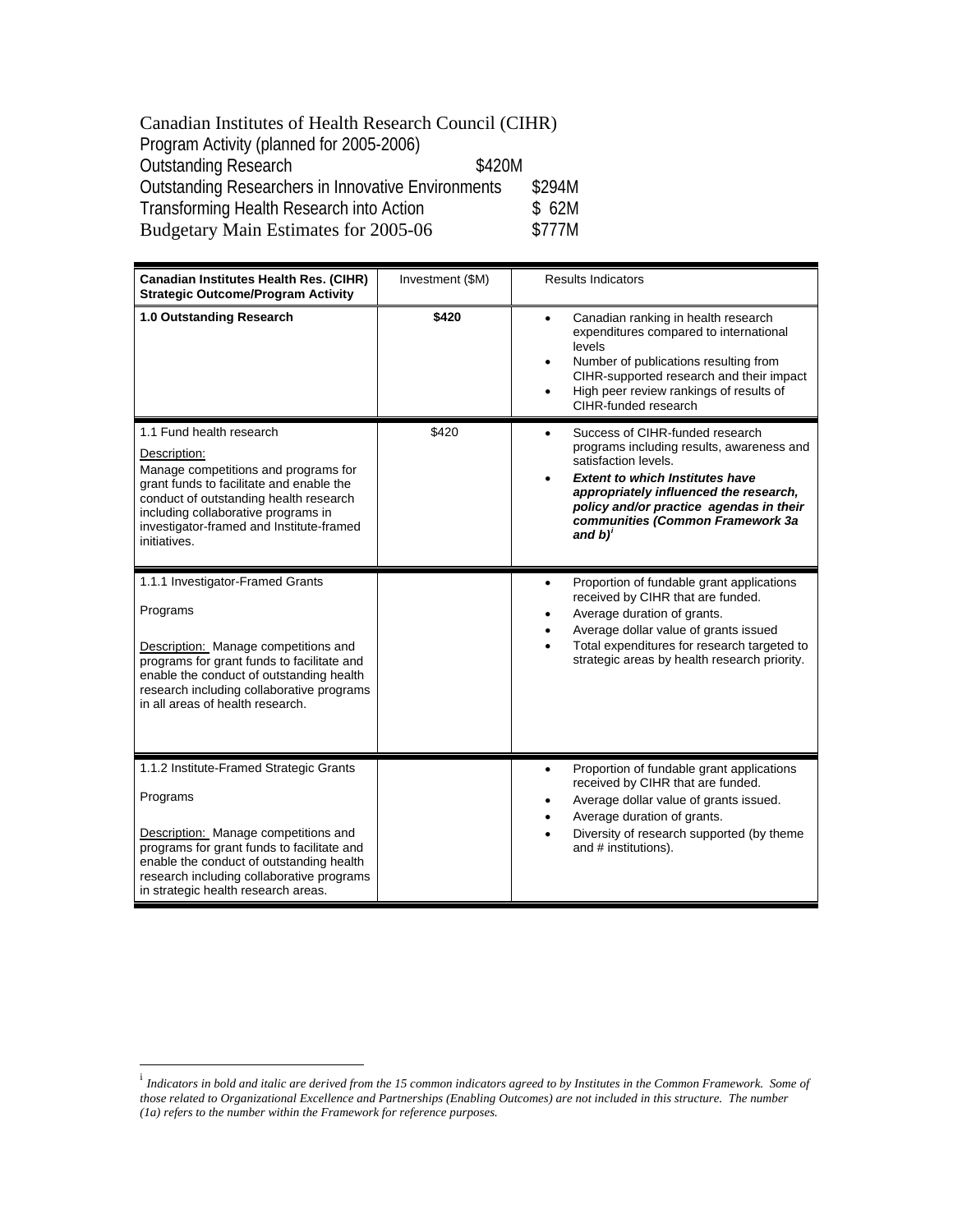| <b>Canadian Institutes Health Res. (CIHR)</b><br><b>Strategic Outcome/Program Activity</b>                                                                                                                                                                                               | Investment (\$M) | <b>Results Indicators</b>                                                                                                                                                                                                                                                                                                                                                               |
|------------------------------------------------------------------------------------------------------------------------------------------------------------------------------------------------------------------------------------------------------------------------------------------|------------------|-----------------------------------------------------------------------------------------------------------------------------------------------------------------------------------------------------------------------------------------------------------------------------------------------------------------------------------------------------------------------------------------|
| 2.0 Outstanding Researchers in<br><b>Innovative Environments</b>                                                                                                                                                                                                                         | \$294            | Number and types of PhD graduates in<br>٠<br>Canada by year.<br>% of PhD graduates in Canada planning<br>٠<br>postdoctoral fellowship or research<br>associateship in health.<br>Canadian international ranking in level of<br>$\bullet$<br>education.<br>Quality and availability of adequate<br>resources for research (infrastructure,<br>resources, hardware, software).            |
| 2.1 Fund health researchers and trainees<br>Description:<br>Manage competitions and programs for<br>both salary awards to enable health<br>researchers to devote more time to their<br>research, as well as competitions for<br>training awards to develop future health<br>researchers. | \$195            | Success of CIHR-funded salary and<br>٠<br>training programs including results,<br>awareness and satisfaction levels.<br>Level and success of Institute activity in<br>٠<br>creating opportunities for capacity<br>development based on successful initial<br>and ongoing identification and targeting<br>of research domains in need of capacity<br>development. (Common Framework 4a). |
| 2.1.1 Salary Support Programs<br>Description: Manage competitions and<br>programs for salary awards to<br>enable health researchers to devote more<br>time to their research - in all areas of<br>health research.                                                                       |                  | Proportion of fundable applications<br>$\bullet$<br>received by CIHR that are funded.<br>Numbers of health researchers funded by<br>area of health research                                                                                                                                                                                                                             |
| 2.1.2 Training Programs<br>Description: Manage competitions and<br>programs for training awards to<br>develop future health researchers in all<br>areas of health research.                                                                                                              |                  | Proportion of fundable applications<br>٠<br>received by CIHR that are funded.<br>Stipend and research award levels.                                                                                                                                                                                                                                                                     |
| 2.1.3 Canada Research Chairs Program<br>Description: Provide two levels of salary<br>award (Tier I and Tier II) that are<br>allocated to universities and research<br>institutions based on a formula;<br>subsequently researchers are recruited<br>into these "Chair" positions.        |                  | Percentage of Research Chairholders<br>$\bullet$<br>attracted or retained in Canada due to the<br>program.<br>Number of established or expanded<br>$\bullet$<br>research centres in areas related to<br>university strategic plans since the<br>program.                                                                                                                                |
| 2.1.4 Canada Graduate Scholarships<br>Program<br>Description: Manage competitions and<br>programs for financial support to<br>develop future health researchers (at both<br>Masters and Doctoral levels).                                                                                |                  | Proportion of fundable applications<br>received by CIHR that are funded                                                                                                                                                                                                                                                                                                                 |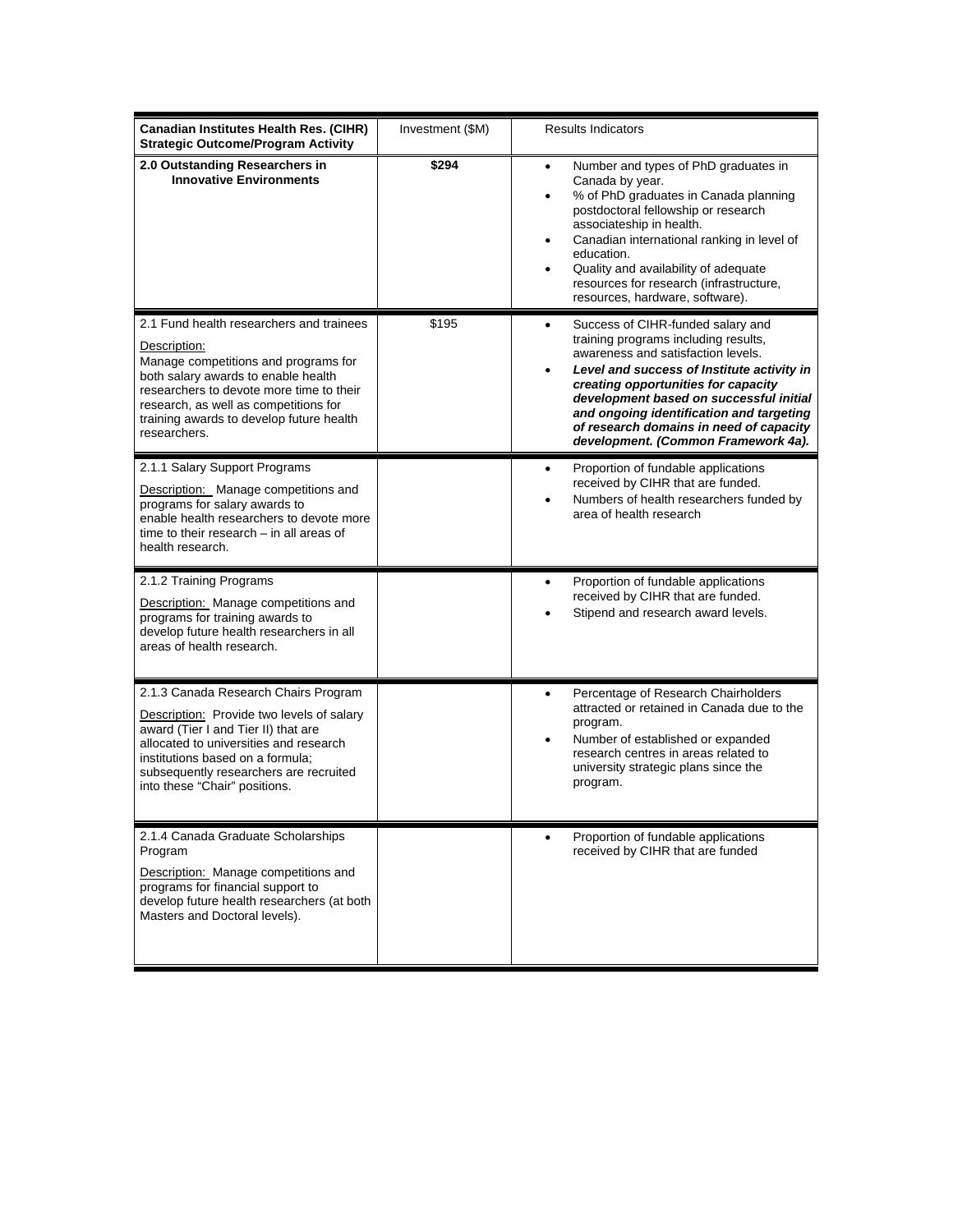| <b>Canadian Institutes Health Res. (CIHR)</b><br><b>Strategic Outcome/Program Activity</b>                                                                                                                                                                                                                                                                                                                                                                                                 | Investment (\$M) | Results Indicators                                                                                                                                                                                                                                                                                                                            |
|--------------------------------------------------------------------------------------------------------------------------------------------------------------------------------------------------------------------------------------------------------------------------------------------------------------------------------------------------------------------------------------------------------------------------------------------------------------------------------------------|------------------|-----------------------------------------------------------------------------------------------------------------------------------------------------------------------------------------------------------------------------------------------------------------------------------------------------------------------------------------------|
| 2.1.5 Institute-framed Strategic Salary<br><b>Support Programs</b><br>Description: Manage competitions and<br>programs for salary awards to<br>enable health researchers to devote more<br>time to their research - in strategic health<br>research areas.                                                                                                                                                                                                                                 |                  | Percentage increase in the number and<br>٠<br>diversity of researchers funded in National<br>and Institute strategic health research<br>priority areas.                                                                                                                                                                                       |
| 2.1.6 Institute-framed Strategic Training<br>Programs<br>Description: Manage competitions and<br>programs for training awards to develop<br>future health researchers in strategic<br>health research areas.                                                                                                                                                                                                                                                                               |                  | Percentage increase in the number and<br>٠<br>diversity of trainees funded in National and<br>Institute strategic health research priority<br>areas.<br>Number of trainees successfully<br>$\bullet$<br>completing CIHR-funded training<br>programs.                                                                                          |
| 2.2 Fund research resources.<br>collaboration and other grants to<br>strengthen the health research<br>community<br>Description:<br>Manage competitions and programs for<br>grant funds for research-enabling<br>activities, such as networking, provision of<br>new equipment, databases and/or<br>specialized resources. Encourage<br>participation and involvement of<br>stakeholders in the public and private<br>sectors through collaborative enabling<br>programs and competitions. | \$65             | Success of CIHR-funded research<br>٠<br>resources and collaboration programs<br>including results, awareness and<br>satisfaction levels<br>Expenditure levels and distribution.<br>٠<br>Level of Institute leadership, activity<br>$\bullet$<br>and success in strengthening research<br>infrastructure/environment. (Common<br>Framework 4c) |
| 2.2.1 Investigator-framed Research<br>Resources and Collaboration Programs<br>Description: Manage competitions and<br>programs for grant funds for research-<br>enabling activities, such as networking,<br>provision of new equipment, databases<br>and/or specialized resources in all areas<br>of health research.                                                                                                                                                                      |                  | Proportion of fundable applications<br>٠<br>received by CIHR that are funded<br>Types of support by area of health<br>٠<br>research.<br>Number of research teams, networks and<br>partnerships established.                                                                                                                                   |
| 2.2.2 Institute-framed Research<br>Resources and Collaboration Programs<br>Description: Manage competitions and<br>programs for grant funds for research-<br>enabling activities, such as networking,<br>provision of new equipment, databases<br>and/or specialized resources in strategic<br>health research areas.                                                                                                                                                                      |                  | Proportion of fundable applications<br>$\bullet$<br>received by CIHR that are funded.<br>Total expenditures for research targeted to<br>$\bullet$<br>strategic areas by health research priority.<br>Number of research teams, networks and<br>partnerships established.                                                                      |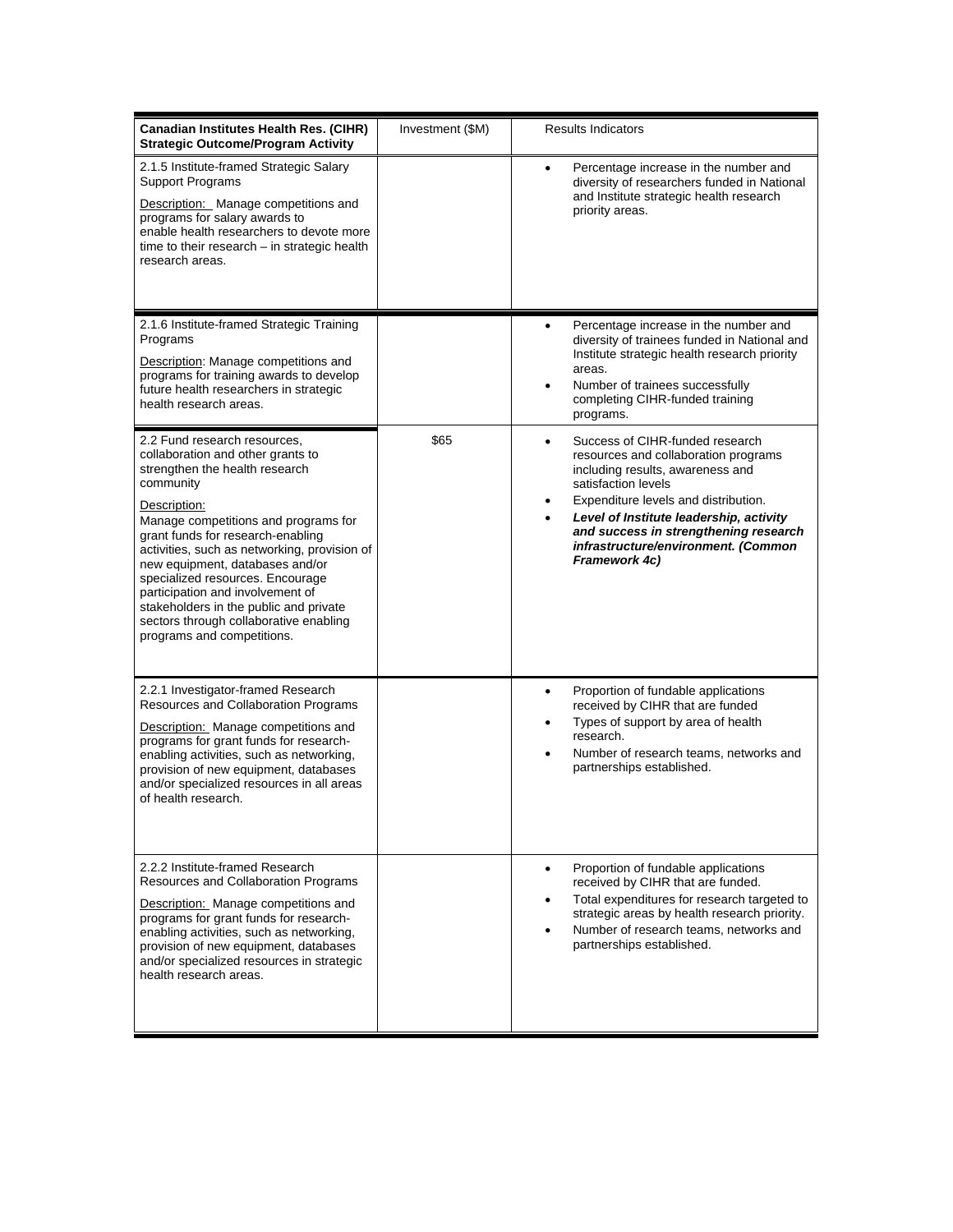| <b>Canadian Institutes Health Res. (CIHR)</b><br><b>Strategic Outcome/Program Activity</b>                                                                                                                                                                                                                                                                                                                                                                                     | Investment (\$M) | <b>Results Indicators</b>                                                                                                                                                                                                                                                                                                                                                                                                                                                                                                                                                                                           |
|--------------------------------------------------------------------------------------------------------------------------------------------------------------------------------------------------------------------------------------------------------------------------------------------------------------------------------------------------------------------------------------------------------------------------------------------------------------------------------|------------------|---------------------------------------------------------------------------------------------------------------------------------------------------------------------------------------------------------------------------------------------------------------------------------------------------------------------------------------------------------------------------------------------------------------------------------------------------------------------------------------------------------------------------------------------------------------------------------------------------------------------|
| 2.2.3 Other Grants to Strengthen Health<br><b>Research Community</b><br>Description: Encourage participation and<br>involvement of stakeholders in the public<br>and private sectors through collaborative<br>enabling programs and competitions.                                                                                                                                                                                                                              |                  | Total expenditures and description of<br>activities funded in this category                                                                                                                                                                                                                                                                                                                                                                                                                                                                                                                                         |
| 2.3 Develop and support strong health<br>research community through National and                                                                                                                                                                                                                                                                                                                                                                                               | \$28             | Success of CIHR-funded partnership<br>research programs including results,<br>awareness and satisfaction levels.                                                                                                                                                                                                                                                                                                                                                                                                                                                                                                    |
| international alliances and priority setting.<br>Description:<br>Plan, launch and manage both Institute<br>Support Grants that enable Institute<br>activities such as the development of<br>strategic health research priorities and<br>development of alliances, as well as<br>competitions and programs for grant<br>funds for both national and international<br>partnered programs.<br>2.3.1 Institute Operational Support<br><b>Description:</b> Manage Institute Support |                  | Number, diversity and scope of<br>$\bullet$<br>linkages, exchanges, alliances and<br>partnerships with other organizations<br>including health policy-makers at all<br>levels of government (especially<br>provincial governments) compared to<br>baseline. Includes willingness of<br>stakeholders to support research in<br>Institute domains and number and size<br>of funding flows through jointly funded<br>partnership programs where relevant.<br>(Common Framework 2b).<br><b>Evidence of Institute's emerging</b><br>$\bullet$<br>leadership within the Canadian research<br>and research user community, |
| Grants that enable Institute activities such<br>as the development of strategic health<br>research priorities and development of<br>alliances                                                                                                                                                                                                                                                                                                                                  |                  | including examples of Institute<br>innovation in identifying and<br>responding to National health threats<br>and opportunities.                                                                                                                                                                                                                                                                                                                                                                                                                                                                                     |
| 2.3.2 Partnership Programs<br>Description: Manage competitions and<br>programs for grant funds for both national<br>and international partnered programs.                                                                                                                                                                                                                                                                                                                      |                  | Total expenditures for research targeted to<br>$\bullet$<br>strategic areas through partnership<br>programs.<br>Total expenditures for partnered research<br>by area of research.                                                                                                                                                                                                                                                                                                                                                                                                                                   |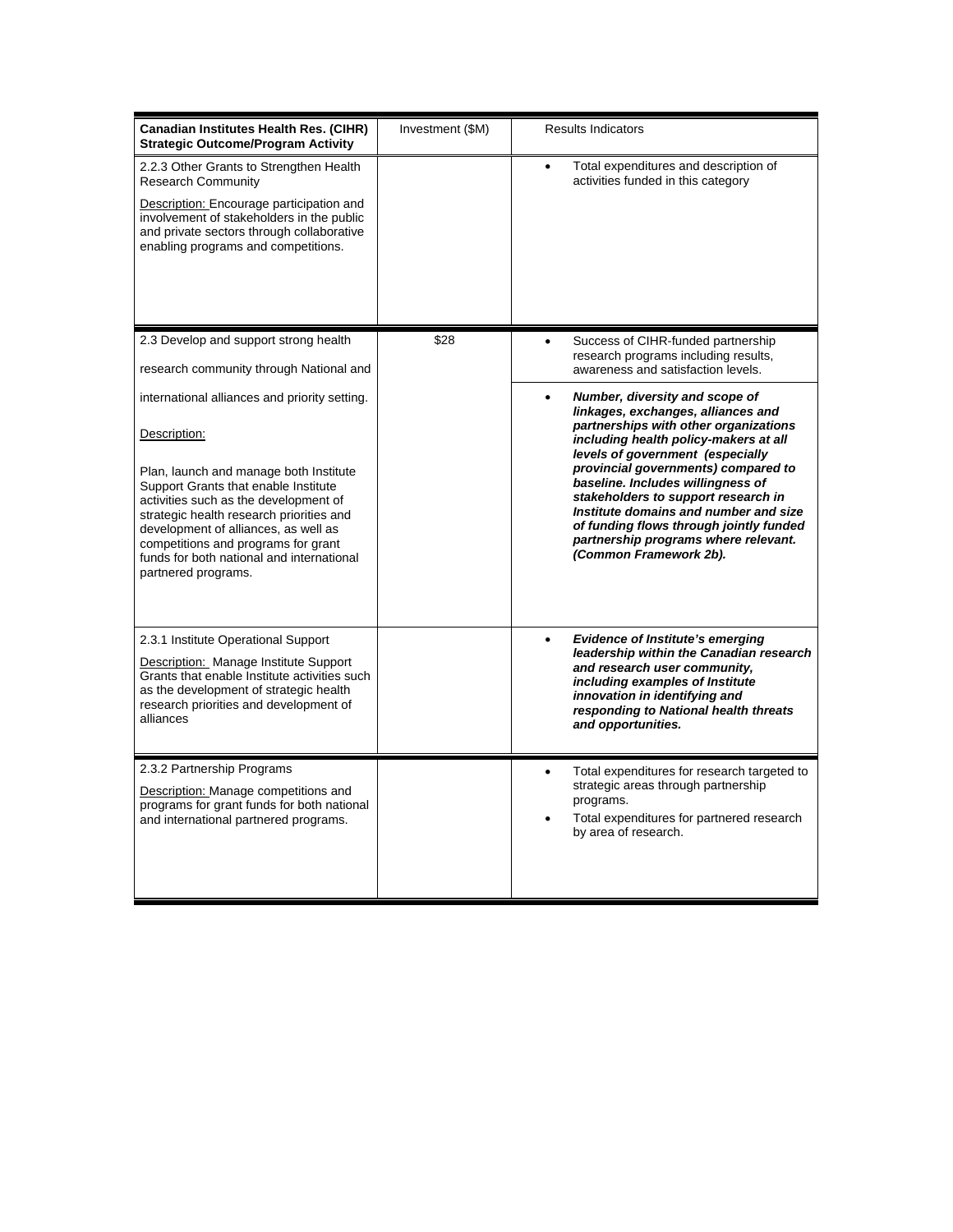| <b>Canadian Institutes Health Res. (CIHR)</b><br><b>Strategic Outcome/Program Activity</b>                                                                                                                                                                                                                                                                                                                                                                                                                                                                                                                                                                                                                                                | Investment (\$M) | <b>Results Indicators</b>                                                                                                                                                                                                                                                                                                                                                                                                                                                                                                                                                                                                    |
|-------------------------------------------------------------------------------------------------------------------------------------------------------------------------------------------------------------------------------------------------------------------------------------------------------------------------------------------------------------------------------------------------------------------------------------------------------------------------------------------------------------------------------------------------------------------------------------------------------------------------------------------------------------------------------------------------------------------------------------------|------------------|------------------------------------------------------------------------------------------------------------------------------------------------------------------------------------------------------------------------------------------------------------------------------------------------------------------------------------------------------------------------------------------------------------------------------------------------------------------------------------------------------------------------------------------------------------------------------------------------------------------------------|
| 2.4 Inform research, clinical practice and<br>public policy on ethical, legal and social<br>issues (ELSI) related to health and health<br>research<br>Description:<br>Undertake consultations to enable<br>inclusive dialogue across sectors,<br>disciplines and communities to lead to<br>greater public engagement, improved<br>knowledge and understanding of the<br>ethical, legal and social issues in the<br>context of health and health research. As<br>well, plan, launch and manage<br>competitions and programs for grant<br>funds to create new knowledge and<br>provide grant funds that enable effective<br>insights pertaining to the ethical, legal and<br>social issues in the context of health and<br>health research. | \$6              | Success of CIHR's ELSI activities, for<br>٠<br>example changes in the number of ethics-<br>related incidents that arise from health<br>practice, research, and policies.<br>Number of publications resulting from ELSI<br>٠<br>research.<br>Number of public policies influenced by<br>٠<br><b>ELSI</b> principles<br>Opinions of health researchers and policy-<br>$\bullet$<br>makers regarding their success in uptake<br>and application of new ethical knowledge.                                                                                                                                                       |
| 2.4.1 Consultations related to ELSI<br>Description: Undertake consultations<br>leading to greater public engagement,<br>improved knowledge and understanding<br>of the ethical, legal and social issues in<br>the context of health and health research.                                                                                                                                                                                                                                                                                                                                                                                                                                                                                  |                  | Number of laws and public policies in<br>$\bullet$<br>health and health research informed from<br>an ELSI perspective                                                                                                                                                                                                                                                                                                                                                                                                                                                                                                        |
| 2.4.2 Fund ELSI research<br>Description: Manage competitions and<br>programs for grant funds to create new<br>knowledge and provide grant funds that<br>enable effective insights pertaining to the<br>ethical, legal and social issues in the<br>context of health and health research.                                                                                                                                                                                                                                                                                                                                                                                                                                                  |                  | Proportion of fundable applications<br>٠<br>received by CIHR that are funded.<br>Total expenditures for research targeted to<br>٠<br>strategic areas pertaining to ethical, legal<br>and social issues in the context of health<br>and health research.                                                                                                                                                                                                                                                                                                                                                                      |
| 3.0 Transforming Health Research into<br><b>Action</b>                                                                                                                                                                                                                                                                                                                                                                                                                                                                                                                                                                                                                                                                                    | \$62             | Changes in research questions, agendas,<br>٠<br>context and methods attributable to prior<br>CIHR-funded research (research<br>targeting).<br>Changes in health practice, programs or<br>٠<br>policies attributable to prior CIHR-funded<br>research, improvements in service delivery<br>or health benefits attributable to prior<br>CIHR-funded research.<br>Commercial activity - products (IP),<br>$\bullet$<br>companies and employment generated as<br>a result of CIHR-funded projects<br>Health and educational sector labour<br>٠<br>market indicators.<br>Canadian quality of life and health status<br>indicators |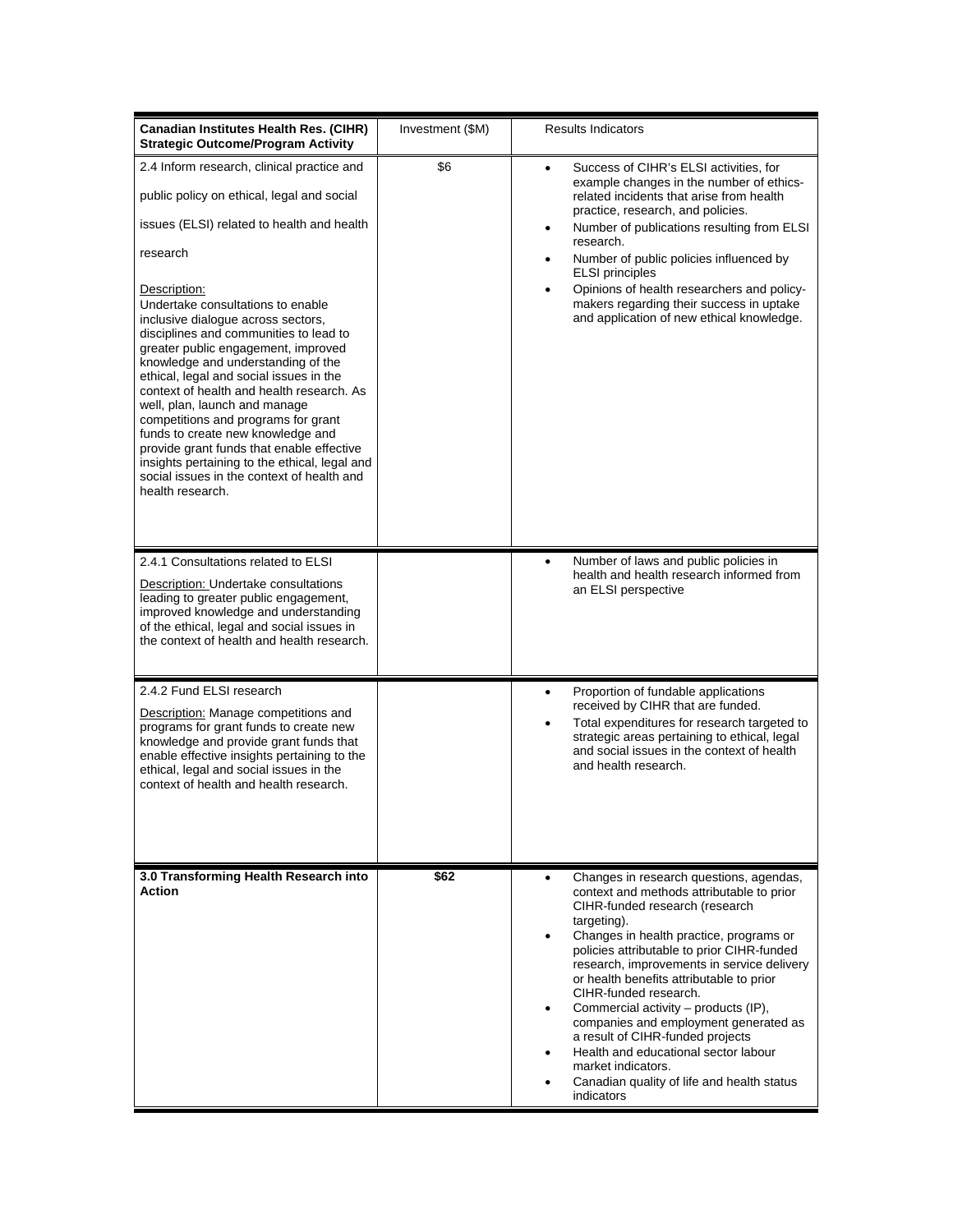| Canadian Institutes Health Res. (CIHR)<br><b>Strategic Outcome/Program Activity</b>                                                                                                                                                                                                                                                                                                                                                                                                                                                                                                                                                                    | Investment (\$M) | <b>Results Indicators</b>                                                                                                                                                                                                                                                                                                                                                                                                                                                                                                                                                                                                                                                                        |
|--------------------------------------------------------------------------------------------------------------------------------------------------------------------------------------------------------------------------------------------------------------------------------------------------------------------------------------------------------------------------------------------------------------------------------------------------------------------------------------------------------------------------------------------------------------------------------------------------------------------------------------------------------|------------------|--------------------------------------------------------------------------------------------------------------------------------------------------------------------------------------------------------------------------------------------------------------------------------------------------------------------------------------------------------------------------------------------------------------------------------------------------------------------------------------------------------------------------------------------------------------------------------------------------------------------------------------------------------------------------------------------------|
| 3.1 Support activities on knowledge<br>translation, exchange, use and strategies<br>to strengthen the health system<br>Description:<br>Implement strategies to enable the<br>effective dissemination, exchange,<br>synthesis and application of health<br>research results that will lead to<br>improvements in the Canadian health<br>system and improved health for<br>Canadians. As well, manage<br>competitions and programs for grant<br>funds designed to create new knowledge,<br>strengthen Canadian capacity and<br>networks and together with our partners,<br>undertake effective research and<br>knowledge translation of health research. | \$37             | Success of CIHR-funded research<br>$\bullet$<br>programs including results, awareness and<br>satisfaction levels.<br>Increased number, scope and diversity of<br>$\bullet$<br>knowledge translation activities supported<br>by CIHR (and its partners where relevant)<br>or resulting from CIHR activities (e.g.<br>synthesis papers, briefs, participation in<br>policy task forces etc), compared to<br>baseline (Common Framework 5b).<br>Identification of and initial communication<br>$\bullet$<br>with key knowledge translation<br>stakeholders followed by increased<br>number of inputs (driven by research<br>evidence) to stakeholders' decision<br>processes (Common Framework 5c). |
| 3.1.1 Knowledge Translation Strategy<br>Description: Implement strategies to<br>enable the effective dissemination,<br>exchange, synthesis and application of<br>health research results that will lead to<br>improvements in the Canadian health<br>system and improved health for<br>Canadians.                                                                                                                                                                                                                                                                                                                                                      |                  | Percentage increase expenditures for KT<br>$\bullet$<br>activities.<br>Percentage increase in number of<br>$\bullet$<br>researchers incorporating KT into their<br>research activities.<br>Opinions on quality of tools, programs and<br>strategies implemented to support KT.                                                                                                                                                                                                                                                                                                                                                                                                                   |
| 3.1.2 Knowledge Translation Funding<br>Programs<br>Description: Manage competitions and<br>programs for grant funds designed to<br>create new knowledge, strengthen<br>Canadian capacity and networks and<br>together with our partners, undertake<br>effective research and knowledge<br>translation of health research.                                                                                                                                                                                                                                                                                                                              |                  | Proportion of fundable applications<br>$\bullet$<br>received by CIHR that are funded.<br>Total expenditures for research targeted to<br>strategic areas pertaining to KT.                                                                                                                                                                                                                                                                                                                                                                                                                                                                                                                        |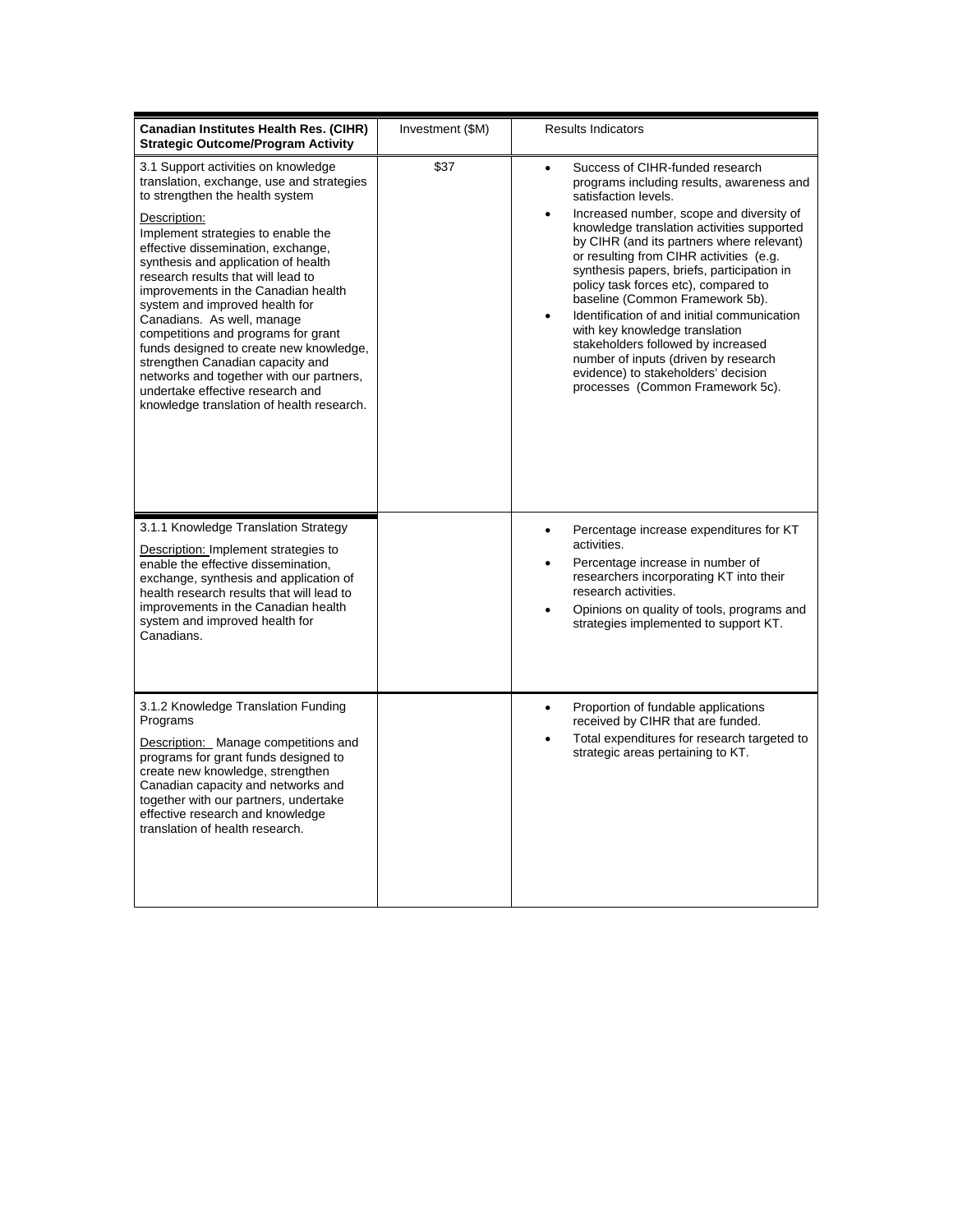| Canadian Institutes Health Res. (CIHR)<br><b>Strategic Outcome/Program Activity</b>                                                                                                                                                                                                                                                                                                                                                                                                                                                                                              | Investment (\$M) | <b>Results Indicators</b>                                                                                                                                                                                                                                    |
|----------------------------------------------------------------------------------------------------------------------------------------------------------------------------------------------------------------------------------------------------------------------------------------------------------------------------------------------------------------------------------------------------------------------------------------------------------------------------------------------------------------------------------------------------------------------------------|------------------|--------------------------------------------------------------------------------------------------------------------------------------------------------------------------------------------------------------------------------------------------------------|
| 3.1.3 Networks of Centers of Excellence<br><b>Grants Program</b><br>Description: Provide grant funds to<br>support the best NCE applications in<br>areas of health research. NCE's are<br>partnerships among universities, industry,<br>government and not-for-profit<br>organizations aimed at turning Canadian<br>research and entrepreneurial talent into<br>economic and social benefits for Canada.<br>They are nation-wide, multi-disciplinary<br>and multi-sectoral partnerships that<br>connect excellent research with industrial<br>know-how and strategic investment. |                  | Number and diversity of partnerships and<br>$\bullet$<br>networks in health domains.<br>Distribution of partners by province,<br>institution, discipline and sector.                                                                                         |
| 3.2 Support National efforts to capture the<br>economic value for Canada of health<br>research advances made at Canadian<br>institutions                                                                                                                                                                                                                                                                                                                                                                                                                                         | \$25             | Success of CIHR-funded research<br>$\bullet$<br>programs including results, awareness and<br>satisfaction levels.<br>Number and nature of patents, spin-off companies<br>and licenses for intellectual property (IP)<br>generated from CIHR funded research. |
| Description:<br>Implement strategies to enable the<br>effective development and<br>commercialization of health research that<br>will lead to a better quality of life for<br>Canadians through improvements in the<br>Canadian health system, products and<br>economy. As well, plan, launch and<br>manage competitions and programs for<br>grant funds to create and transfer new<br>knowledge, strengthen Canadian capacity<br>and networks and undertake effective<br>commercialization of health research.                                                                   |                  |                                                                                                                                                                                                                                                              |
| 3.2.1 Commercialization Strategy<br>Description: Implement strategies to<br>enable the effective development and<br>commercialization of health research<br>leading to a better quality of life for<br>Canadians through improvements in the<br>Canadian health system, products and<br>economy.                                                                                                                                                                                                                                                                                 |                  | Percentage increase expenditures for<br>$\bullet$<br>health research commercialization<br>activities.<br>Opinions on quality of tools, programs and strategies<br>implemented to support commercialization.                                                  |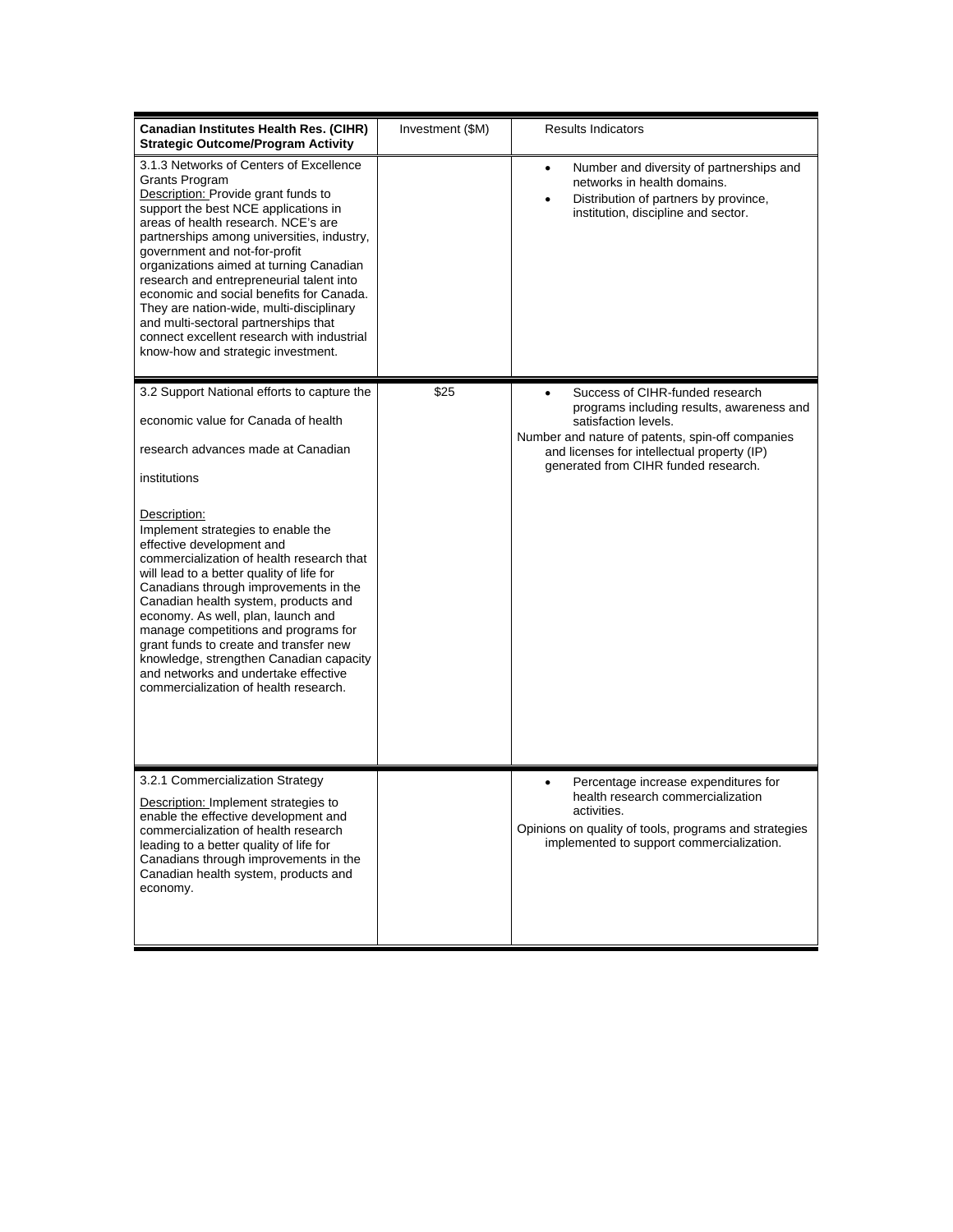| <b>Canadian Institutes Health Res. (CIHR)</b><br><b>Strategic Outcome/Program Activity</b>                                                                                                                                 | Investment (\$M) | <b>Results Indicators</b>                                                                                                         |
|----------------------------------------------------------------------------------------------------------------------------------------------------------------------------------------------------------------------------|------------------|-----------------------------------------------------------------------------------------------------------------------------------|
| 3.2.2 Commercialization Funding<br>Programs                                                                                                                                                                                |                  | Proportion of fundable applications<br>received by CIHR that are funded.<br>Total expenditures for research targeted to strategic |
| Description: Manage competitions and<br>programs for grant funds to create and<br>transfer new knowledge, strengthen<br>Canadian capacity and networks and<br>undertake effective commercialization of<br>health research. |                  | areas pertaining to commercialization.                                                                                            |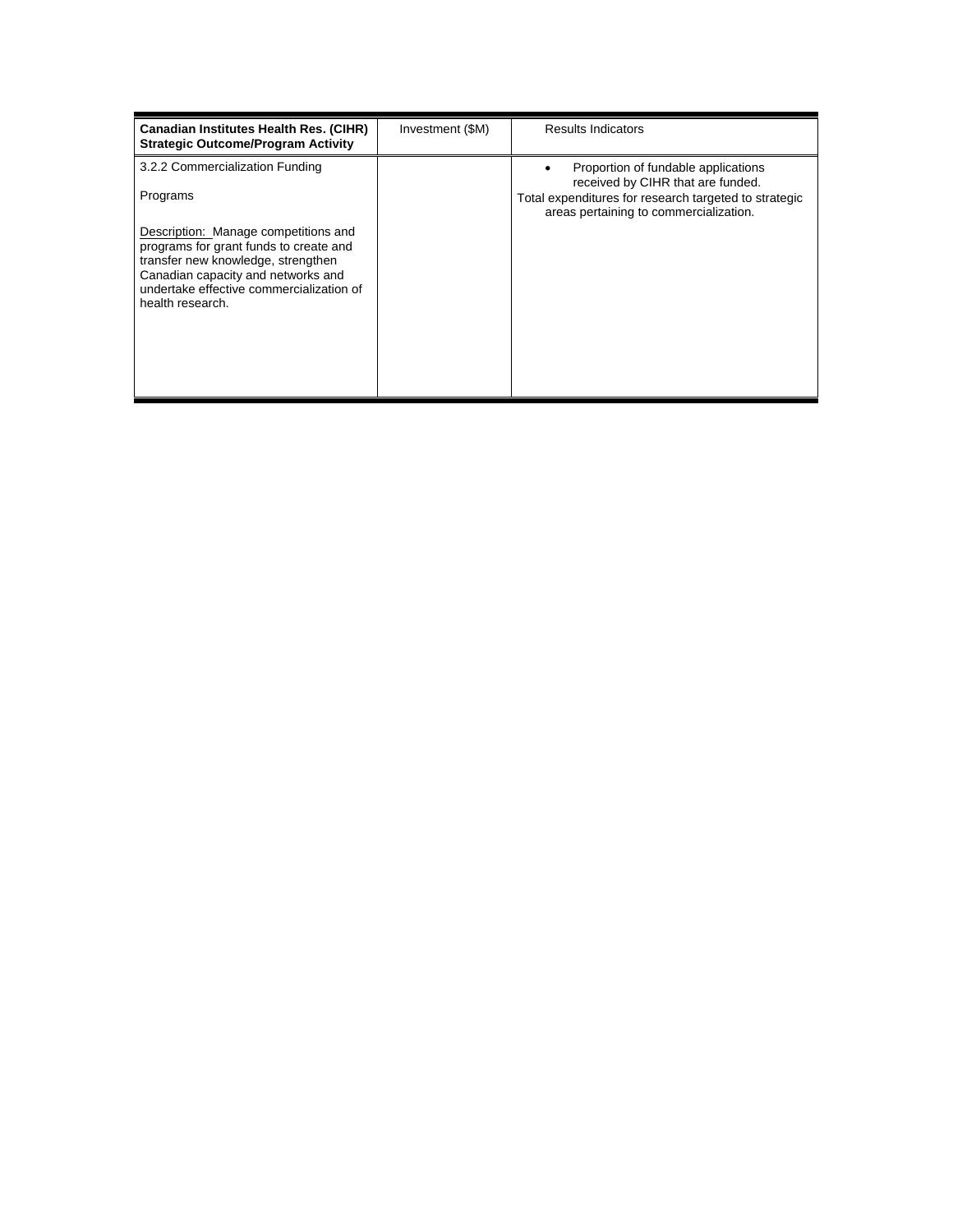| \$145M  |
|---------|
| \$157M  |
| \$34M   |
| 6M<br>Я |
| \$342M  |
|         |

| Canadian Space Agency (CSA)<br>Strategic Outcome/Program Activity                                                                                                                                      | Investment (\$M) | <b>Results Indicators</b>                                                                                                                                                                                                                                                                                                                                                                                                                                                                                                       |
|--------------------------------------------------------------------------------------------------------------------------------------------------------------------------------------------------------|------------------|---------------------------------------------------------------------------------------------------------------------------------------------------------------------------------------------------------------------------------------------------------------------------------------------------------------------------------------------------------------------------------------------------------------------------------------------------------------------------------------------------------------------------------|
| A. Space Based Earth Observation<br>(EO)                                                                                                                                                               | \$145            | # of RADARSAT operational users and applications<br>in Env/Res/Land/Secur.<br># active missions supported by Canada in<br>Env/Res/Land/Secur.<br>Growth in Fed budget for space sciences<br># annual hit on Canadian Geospacial Data infrastr.<br>Re: CSA-sponsored missions                                                                                                                                                                                                                                                    |
| A.1 EO Enabling Research                                                                                                                                                                               |                  |                                                                                                                                                                                                                                                                                                                                                                                                                                                                                                                                 |
| A.1.1 EO Mission concept<br>(expected result= studies by ind/gvt/aca<br>enabling CSA decisions on future EO<br>space missions of interest for Canada)                                                  |                  | Feasibility studies and missions studies (target=1)<br>New missions developed (Target=1)                                                                                                                                                                                                                                                                                                                                                                                                                                        |
| A.1.2 ESA Programs in EO<br>(expected<br>returns=successful<br>development<br>&<br>demonstration<br>of<br>advanced tech/syt/studies for contracts<br>awarded to CND firms for EO optional<br>programs) |                  | CND industrial returns in ESA optional pgms in EO<br>$(target=80+%)$                                                                                                                                                                                                                                                                                                                                                                                                                                                            |
| A.1.3 Science prgs for EO<br>(expected returns=advance understanding<br>and scientific knowledge of atmosperic<br>environment)                                                                         |                  | # Scientific public. /reports/conference proceed.<br>acknowl. CSA funding (50)<br># Highly Qualified Personnel (HQP) involved in the<br>program $(t=130)$<br># operating or approved space science research<br>missions (6)<br># scientific research projects supporting the<br>development of future space science research<br>missions (5)<br># scientific presentations (100)<br># research partnerships (nationally and<br>internationally) (5)<br># awards granted under Space Science Grants and<br>Contributions Pgm (5) |
| A.1.4 Application Develoopment pgms<br>(expected returns=increase used of EO<br>data in public and private sectors with<br>development and demo of application                                         |                  | # of new EO applications operationally used (20)<br># of new field of applications using EO data (8)                                                                                                                                                                                                                                                                                                                                                                                                                            |
| A.2 EO Space Mission Development                                                                                                                                                                       |                  |                                                                                                                                                                                                                                                                                                                                                                                                                                                                                                                                 |
| A.2.1 E.O Projects<br>(expected<br>result=<br>EO.<br>projects'<br>deliverables meet mission obj and user<br>expectations)                                                                              |                  | Safety and Mission Assurance requirements are<br>identified<br>Mission objectives and user requirements are met at<br>critical steps of the projects<br>Project cost is maintained within authorized levels<br>(75% on time and on budget)<br>Risks are identified and mitigated for each project<br>(75+% of budget used)                                                                                                                                                                                                      |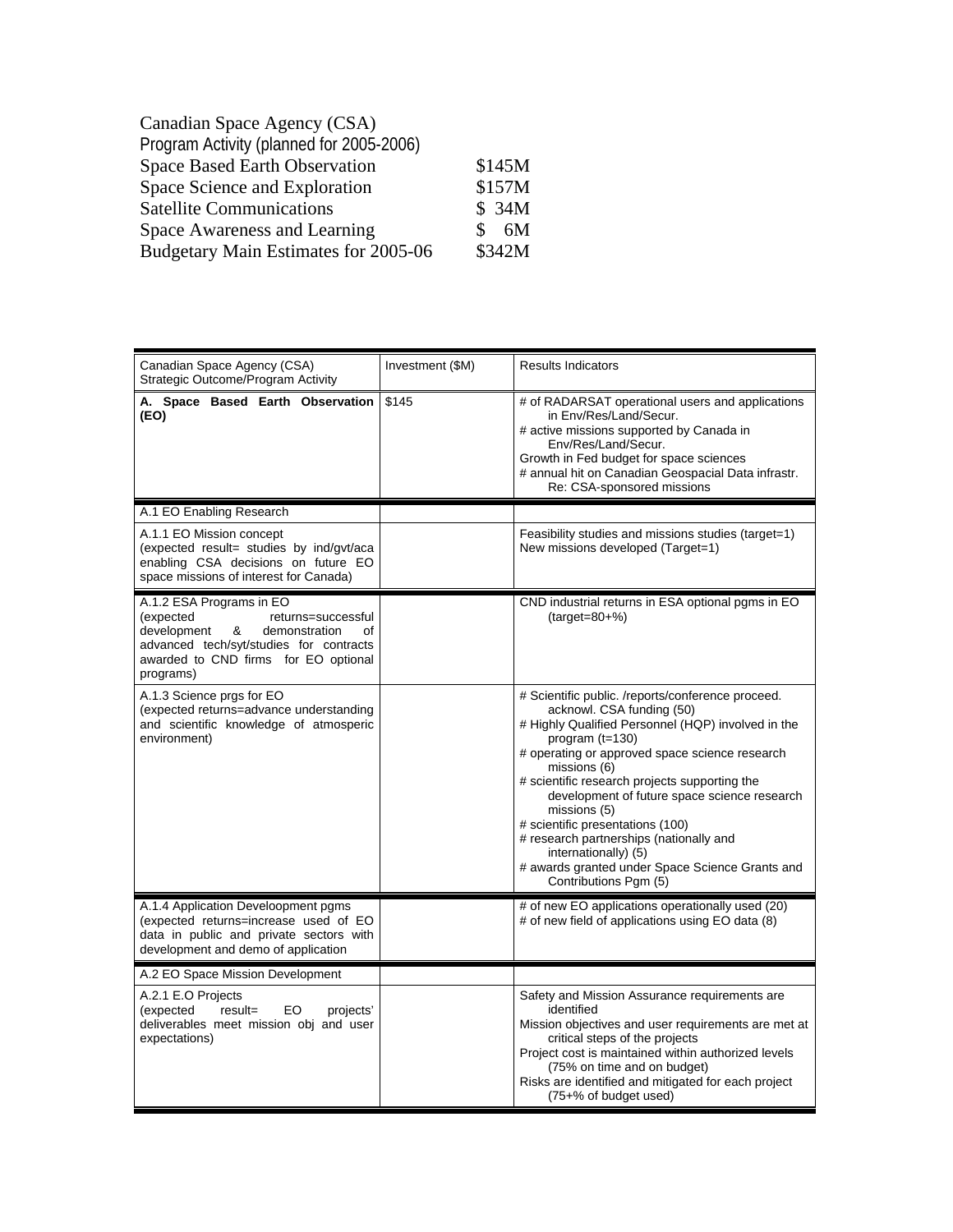| A.3 EO Space Mission<br>System performance, as per mission requirements<br>A.3.1 EO Mission operation<br>and resources<br>Volume of data acquired or delivered as per mission<br>requirements and resources<br>\$157<br><b>B Space Science and Exploration (SE)</b><br># missions over the next three years in international<br>participation<br>Rate of successful missions<br># peer-reviewed papers over the next three years<br>published in world-class scientific journals as a<br>result of the CSA's participation in international<br>missions<br><b>B.1 SE Enabling Research</b><br><b>B.1.1 SE Mission Concepts</b><br>Feasibility studies/mission-payload concept studies<br>(expected result= Mission Feasibility/<br>initiated and completed (1)<br>Concept studies by ind., gvt and univ,<br>New Missions developed and successfully retained<br>enabling CSA decisions on future SE<br>for implementation (1).<br>space missions of interest to Canada<br>B.1.2 ESA Programs in SE<br>CND industrial returns in ESA optional pgms in EO<br>$(target=80+%)$<br>(expected<br>returns=successful<br>development<br>&<br>demonstration<br>of<br>advanced tech/syt/studies for contracts<br>awarded to CND firms)<br># Scientific public. /reports/conference proceed.<br><b>B.1.3 SE Programs</b><br>(expected returns=advance understanding<br>acknowl. CSA funding (200)<br># Highly Qualified Personnel (HQP) involved in the<br>and scientific knowledge of atmosperic<br>environment)<br>program $(t=470)$<br># operating or approved space science research<br>missions (20)<br># scientific research projects supporting the<br>development of future space science research<br>missions (60)<br># scientific presentations (400)<br># research partnerships (nationally and<br>internationally) (60)<br># awards granted under Space Science Grants and<br>Contributions Pgm (11)<br>Cdn astronauts are qualified on all flight vehicles (4<br>B.1.4 Human Space Flight Expertise<br>on Shuttle, 2 on Soyuz and 1 on ISS)<br>Cdn astronauts are recruited according to<br>recruitment plan.<br># of space flights and missions in which Cdn<br>Astronauts participate. (1).<br>B2 SE Space Mission Development<br><b>B.2.1 SE Projects</b><br>Safety and Mission Assurance requirements are<br>SE.<br>identified<br>(expected<br>result=<br>projects'<br>deliverables meet mission obj and user<br>Mission objectives and user requirements are met at<br>expectations)<br>critical steps of the projects<br>Project cost is maintained within authorized levels<br>(75% on time and on budget)<br>Risks are identified and mitigated for each project<br>(75+% of budget used) | Canadian Space Agency (CSA)<br>Strategic Outcome/Program Activity | Investment (\$M) | <b>Results Indicators</b> |
|-----------------------------------------------------------------------------------------------------------------------------------------------------------------------------------------------------------------------------------------------------------------------------------------------------------------------------------------------------------------------------------------------------------------------------------------------------------------------------------------------------------------------------------------------------------------------------------------------------------------------------------------------------------------------------------------------------------------------------------------------------------------------------------------------------------------------------------------------------------------------------------------------------------------------------------------------------------------------------------------------------------------------------------------------------------------------------------------------------------------------------------------------------------------------------------------------------------------------------------------------------------------------------------------------------------------------------------------------------------------------------------------------------------------------------------------------------------------------------------------------------------------------------------------------------------------------------------------------------------------------------------------------------------------------------------------------------------------------------------------------------------------------------------------------------------------------------------------------------------------------------------------------------------------------------------------------------------------------------------------------------------------------------------------------------------------------------------------------------------------------------------------------------------------------------------------------------------------------------------------------------------------------------------------------------------------------------------------------------------------------------------------------------------------------------------------------------------------------------------------------------------------------------------------------------------------------------------------------------------------------------------------------------------------------------------------------------|-------------------------------------------------------------------|------------------|---------------------------|
|                                                                                                                                                                                                                                                                                                                                                                                                                                                                                                                                                                                                                                                                                                                                                                                                                                                                                                                                                                                                                                                                                                                                                                                                                                                                                                                                                                                                                                                                                                                                                                                                                                                                                                                                                                                                                                                                                                                                                                                                                                                                                                                                                                                                                                                                                                                                                                                                                                                                                                                                                                                                                                                                                                     |                                                                   |                  |                           |
|                                                                                                                                                                                                                                                                                                                                                                                                                                                                                                                                                                                                                                                                                                                                                                                                                                                                                                                                                                                                                                                                                                                                                                                                                                                                                                                                                                                                                                                                                                                                                                                                                                                                                                                                                                                                                                                                                                                                                                                                                                                                                                                                                                                                                                                                                                                                                                                                                                                                                                                                                                                                                                                                                                     |                                                                   |                  |                           |
|                                                                                                                                                                                                                                                                                                                                                                                                                                                                                                                                                                                                                                                                                                                                                                                                                                                                                                                                                                                                                                                                                                                                                                                                                                                                                                                                                                                                                                                                                                                                                                                                                                                                                                                                                                                                                                                                                                                                                                                                                                                                                                                                                                                                                                                                                                                                                                                                                                                                                                                                                                                                                                                                                                     |                                                                   |                  |                           |
|                                                                                                                                                                                                                                                                                                                                                                                                                                                                                                                                                                                                                                                                                                                                                                                                                                                                                                                                                                                                                                                                                                                                                                                                                                                                                                                                                                                                                                                                                                                                                                                                                                                                                                                                                                                                                                                                                                                                                                                                                                                                                                                                                                                                                                                                                                                                                                                                                                                                                                                                                                                                                                                                                                     |                                                                   |                  |                           |
|                                                                                                                                                                                                                                                                                                                                                                                                                                                                                                                                                                                                                                                                                                                                                                                                                                                                                                                                                                                                                                                                                                                                                                                                                                                                                                                                                                                                                                                                                                                                                                                                                                                                                                                                                                                                                                                                                                                                                                                                                                                                                                                                                                                                                                                                                                                                                                                                                                                                                                                                                                                                                                                                                                     |                                                                   |                  |                           |
|                                                                                                                                                                                                                                                                                                                                                                                                                                                                                                                                                                                                                                                                                                                                                                                                                                                                                                                                                                                                                                                                                                                                                                                                                                                                                                                                                                                                                                                                                                                                                                                                                                                                                                                                                                                                                                                                                                                                                                                                                                                                                                                                                                                                                                                                                                                                                                                                                                                                                                                                                                                                                                                                                                     |                                                                   |                  |                           |
|                                                                                                                                                                                                                                                                                                                                                                                                                                                                                                                                                                                                                                                                                                                                                                                                                                                                                                                                                                                                                                                                                                                                                                                                                                                                                                                                                                                                                                                                                                                                                                                                                                                                                                                                                                                                                                                                                                                                                                                                                                                                                                                                                                                                                                                                                                                                                                                                                                                                                                                                                                                                                                                                                                     |                                                                   |                  |                           |
|                                                                                                                                                                                                                                                                                                                                                                                                                                                                                                                                                                                                                                                                                                                                                                                                                                                                                                                                                                                                                                                                                                                                                                                                                                                                                                                                                                                                                                                                                                                                                                                                                                                                                                                                                                                                                                                                                                                                                                                                                                                                                                                                                                                                                                                                                                                                                                                                                                                                                                                                                                                                                                                                                                     |                                                                   |                  |                           |
|                                                                                                                                                                                                                                                                                                                                                                                                                                                                                                                                                                                                                                                                                                                                                                                                                                                                                                                                                                                                                                                                                                                                                                                                                                                                                                                                                                                                                                                                                                                                                                                                                                                                                                                                                                                                                                                                                                                                                                                                                                                                                                                                                                                                                                                                                                                                                                                                                                                                                                                                                                                                                                                                                                     |                                                                   |                  |                           |
|                                                                                                                                                                                                                                                                                                                                                                                                                                                                                                                                                                                                                                                                                                                                                                                                                                                                                                                                                                                                                                                                                                                                                                                                                                                                                                                                                                                                                                                                                                                                                                                                                                                                                                                                                                                                                                                                                                                                                                                                                                                                                                                                                                                                                                                                                                                                                                                                                                                                                                                                                                                                                                                                                                     |                                                                   |                  |                           |
|                                                                                                                                                                                                                                                                                                                                                                                                                                                                                                                                                                                                                                                                                                                                                                                                                                                                                                                                                                                                                                                                                                                                                                                                                                                                                                                                                                                                                                                                                                                                                                                                                                                                                                                                                                                                                                                                                                                                                                                                                                                                                                                                                                                                                                                                                                                                                                                                                                                                                                                                                                                                                                                                                                     |                                                                   |                  |                           |
|                                                                                                                                                                                                                                                                                                                                                                                                                                                                                                                                                                                                                                                                                                                                                                                                                                                                                                                                                                                                                                                                                                                                                                                                                                                                                                                                                                                                                                                                                                                                                                                                                                                                                                                                                                                                                                                                                                                                                                                                                                                                                                                                                                                                                                                                                                                                                                                                                                                                                                                                                                                                                                                                                                     | <b>B3 SE Space Mission Operations</b>                             |                  |                           |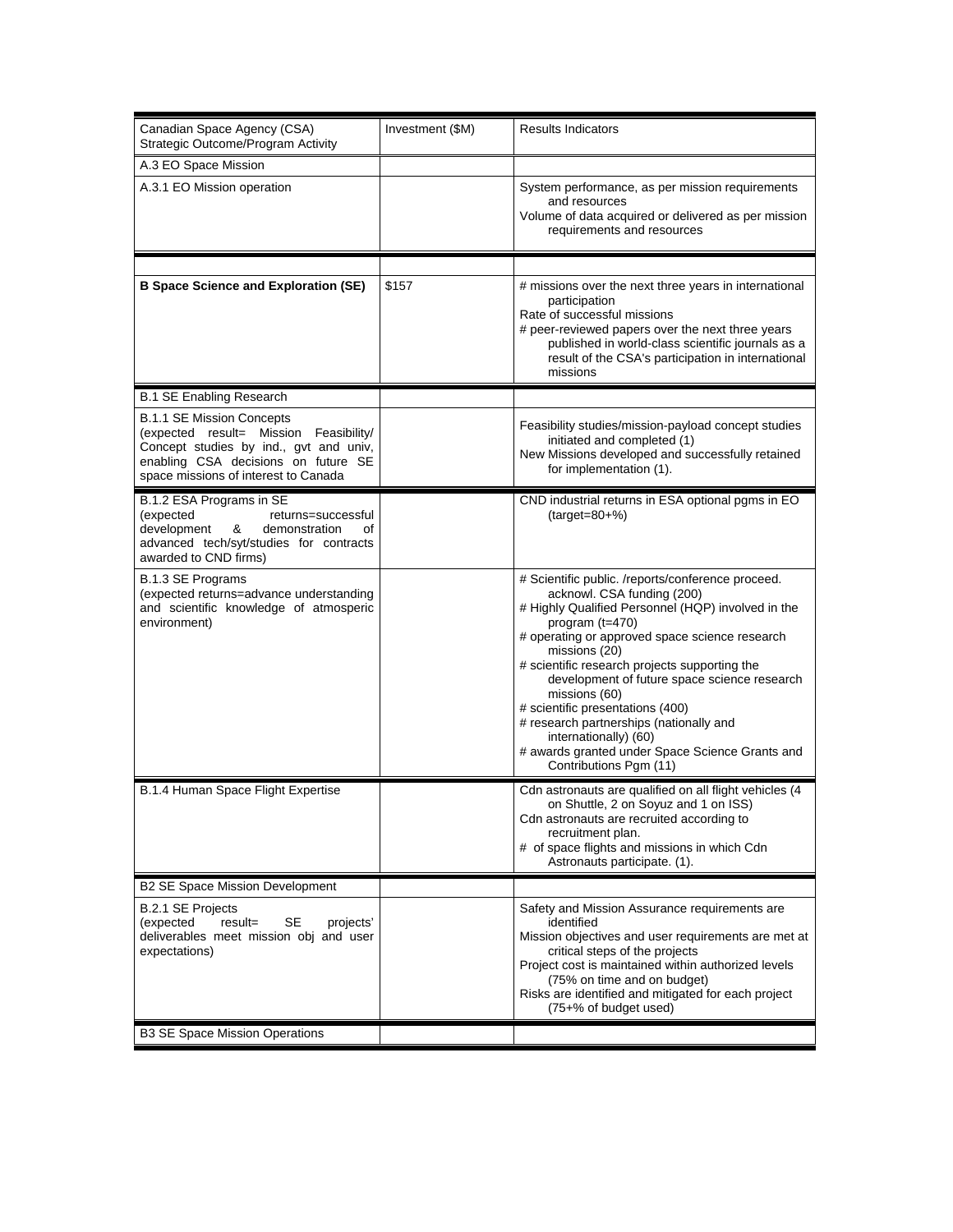| Canadian Space Agency (CSA)<br>Strategic Outcome/Program Activity                                                                                                                                                                                                                                                                                                                                                                                                    | Investment (\$M) | <b>Results Indicators</b>                                                                                                                                                                                                                                                                                                                                                                                                                                                                                                                                                                                                                 |
|----------------------------------------------------------------------------------------------------------------------------------------------------------------------------------------------------------------------------------------------------------------------------------------------------------------------------------------------------------------------------------------------------------------------------------------------------------------------|------------------|-------------------------------------------------------------------------------------------------------------------------------------------------------------------------------------------------------------------------------------------------------------------------------------------------------------------------------------------------------------------------------------------------------------------------------------------------------------------------------------------------------------------------------------------------------------------------------------------------------------------------------------------|
| B.3.1 International Space Station (ISS)<br>(expected result=CSA robotics operations<br>and engineering services meet ISS Pgm<br>(ISSP) and Cdn Space Station Pgm<br>(CSSP) stakeholders' expectations in<br>accordance with Inter Governmental<br>Agreement (IGA) and the Memorandum of<br>Understanding with NASA                                                                                                                                                   |                  | % of active participation of the CSSP team in the<br>various multi-lateral boards and panels<br>managing the ISSP (95 %)<br>Rate of availability of Ops Centre (99 %)<br>Rate of training delivered vs. training requested (95<br>%)<br>% of MSS system(s) and operational support<br>availability for planned and unplanned events<br>$(95\%)$<br>% of software and flight products delivered as<br>required/scheduled (95 %)<br>Rate of payload operational support availability for<br>planned and unplanned events (100 %)                                                                                                            |
| <b>B.3.2 SE Mission Operations</b><br>Result=<br>SE<br>Space<br>Mission<br>(exp.<br>Operations meet mission objectives and<br>user/client expectations                                                                                                                                                                                                                                                                                                               |                  | Sponsoring organisation's requirements for payload<br>projects are met at critical steps of the<br>operation (100 %).                                                                                                                                                                                                                                                                                                                                                                                                                                                                                                                     |
| B.3.3 : Human Space Flight Missions<br>Support<br>(Ensure<br>Canadian<br>and<br>maintain<br>Astronauts' health and safety for space<br>flight missions                                                                                                                                                                                                                                                                                                               |                  | # activities targeted at maintaining Astronauts'<br>Health and Safety (Target: 2)<br>% of participation in ISS medical boards, panels and<br>working groups (100 %)                                                                                                                                                                                                                                                                                                                                                                                                                                                                       |
| <b>C Satellite Communications</b><br>(RPP05-6:04/05: \$50M)<br>(1 Increased access for Canadians to<br>state-of-the-art communications systems<br>and services to meet their social and<br>economic needs; )<br>(2. Better use of space communications,<br>search and rescue, and global navigation<br>satellite systems and applications to<br>improve the efficiency and effectiveness<br>of other government departments in<br>delivering services to Canadians.) | \$34             | Gap (in MHz or MBytes) between current<br>capabilities and future needs of Canadians for<br>satellite communications and the available or<br>expected system's capacity.<br>Usable operational capacity (in MHz or MBytes) of<br>satellite and ground systems in place.<br>% of coverage over Canada by satellite and ground<br>systems in place.<br>Utilisation rate of Anik-F2 Ka-band payload and in<br>particular of the payload government services<br>credits.<br># joint studies and projects between the CSA and<br>other government departments in the field of<br>satellite communications, navigation and<br>search and rescue |
| C.1 SC Enabling Research                                                                                                                                                                                                                                                                                                                                                                                                                                             |                  |                                                                                                                                                                                                                                                                                                                                                                                                                                                                                                                                                                                                                                           |
| C.1.1 SC Mission Concepts<br>(Mission Feasibility and Concept Studies<br>by industry, government and academia,<br>enabling CSA decisions on future Satellite<br>Communications' space missions<br>of<br>interest to Canada)                                                                                                                                                                                                                                          |                  | Feasibility Studies/ Mission-Payload Concept<br>Studies initiated and completed (1)<br>New missions developed and successfully retained<br>for implementation (Target: 0 for 2006-2007)                                                                                                                                                                                                                                                                                                                                                                                                                                                   |
| C.1.2 ESA Programs in SC<br>(Successful development & demonstration<br>of advanced tech/syt/studies for contracts<br>awarded to CND firms)                                                                                                                                                                                                                                                                                                                           |                  | Canadian industrial returns in ESA optional<br>programs in Satellite Communications. (Target:<br>$80 + \%$                                                                                                                                                                                                                                                                                                                                                                                                                                                                                                                                |
| C.1.3<br>- SC<br>Application<br>Development<br>Programs<br>(Development and demonstration of SC<br>Applications for private and public sector<br>clientele<br>and<br>the<br>support<br>and<br>development<br>of<br>ground-segment<br>telecommunication technologies.                                                                                                                                                                                                 |                  | # new or improved applications (Target: 0)<br># operational engagements (Target: 0)                                                                                                                                                                                                                                                                                                                                                                                                                                                                                                                                                       |
| C.2 SC Space Mission Development                                                                                                                                                                                                                                                                                                                                                                                                                                     |                  |                                                                                                                                                                                                                                                                                                                                                                                                                                                                                                                                                                                                                                           |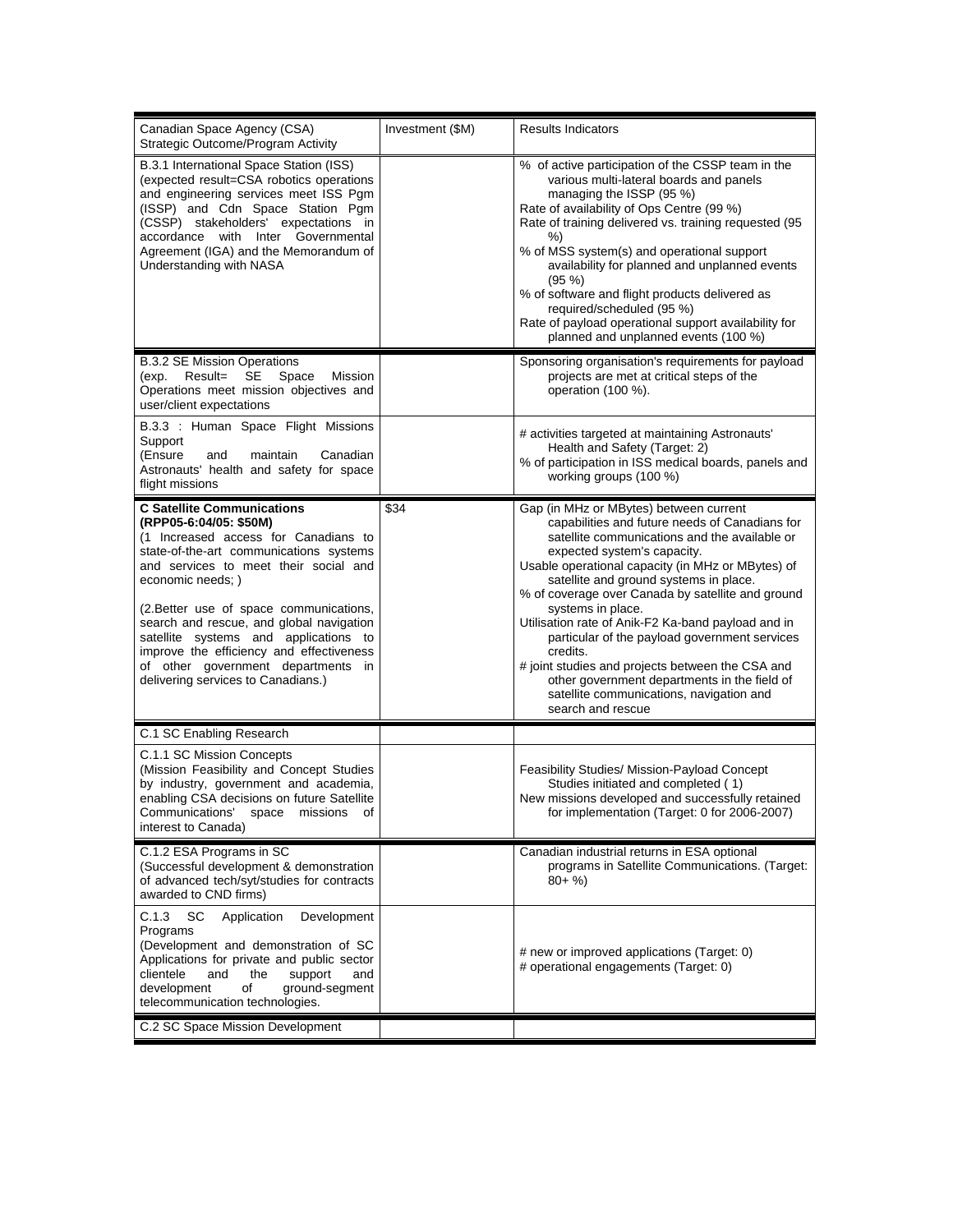| Canadian Space Agency (CSA)<br>Strategic Outcome/Program Activity                                                                                                                                                                                                                                                                                                                  | Investment (\$M) | <b>Results Indicators</b>                                                                                                                                                                                                                                                                                                                                                                                                                                                                                                                                          |
|------------------------------------------------------------------------------------------------------------------------------------------------------------------------------------------------------------------------------------------------------------------------------------------------------------------------------------------------------------------------------------|------------------|--------------------------------------------------------------------------------------------------------------------------------------------------------------------------------------------------------------------------------------------------------------------------------------------------------------------------------------------------------------------------------------------------------------------------------------------------------------------------------------------------------------------------------------------------------------------|
| C.2.1 SC Projects<br>(SC projects' deliverables meet mission<br>obj and user expectations)                                                                                                                                                                                                                                                                                         |                  | Safety and Mission Assurance requirements are<br>identified<br>Mission objectives and user requirements are met at<br>critical steps of the projects<br>Project cost is maintained within authorized levels<br>(75% on time and on budget)<br>Risks are identified and mitigated for each project<br>(75+% of budget used)                                                                                                                                                                                                                                         |
| C.3 SC Space Mission Operations                                                                                                                                                                                                                                                                                                                                                    |                  |                                                                                                                                                                                                                                                                                                                                                                                                                                                                                                                                                                    |
| <b>D Space Awareness and Learning</b><br>(RPP05-6:04/05: \$11M)<br>(1. Increased public awareness of Cnd's<br>activities in space and space benefits<br>positively affecting the quality of life of<br>Canadians.)<br>(2. Targeted audience is reached through<br>outreach activities)                                                                                             | \$6              | Awareness of Canadians measured by telephone<br>survey every three years<br>Number of persons from the targeted audiences<br>reached                                                                                                                                                                                                                                                                                                                                                                                                                               |
| D.1 Space Awareness                                                                                                                                                                                                                                                                                                                                                                |                  |                                                                                                                                                                                                                                                                                                                                                                                                                                                                                                                                                                    |
| D.1.1 Strategic Communications<br>(Targeted audience is reached through<br>outreach activities)                                                                                                                                                                                                                                                                                    |                  | # of persons from the targeted audiences reached                                                                                                                                                                                                                                                                                                                                                                                                                                                                                                                   |
| D.1.2 Sector communications                                                                                                                                                                                                                                                                                                                                                        |                  | nil                                                                                                                                                                                                                                                                                                                                                                                                                                                                                                                                                                |
| D.1.3 Media Relations and Information<br>Services                                                                                                                                                                                                                                                                                                                                  |                  | Quantity of media initiatives that resulted in<br>coverage, particularly in television<br>Number of Canadian hits in CSA website                                                                                                                                                                                                                                                                                                                                                                                                                                   |
| D.1.4 Creative Services, Marketing and<br><b>Exhibitions</b><br>audience<br>(Target<br>has<br>access<br>to<br>information<br>through<br>products<br>and<br>publications and outreach activities with<br>partners (conferences and fairs).                                                                                                                                          |                  | # products and publications distributed through<br>different communications channels.<br># persons from targeted audiences having access to<br>information                                                                                                                                                                                                                                                                                                                                                                                                         |
| D.1.5 Astronaut Awareness Tours<br>(Canadians are reached by awareness<br>activities conducted by a Canadian<br>Astronaut)                                                                                                                                                                                                                                                         |                  | # participants reached/astronaut days invested.<br># events/astronaut days invested<br>Type of clientele reached vs. type of clientele<br>targeted<br>Satisfaction level for message received<br>Satisfaction level for message transmitted.                                                                                                                                                                                                                                                                                                                       |
| D2 Space Learning                                                                                                                                                                                                                                                                                                                                                                  |                  |                                                                                                                                                                                                                                                                                                                                                                                                                                                                                                                                                                    |
| D2.1 Space Learning Program<br>Canadian educators and<br>E. .<br>further<br>students<br>their<br>learning related to S&T<br>through space theme)<br>(2. Enhance expertise of Canadian<br>scientists, engineers and physicians in<br>space science, space technology and<br>space medicine through the learning<br>components of the CSA Grants and<br><b>Contributions Program</b> |                  | # educators reached through professional<br>development initiatives<br># students reached through learning activities<br># participating educators incorporating space into<br>their learning environment<br># resources accessed by educators.<br># students, fellows and medical residents supported<br>through the Program (Target: 22).<br>Complementary indicators<br>- # students and fellows supported through the<br>program who will successfully complete their<br>studies (%)<br>- # supported students and fellows who find a<br>space-related job (%) |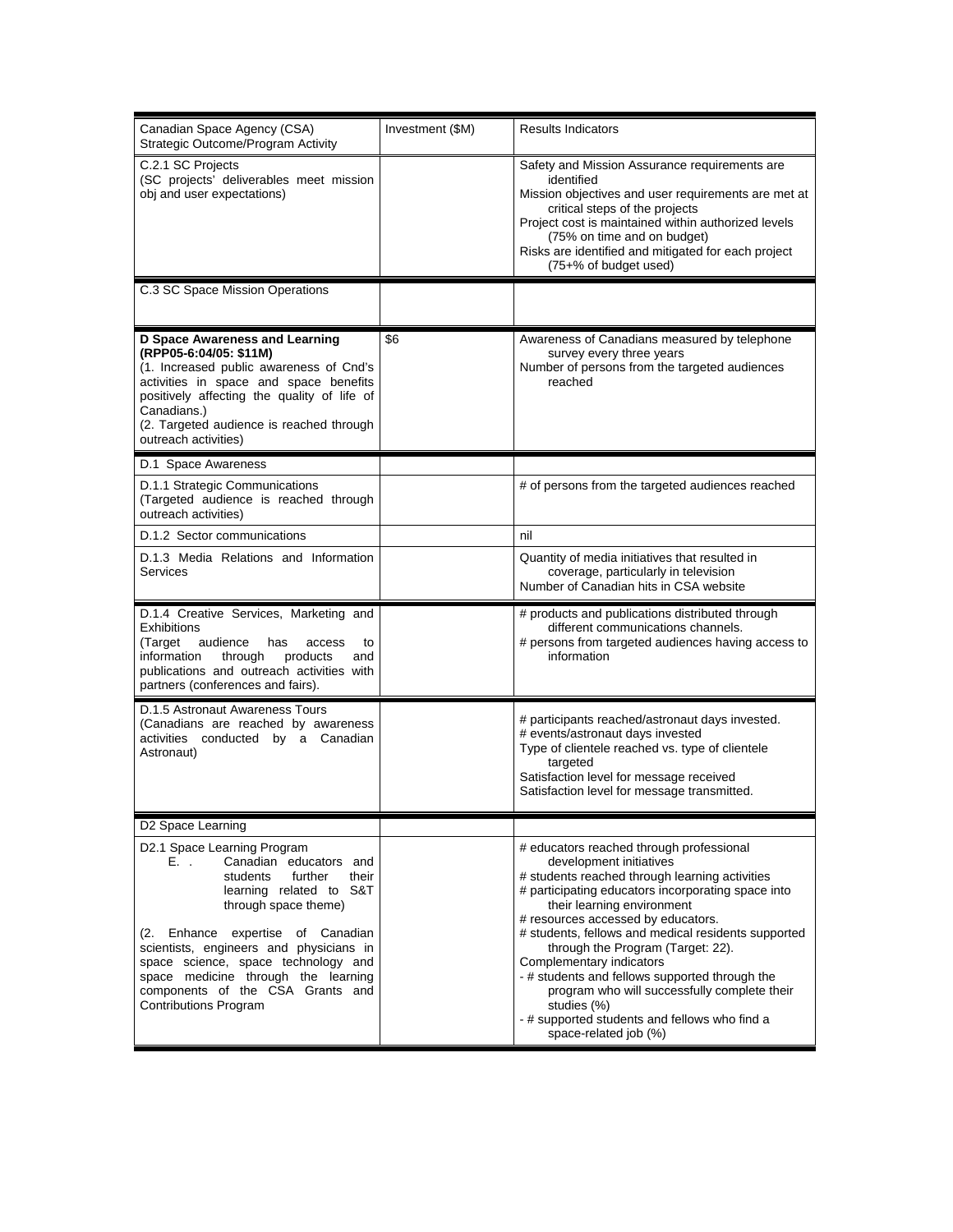| Canadian Space Agency (CSA)<br>Strategic Outcome/Program Activity                                                                                                                                                                                                                                                                                                                                                                                                                                                                                                                                                                                                                                                        | Investment (\$M)     | <b>Results Indicators</b>                                                                                                                                                                                                                                                                                                                                                                                                                             |
|--------------------------------------------------------------------------------------------------------------------------------------------------------------------------------------------------------------------------------------------------------------------------------------------------------------------------------------------------------------------------------------------------------------------------------------------------------------------------------------------------------------------------------------------------------------------------------------------------------------------------------------------------------------------------------------------------------------------------|----------------------|-------------------------------------------------------------------------------------------------------------------------------------------------------------------------------------------------------------------------------------------------------------------------------------------------------------------------------------------------------------------------------------------------------------------------------------------------------|
| E Generic Space Activities in support<br>of EO, SE, and SC (GSA)<br>(Innovative<br>technologies,<br>space<br>techniques,<br>and<br>design<br>and<br>test<br>methodologies in response to advanced<br>developments<br>required<br>for<br>future<br>Canadian space missions and activities)                                                                                                                                                                                                                                                                                                                                                                                                                                | Included in other PA | # technologies supported through one of the R&D<br>programs that are used in a space mission or<br>activity<br># of space missions making use of the DFL<br># peer-reviewed papers as a result of CSA<br>technology R&D programs                                                                                                                                                                                                                      |
| E.1 Enabling Research - Generic Space<br>Activities in support of EO, SE, and SC                                                                                                                                                                                                                                                                                                                                                                                                                                                                                                                                                                                                                                         |                      |                                                                                                                                                                                                                                                                                                                                                                                                                                                       |
| E.1.1<br>Generic<br>Technology<br>Space<br>Supporting EO, SE, and SC<br>(1. Development and transfer of advanced<br>technologies<br>space<br>by<br>industry,<br>government and academia, in support of<br>EO, SE, and SC activities of interest to<br>Canada)<br>(2.<br>Successful<br>development<br>and<br>demonstration of advanced technologies,<br>systems, components or studies provided<br>for in the contracts awarded to Canadian<br>firms under ESA Programs)<br>number of university<br>(3.<br>Increased<br>scientists and engineers with Ph.D's<br>and/or Master's degrees with research<br>addressing<br>real<br>experience<br>space<br>problems faced<br>by industry<br>and/or<br>government institutions) |                      | # of publications<br># of patents<br># technologies brought to higher readiness levels to<br>advance technological capacity<br># of technologies chosen for future space missions<br>and/or commercial products by industries<br>Overall Canadian industrial return in ESA mandatory<br>programs (General Budget, GSTP) (Target: 80<br>% or higher).<br>. Number of partnership projects involving industry,<br>universities and the CSA (Target: 3). |
| Space<br>Mission<br>Development<br>E.2<br>Generic Space Activities in support of EO.<br>SE, and SC                                                                                                                                                                                                                                                                                                                                                                                                                                                                                                                                                                                                                       |                      |                                                                                                                                                                                                                                                                                                                                                                                                                                                       |
| E.2.1 David Florida Laboratory (DFL)<br>supporting the Canadian Space Program                                                                                                                                                                                                                                                                                                                                                                                                                                                                                                                                                                                                                                            |                      |                                                                                                                                                                                                                                                                                                                                                                                                                                                       |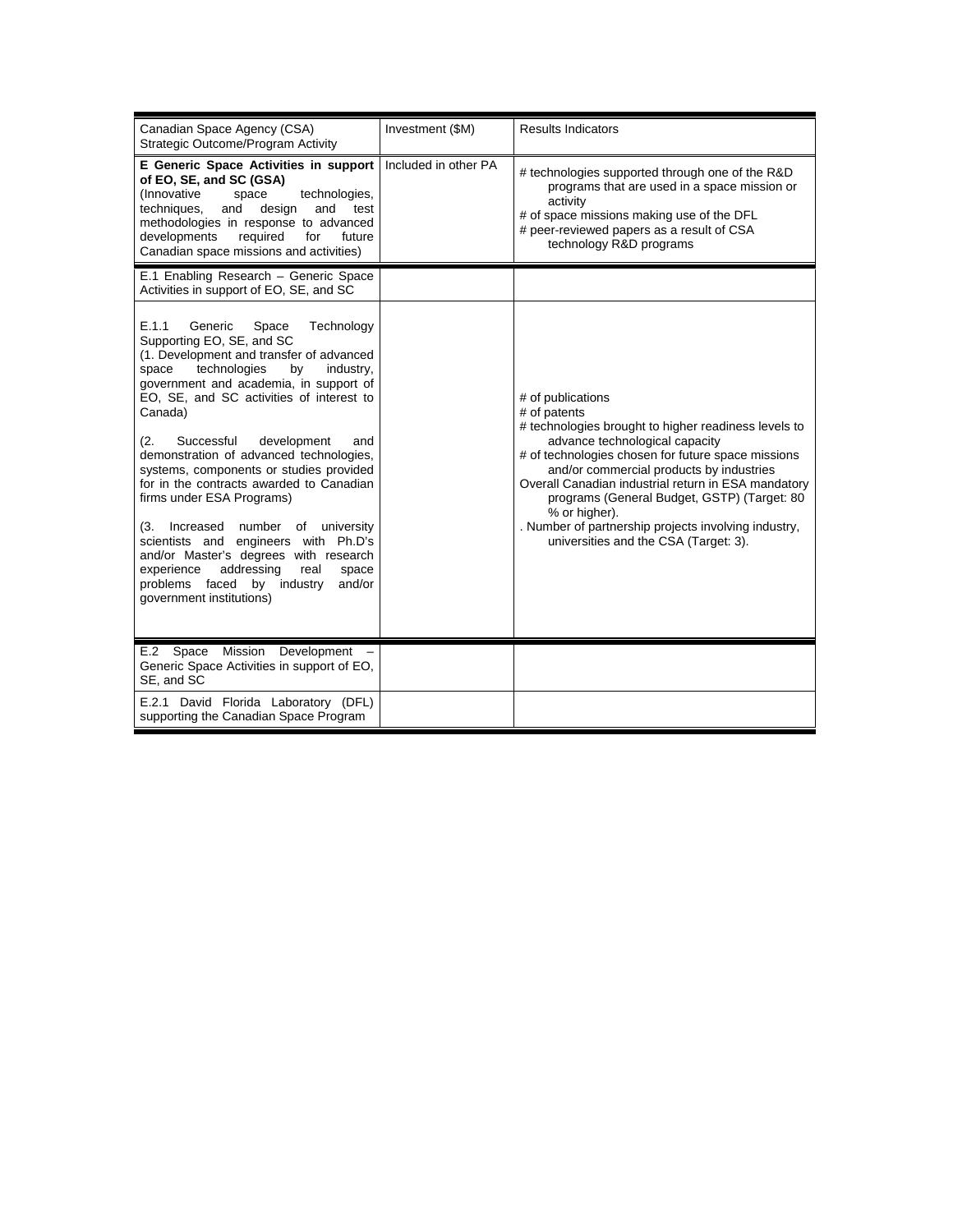# Defence Research and Development Canada (DRDC)

| <b>Funding Programs:</b>                    |        |
|---------------------------------------------|--------|
| Applied Research Program                    | \$156M |
| <b>Technology Demonstration Program</b>     | \$81M  |
| <b>Technology Investment Fund</b>           | \$10M  |
| Defence Industrial Research Program         | \$16M  |
| Providing Scientific Analysis and Advice    | \$45M  |
| Budgetary Main Estimates for 2005-06 \$307M |        |
|                                             |        |

| Defence R&D Canada (DRDC)<br><b>PERSPECTIVE</b>                                                                        | Investment (\$M) | <b>Results Indicators</b>                                                                                                                                                                                                                                                                                      |
|------------------------------------------------------------------------------------------------------------------------|------------------|----------------------------------------------------------------------------------------------------------------------------------------------------------------------------------------------------------------------------------------------------------------------------------------------------------------|
|                                                                                                                        |                  |                                                                                                                                                                                                                                                                                                                |
| Customer<br>(Goals: Be Critical to National Defence &<br>Security; Meet our customers' needs)                          | n.a.             | Annual subjective assessment by senior<br>$\bullet$<br>management<br>Ability to support the requirements of the<br>$\bullet$<br>CF ten years into the future.                                                                                                                                                  |
| <b>Value for Money</b><br>(Goals: Be recognised as creating great<br>value; Augment our scientific capacity)           | n.a.             | Value of in-kind contributions<br>$\bullet$<br>Number of print articles that mention<br>$\bullet$<br><b>DRDC</b><br>Funding over A-base<br>Value of external revenues                                                                                                                                          |
| Internal<br>(Goal: Excel in service delivery)                                                                          | n.a.             | Percentage of projects meeting milestones<br>$\bullet$<br>Fragmentation of effort - Percentage of<br>$\bullet$<br>S&T workers assigned to more than 4<br>projects                                                                                                                                              |
| <b>Foundation</b><br>(Goals: Foster high-impact teams;<br>Renew our infrastructure; Nourish a<br>supportive workplace) | n.a.             | Percentage of projects using inter-<br>$\bullet$<br>disciplinary teams<br>Effectiveness of information technology<br>٠<br>Average number of sick days per person<br>$\bullet$<br>per year<br>Training expenditures as a percentage of<br><b>SWE</b><br>Number of grievances and appeals on<br>workplace issues |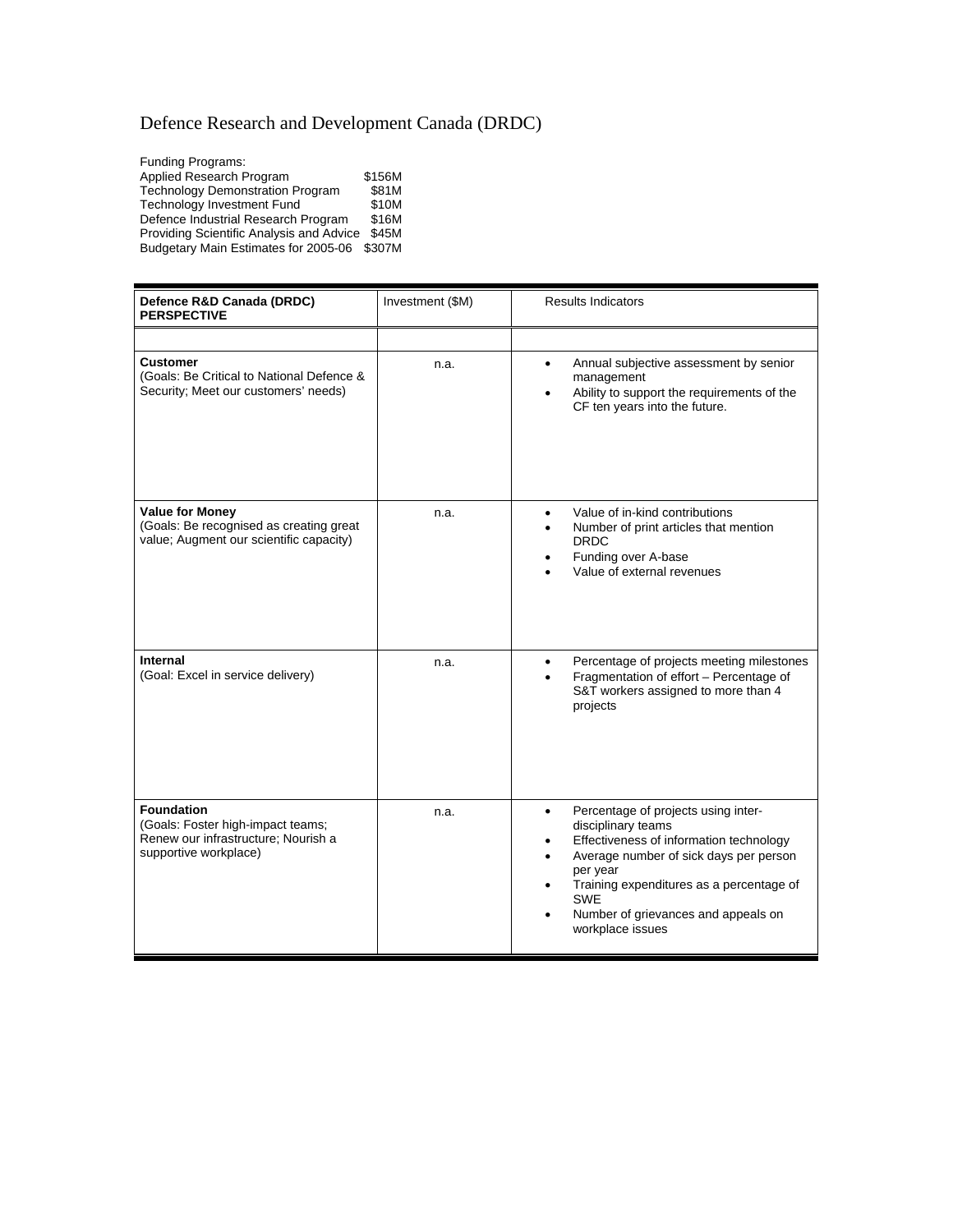INDUSTRY CANADA Industry Canada Program activity architecture (PAA) according to RPP 2005-06: A fair, efficient and competitive marketplace  $$214$ An innovative economy between the state  $$438$ Competitive industry and Sustainable communities \$906 Budgetary Main Estimates for 2005-06  $$1,519$ 

In the program activity " An Innovative Economy" the following R&D programs are included:

| <b>Industry Canada (IC)</b><br><b>Strategic Outcome/Program</b><br><b>Activity</b>     | Investment (\$M) | <b>Results Indicators</b>                                                                                                                                                                                                                                                                                                                                                                                                                                                                                          |
|----------------------------------------------------------------------------------------|------------------|--------------------------------------------------------------------------------------------------------------------------------------------------------------------------------------------------------------------------------------------------------------------------------------------------------------------------------------------------------------------------------------------------------------------------------------------------------------------------------------------------------------------|
| D-2 Communications Research Centre<br>Canada (5)                                       | \$49             | Number of Scientific publications<br>$\bullet$<br>Number of Patents<br>$\bullet$<br>Number of Research Partnerships<br>Contracted R&D<br>Number of IP Licences                                                                                                                                                                                                                                                                                                                                                     |
| D-3 Communications Research<br>Centre Canada - Wireless and<br>Photonics Research (5a) |                  | IC-CRC participation on Industry Canada,<br>$\bullet$<br>national and international standards, policy<br>and regulatory committees as technical<br>experts<br>IC-CRC participation in industry Canada<br>$\bullet$<br>and other government industrial support<br>programs as technical experts<br>Number of scientific publications, reports,<br>$\bullet$<br>patents and technical demonstrations<br>Number of industrial partnerships and<br>technology transfer activities<br>Number of academic collaborations |
| D-3 Communications Research<br>Centre Canada - Defence R&D (5b)                        |                  | Technologies are adopted that enhance or<br>$\bullet$<br>provide new capabilities for CF operations<br>Number of technology demonstrations and<br>project reports<br>Leadership of and participation in projects<br>involving Allied defence organizations                                                                                                                                                                                                                                                         |
| D-3 Communications Research<br>Centre Canada - Research Support<br>(5c)                |                  | Industrial partnerships and revenue<br>resulting from CRC's intellectual property<br>portfolio as well as communications of its<br>technical capabilities                                                                                                                                                                                                                                                                                                                                                          |
| CANARIE                                                                                |                  | Number of institutions connected<br>\$ invested annually.                                                                                                                                                                                                                                                                                                                                                                                                                                                          |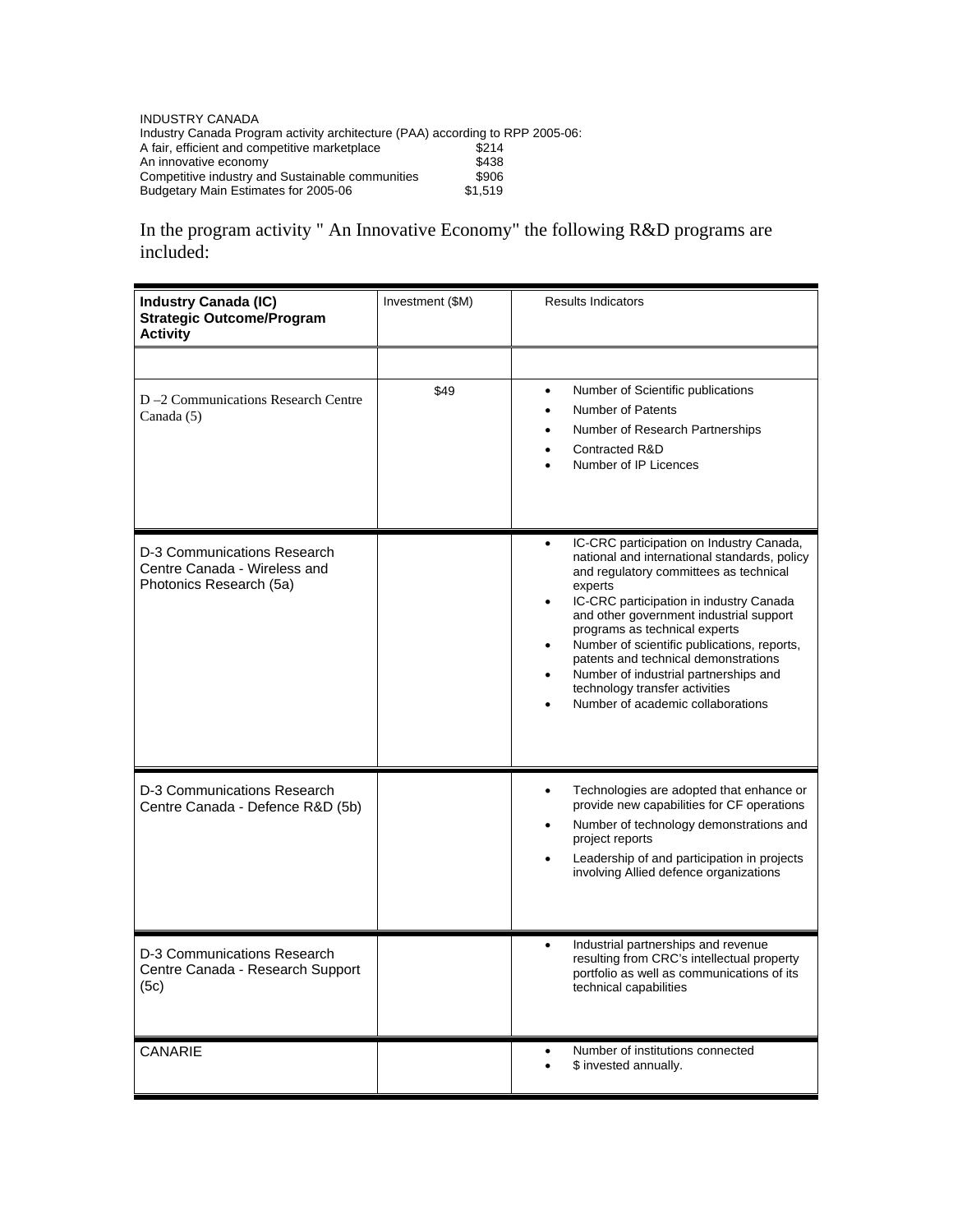| <b>Industry Canada (IC)</b><br><b>Strategic Outcome/Program</b><br><b>Activity</b> | Investment (\$M) | <b>Results Indicators</b>                                                                                                                                                                                                                                                       |
|------------------------------------------------------------------------------------|------------------|---------------------------------------------------------------------------------------------------------------------------------------------------------------------------------------------------------------------------------------------------------------------------------|
| Precarn                                                                            |                  | Number of projects funded and \$ involved.                                                                                                                                                                                                                                      |
| Technology Partnership Canada                                                      | \$341            | Number of projects (which represents the<br>٠<br>number of strategic partnerships).                                                                                                                                                                                             |
| TPC R&D Program                                                                    |                  | Dollars of total innovation spending<br>٠<br>leveraged per dollar of TPC investment.<br>Actual number of new jobs created and/or<br>٠<br>maintain.<br>Repayment amount relative to TPC<br>Business Plan target.<br>Number of projects funded<br>\$ value of projects funded     |
| TPC - h2 Early Adopters Program                                                    |                  | Number of participants involved in<br>٠<br>demonstration projects.<br>Dollars of total innovation spending<br>expected, leveraged per dollar of TPC<br>investment.<br>Leverage of private sector R&D<br>investment.<br>Number of projects funded<br>\$ value of projects funded |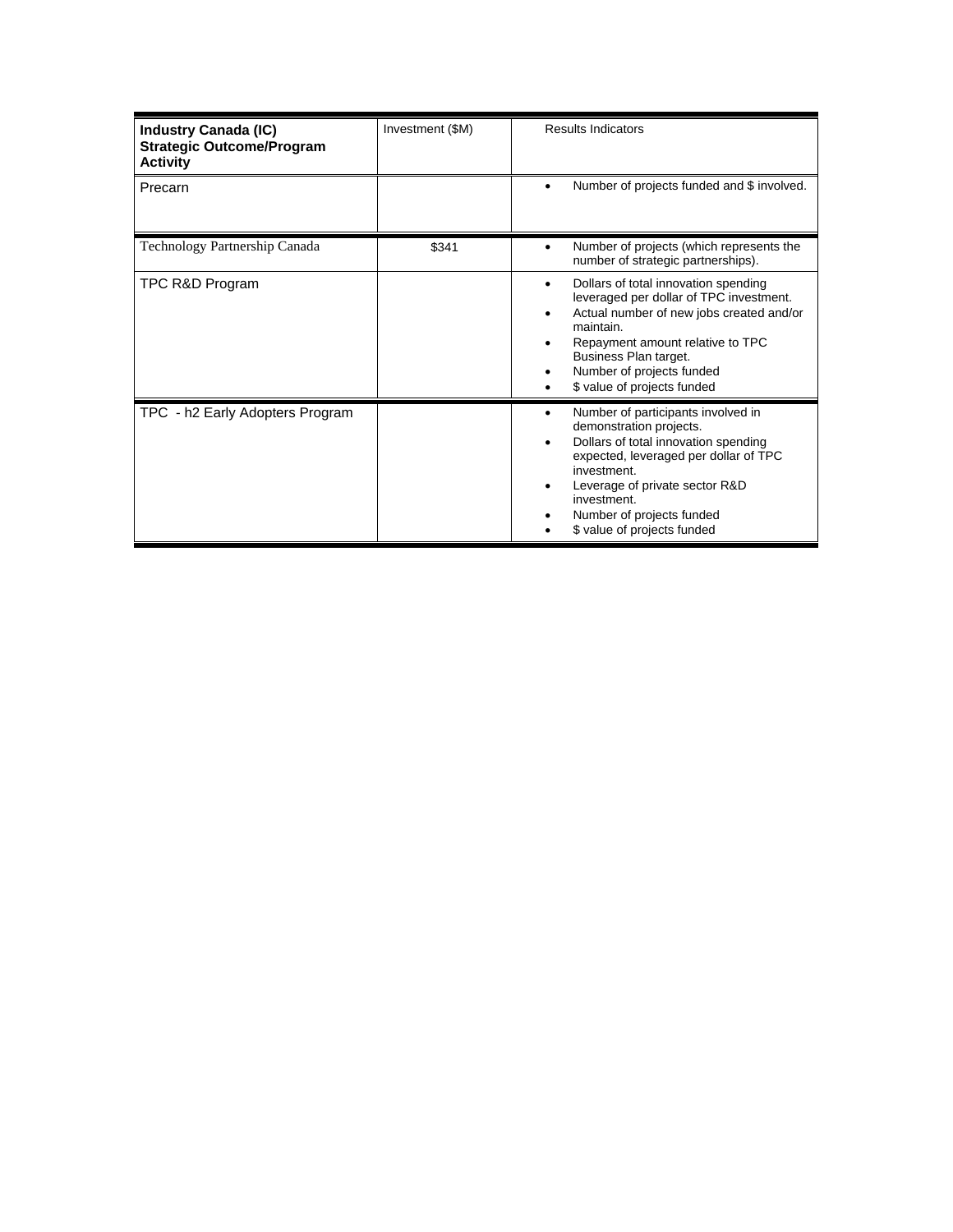#### IC- CRC Family tree



Canada

Becaush 5 eachs tod Dir. Designeds Composition (20Thornet MP ban, Salia 2011 Olbana, Oataria, Canada | KENELE (1) CIRLISENIO (F) CIRCOSE 2000 verved only today com

⊂קכ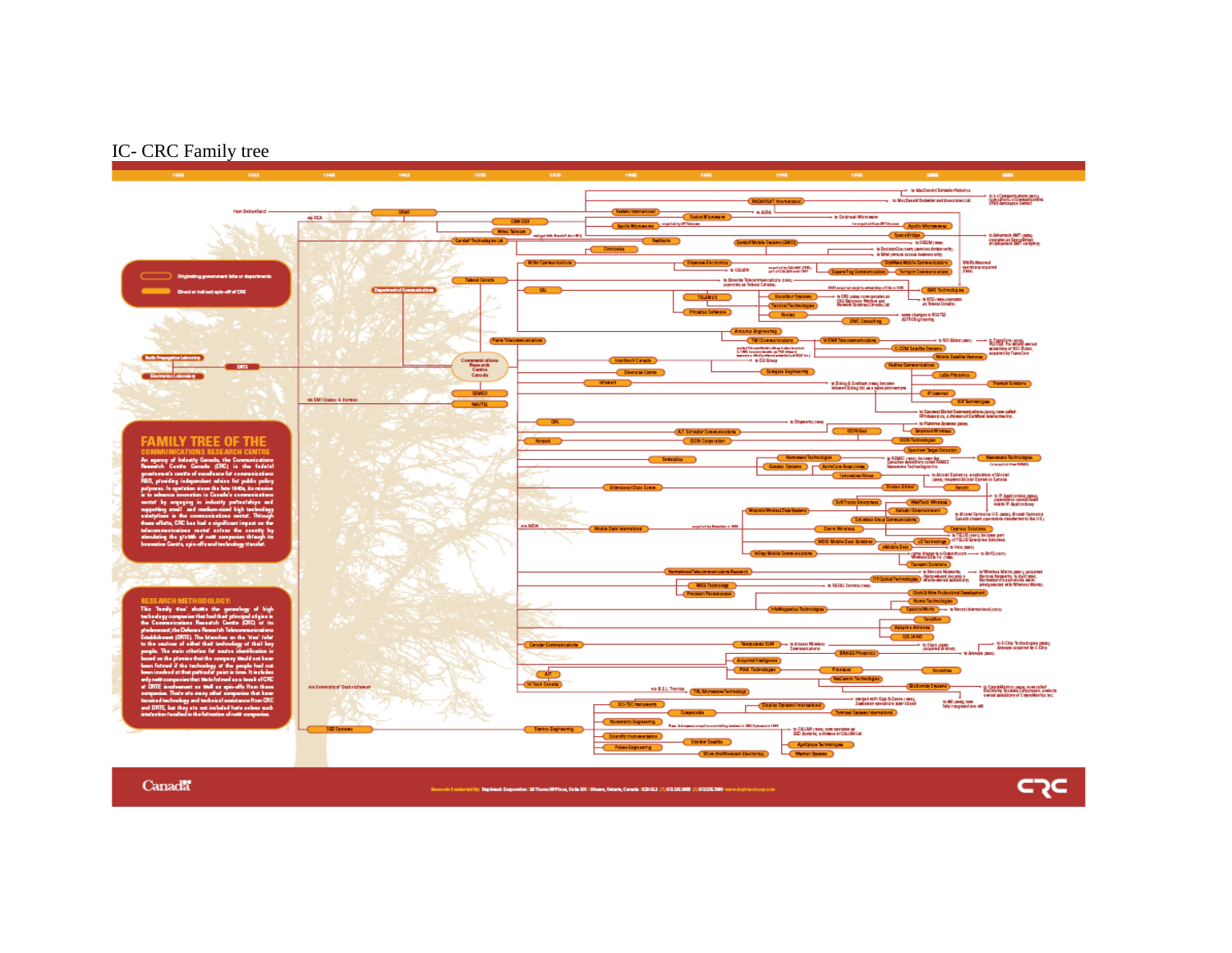## National Research Council Canada (NRC)

| Using the RPP for 2005-06:           |        |
|--------------------------------------|--------|
| Research and Development             | \$434M |
| Technology and Industrial Support    | \$207M |
| Budgetary Main Estimates for 2005-06 | \$642M |

| National Research Council (NRC)<br><b>Strategic Outcome</b> | Investment (\$M) | <b>Results Indicators</b>                                                                                                                                                                                                                                                                                                                                                                                                                                                                                                                                                                                                                                                                           |
|-------------------------------------------------------------|------------------|-----------------------------------------------------------------------------------------------------------------------------------------------------------------------------------------------------------------------------------------------------------------------------------------------------------------------------------------------------------------------------------------------------------------------------------------------------------------------------------------------------------------------------------------------------------------------------------------------------------------------------------------------------------------------------------------------------|
| OUTSTANDING PEOPLE -<br><b>OUTSTANDING EMPLOYER</b>         | n.a.             | Total Visiting Workers (in FTEs)<br>$\bullet$<br>Total Visiting Workers (in persons)<br>٠<br><b>Total Supervised Grad Students (in</b><br>FTEs)<br>Total Supervised Grad Students (in<br>٠<br>persons)<br>Total Non-Grad/Coop Students (in FTEs)<br>Total Non-Grad/Coop Students (in<br>٠<br>persons)<br>Total Research Officers (in FTEs)<br>Total Research Officers (in persons)<br>Total Research Associates (in FTEs)<br>Total Research Associates (in persons)<br>Total Post-Doctoral Fellows (in FTEs)<br>٠<br>Total Post-Doctoral Fellows (in persons)<br>Total Women in Science and<br>$\bullet$<br>Engineering (in persons)<br>Number of External Awards<br>٠<br>Number of Internal Awards |
| EXCELLENCE AND LEADERSHIP                                   | n.a.             | <b>Total Papers in Refereed Journals</b><br>٠<br><b>Total Papers in Refereed Conference</b><br>Proceedings<br><b>Total Technical Reports</b><br>Other Types of Publications<br>٠<br>Number of Adjunct Professorships<br><b>Total Number and</b><br><b>Total Dollar Value of Grants</b><br>Number of Journal Editorships<br><b>Total Invited Presentations</b><br><b>Total Participation in National</b><br>Committees<br><b>Total Number External</b><br>Conferences/Workshops/ Seminars<br>Organized<br><b>Total Number External Multi-researcher</b><br>networks/centres of excellence                                                                                                            |
| <b>TECHNOLOGY CLUSTERS</b>                                  | n.a.             | Total Number of Co-locators and IPF<br>$\bullet$<br>Tenants During the Fiscal Year<br>IPF Space Available<br>IPF Space Occupied<br>Number of Graduated Tenants/Co-<br>Locators                                                                                                                                                                                                                                                                                                                                                                                                                                                                                                                      |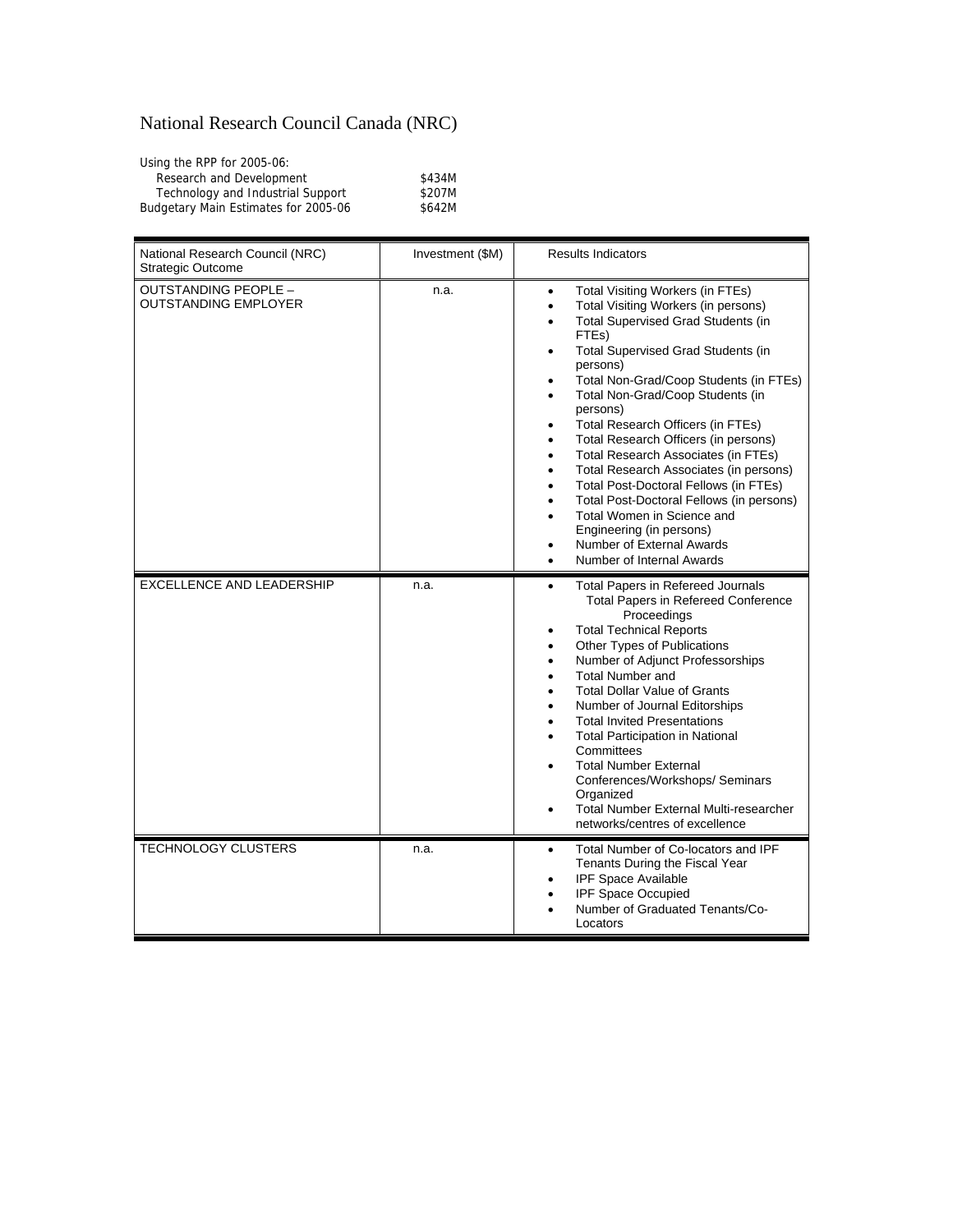| National Research Council (NRC)<br><b>Strategic Outcome</b> | Investment (\$M) | <b>Results Indicators</b>                                                                                                                                                                                                                                                                                                                                                                                                                                                                                                                                                                                                                                                                                                                                                                                                                                                                                                                                                                                                                                                                                                                                                                                                                                                                                                                                      |
|-------------------------------------------------------------|------------------|----------------------------------------------------------------------------------------------------------------------------------------------------------------------------------------------------------------------------------------------------------------------------------------------------------------------------------------------------------------------------------------------------------------------------------------------------------------------------------------------------------------------------------------------------------------------------------------------------------------------------------------------------------------------------------------------------------------------------------------------------------------------------------------------------------------------------------------------------------------------------------------------------------------------------------------------------------------------------------------------------------------------------------------------------------------------------------------------------------------------------------------------------------------------------------------------------------------------------------------------------------------------------------------------------------------------------------------------------------------|
| <b>GLOBAL REACH</b>                                         | n.a.             | Number of International Conferences<br>$\bullet$<br>and Workshops Organized or Sponsored<br>Total Participation in International<br>٠<br>Committees<br>Number of Foreign Delegations<br>٠<br>Received<br>Total International Conferences with I/P<br>Representation<br><b>Total Number of Formal Collaborations-</b><br>$\bullet$<br>International Partners (Multinational or<br>Foreign Organizations)<br><b>Total Value of International Formal</b><br>$\bullet$<br><b>Collaborative Agreements</b><br>Number of Multinational/Foreign<br>Industrial Partners with Formal<br><b>Collaborative Agreements</b><br>Number of Multinational/Foreign Public<br>٠<br>Organizations with Formal Collaborative<br>Agreements<br>Number of Multinational/Foreign<br>Universities with Formal Collaborative<br>Agreements<br><b>Total Number of International</b><br><b>Collaborative Agreements Signed During</b><br>the Year<br>Total Value of International Collaborative<br>Agreements Signed During the Year<br>Cash Contributions of Partners to<br>$\bullet$<br>International Collaborative Agreements<br>Signed During the Year<br>In-Kind Contributions of Partners to<br>٠<br>International Agreements Signed During<br>the Year<br>NRC Gross Contribution to Agreements<br>signed during the Year<br>Leverage Impact of NRC's Investment<br>Internationally |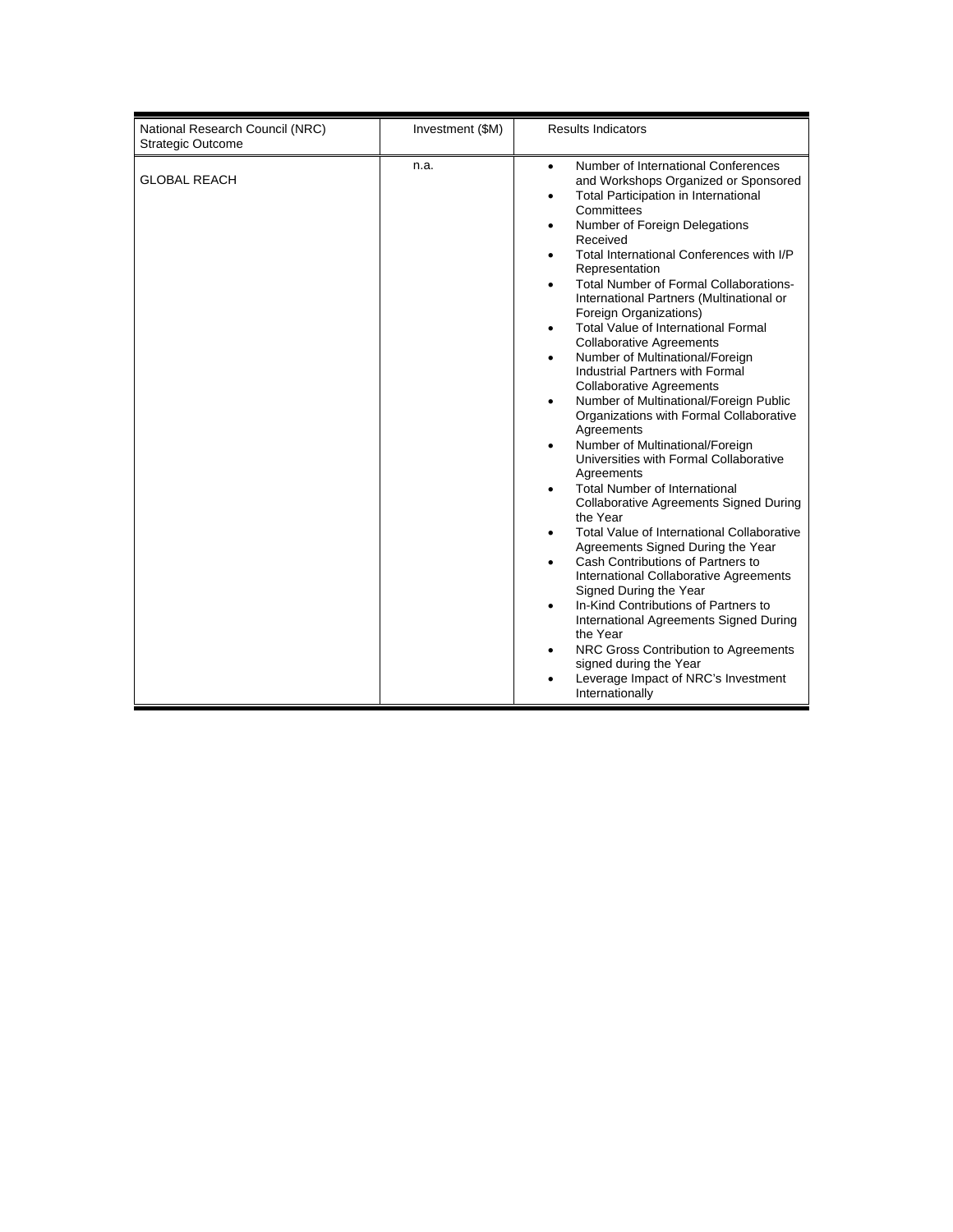| National Research Council (NRC)<br><b>Strategic Outcome</b> | Investment (\$M) | <b>Results Indicators</b>                                                                                                                                                                                                                                                                                                                                                                                                                                                                                                                                                                                                                                                                                                                                                                                                                                                                                                                                                                                                                                                                                                                                                                                                                                                                                                                                                                                                                                                                                                                                                                                                                                                                                                                                                                                                                                                                                            |
|-------------------------------------------------------------|------------------|----------------------------------------------------------------------------------------------------------------------------------------------------------------------------------------------------------------------------------------------------------------------------------------------------------------------------------------------------------------------------------------------------------------------------------------------------------------------------------------------------------------------------------------------------------------------------------------------------------------------------------------------------------------------------------------------------------------------------------------------------------------------------------------------------------------------------------------------------------------------------------------------------------------------------------------------------------------------------------------------------------------------------------------------------------------------------------------------------------------------------------------------------------------------------------------------------------------------------------------------------------------------------------------------------------------------------------------------------------------------------------------------------------------------------------------------------------------------------------------------------------------------------------------------------------------------------------------------------------------------------------------------------------------------------------------------------------------------------------------------------------------------------------------------------------------------------------------------------------------------------------------------------------------------|
| <b>VALUE TO CANADA</b>                                      |                  | Number of Spin-Offs Formed During the<br>$\bullet$<br>Year<br>Number of Spin-Ins Formed During the<br>$\bullet$<br>Year<br><b>Total Value of Canadian Formal</b><br>$\bullet$<br><b>Collaborative Agreements</b><br><b>Total Number of Formal Collaborations</b><br>$\bullet$<br>with Canadian Partners<br>Number of Canadian Industrial Partners<br>٠<br>with Formal Collaborative Agreements<br>Number of Canadian Public<br>Organizations with Formal Collaborative<br>Agreements<br>Number of Canadian Universities with<br>$\bullet$<br>Formal Collaborative Agreements<br><b>Total Number of Canadian Collaborative</b><br>٠<br>Agreements Signed During the Year<br>Total Value of Canadian Collaborative<br>$\bullet$<br>Agreements Signed During the Year<br>Cash Contributions of Partners to<br>$\bullet$<br>Canadian Collaborative Agreements<br>Signed During the Year<br>In-Kind Contributions of Partners to<br>$\bullet$<br>Canadian Agreements Signed During<br>the Year<br>NRC Gross Contribution to Agreements<br>$\bullet$<br>signed during the Year<br>Leverage Impact of NRC's Investment<br>$\bullet$<br>Nationally<br>Total Number of Active Patents In<br>$\bullet$<br>Portfolio<br>Number of Patent Applications<br>$\bullet$<br><b>Total Number of Patents Issued</b><br>$\bullet$<br>Total Number of Patents Issued in<br>$\bullet$<br>Canada<br>Total Number of Patents Issued in U.S.<br>Number of Licences Issued<br><b>Total Licensing Revenue From</b><br>$\bullet$<br>Intellectual Property<br><b>Total Number of Material Transfer</b><br>$\bullet$<br>Agreements<br>Total number of new products and<br>$\bullet$<br>processes<br>Number of Fee-For-Service Clients<br>Number of Highly Qualified Personnel<br>$\bullet$<br>(HQP) to Industry<br>Number of Highly Qualified Personnel<br>$\bullet$<br>(HQP) to Universities<br>Number of Highly Qualified Personnel<br>$\bullet$ |
|                                                             |                  | (HQP) to Public Organizations<br>Number of Highly Qualified Personnel<br>(HQP) to Spin-offs/Spin-ins                                                                                                                                                                                                                                                                                                                                                                                                                                                                                                                                                                                                                                                                                                                                                                                                                                                                                                                                                                                                                                                                                                                                                                                                                                                                                                                                                                                                                                                                                                                                                                                                                                                                                                                                                                                                                 |

Note: NRC will have a PAA by 2007-08.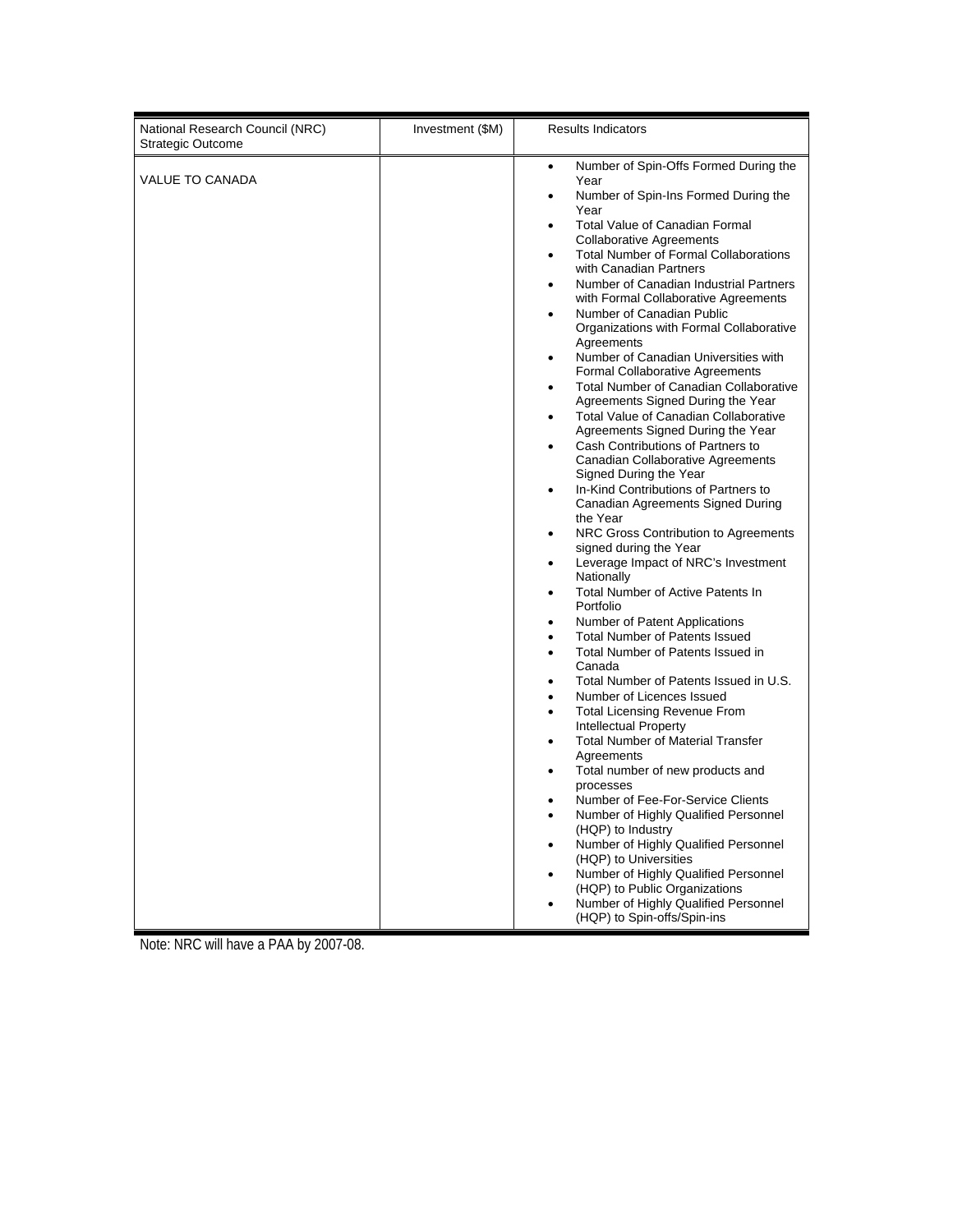## Natural Resources Canada (NRCan)

Program Activity (planned for 2005-2006)

| Earth Sciences                                | \$209M |
|-----------------------------------------------|--------|
| Energy                                        | \$671M |
| Forest                                        | \$163M |
| <b>Minerals and Metals</b>                    | \$68M  |
| Budgetary Main Estimates for 2005-06 \$1,109M |        |

## NRCan PAA (note: only activities with R&D result indicators are shown)

| <b>NRCan</b>                                                        | Investment (\$M) | <b>Results Indicators</b>                                                                                                                                                                                                                                                                                                                                                                                                                                                                                                                                                                                                                                                                                                                                                                                                                        |
|---------------------------------------------------------------------|------------------|--------------------------------------------------------------------------------------------------------------------------------------------------------------------------------------------------------------------------------------------------------------------------------------------------------------------------------------------------------------------------------------------------------------------------------------------------------------------------------------------------------------------------------------------------------------------------------------------------------------------------------------------------------------------------------------------------------------------------------------------------------------------------------------------------------------------------------------------------|
| <b>NRCan</b>                                                        | n.a              | Recent reviews (e.g., expert/peer reviews, in-<br>$\bullet$<br>house assessment, international review,<br>stakeholder input etc.);<br>Bibliometric data (e.g., number of publications<br>$\bullet$<br>in international scientific journals/conference<br>proceedings, number of presentations, etc);<br>Patents issued/pending, licensing, technology<br>$\bullet$<br>transfer, or other commercialization data e.g.,<br>royalties received, willingness of the clients to<br>share costs, number of spin-off companies,<br>increase in sales or jobs;<br>Significant prizes, award and recognition;<br>$\bullet$<br>Benchmarking, satisfaction and impact<br>$\bullet$<br>analysis (e.g., case-studies, client satisfaction<br>surveys, % of clients satisfied;<br>% of program outputs/outcomes on time, on<br>target, within the budget; etc. |
| 1. Earth Science                                                    |                  |                                                                                                                                                                                                                                                                                                                                                                                                                                                                                                                                                                                                                                                                                                                                                                                                                                                  |
| 1aa Earth Sciences for Sustainable<br>Resource Development          |                  | Scope of partnerships, product access and<br>$\bullet$<br>download rates, repeat usage, investment<br>impact and social-economic impact.                                                                                                                                                                                                                                                                                                                                                                                                                                                                                                                                                                                                                                                                                                         |
| 1aa-3 Sustainable Development through<br>Knowledge Integration      |                  | Publication after undergoing expert review<br>$\bullet$<br>and, subsequently, citations of work                                                                                                                                                                                                                                                                                                                                                                                                                                                                                                                                                                                                                                                                                                                                                  |
| 1aa-4 Geomatics for Sustainable<br>Development of Natural Resources |                  | Canadian coverage and on-line availability<br>$\bullet$                                                                                                                                                                                                                                                                                                                                                                                                                                                                                                                                                                                                                                                                                                                                                                                          |
| 1ad Earth Sciences for Strong and Safe<br>Communities               |                  | $\bullet$                                                                                                                                                                                                                                                                                                                                                                                                                                                                                                                                                                                                                                                                                                                                                                                                                                        |
| 1ad-1 Natural Hazards and Emergency<br>Response                     |                  | Compliance with published services<br>$\bullet$<br>standards.<br>Detailed hazard assessments published.<br>$\bullet$                                                                                                                                                                                                                                                                                                                                                                                                                                                                                                                                                                                                                                                                                                                             |
| 1ah-1 Climate Change Impacts and<br>Adaptation                      |                  | Number of research reports and datasets and<br>$\bullet$<br>topics addressed. C-CIARN reports on gaps<br>and research needs.<br>Number of researchers trained in workshops<br>$\bullet$<br>and events; number of students involved in<br>projects                                                                                                                                                                                                                                                                                                                                                                                                                                                                                                                                                                                                |
| 2. Energy                                                           |                  |                                                                                                                                                                                                                                                                                                                                                                                                                                                                                                                                                                                                                                                                                                                                                                                                                                                  |
| 2.b-1 Electricity Resource Policy                                   |                  | Legislation/regulations/policies prepared,<br>$\bullet$<br>approved, or in force, reports developed or<br>issued                                                                                                                                                                                                                                                                                                                                                                                                                                                                                                                                                                                                                                                                                                                                 |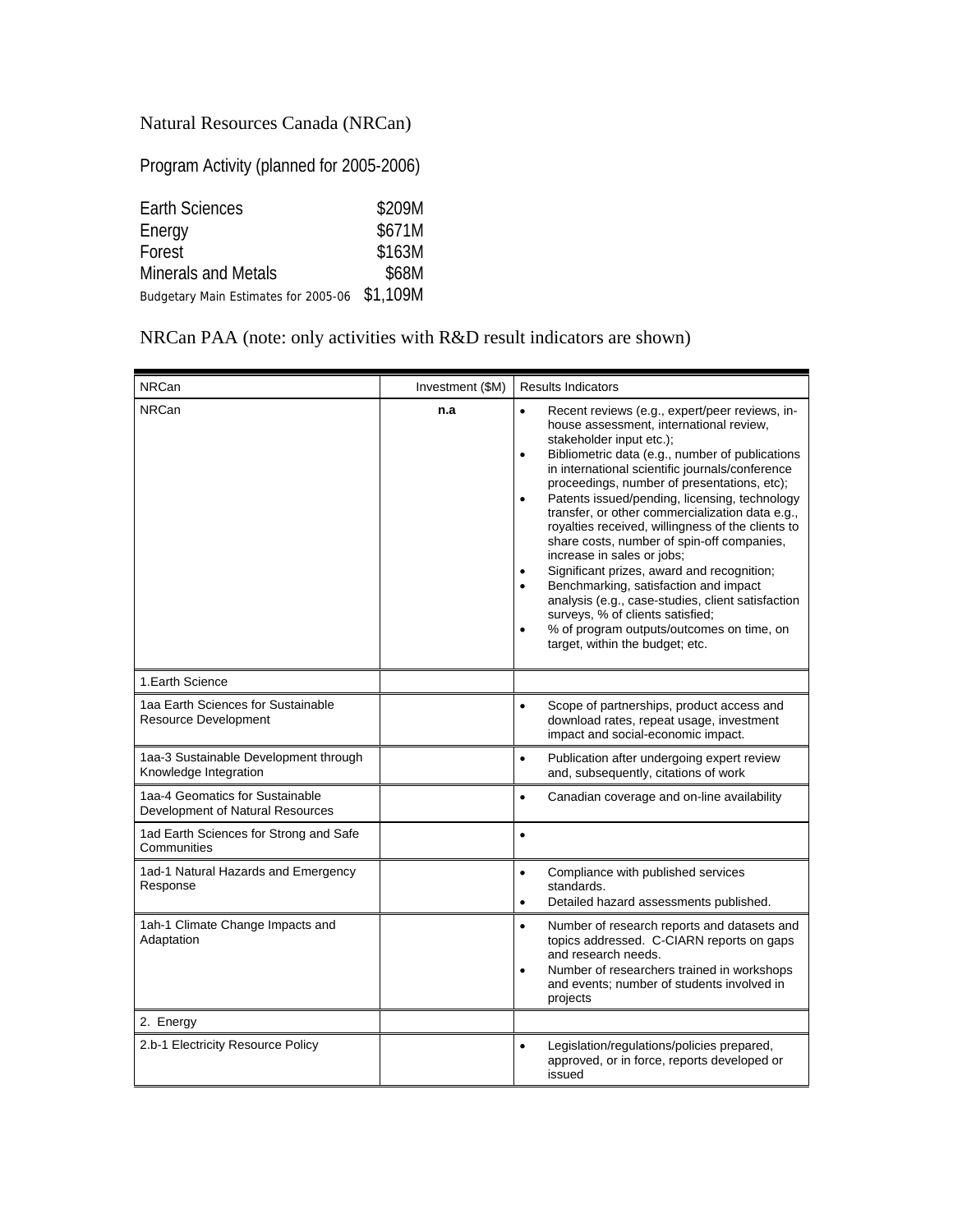| <b>NRCan</b>                                                                                                                                                                                                                                               | Investment (\$M) | <b>Results Indicators</b>                                                                                                                                                                                                                                                                                                                                                                                                                                                                                                                                                                                                                                                                                                                                                                                                                                                                                                                                                                                          |
|------------------------------------------------------------------------------------------------------------------------------------------------------------------------------------------------------------------------------------------------------------|------------------|--------------------------------------------------------------------------------------------------------------------------------------------------------------------------------------------------------------------------------------------------------------------------------------------------------------------------------------------------------------------------------------------------------------------------------------------------------------------------------------------------------------------------------------------------------------------------------------------------------------------------------------------------------------------------------------------------------------------------------------------------------------------------------------------------------------------------------------------------------------------------------------------------------------------------------------------------------------------------------------------------------------------|
| 2e Energy S&T<br>2e1- Built Environment<br>2e2- Power Generation<br>2e3- Transportation<br>2e4- Conventional Oil and Gas<br>2e5- Unconventional Oil and Gas<br>2e6- Industrial Sector<br>(For all the sub-programs activities, same<br>kind of indicators) |                  | Knowledge-related outputs<br><b>Publications</b><br>$\bullet$<br>Modeling and simulation<br>$\bullet$<br>Techniques and methods<br>$\bullet$<br>Conceptualization<br>٠<br>Standards, legislation, policy support<br>$\bullet$<br>Level of uptake of new knowledge<br>$\bullet$<br>contributing to increased energy efficiency<br>and reduced emissions from buildings and<br>communities<br>Number and type of technical studies<br>$\bullet$<br>contributing to development of new and<br>improved technologies<br>Number and type of cases where safe,<br>efficient, environmental methodologies were<br>chosen for development purposes<br>Number of conferences and presentations<br>$\bullet$<br>delivered to scientific community and policy<br>community respectively<br>Technology-related outputs<br>Installations<br>$\bullet$<br>New equipment and demonstrations<br>$\bullet$<br>Prototypes<br>٠<br>Number of market-ready technologies<br>$\bullet$<br>developed<br>Number of prototypes<br>$\bullet$ |
| 3. Forest                                                                                                                                                                                                                                                  |                  | Policies, knowledge, and number of science-<br>٠<br>based technologies and management<br>strategies developed to prevent and mitigate<br>identified forest and forest sector threats                                                                                                                                                                                                                                                                                                                                                                                                                                                                                                                                                                                                                                                                                                                                                                                                                               |
| 3a. Forest Sector Economics & Policy                                                                                                                                                                                                                       |                  | Participation in national, regional and local<br>$\bullet$<br>level partnerships, advisory bodies and/or<br>councils supporting the forest sector.<br>Extent to which information and estimates on<br>$\bullet$<br>forest carbon stock changes are more<br>precise, more defined and more complete<br>relative to baseline information.<br>Social and economic information regarding<br>$\bullet$<br>the impacts of Canada's forests and the forest<br>sector on communities.                                                                                                                                                                                                                                                                                                                                                                                                                                                                                                                                      |
| 3c Climate Change & Forest Fire<br>Research                                                                                                                                                                                                                |                  | Progress in the development and<br>$\bullet$<br>implementation of reporting processes,<br>models and tools to measure, monitor and<br>report Canada's forest carbon<br>Progress in the development of National<br>٠<br>climate change detection and prediction<br>methodologies under various climate change<br>scenarios<br>Assessments completed on the ability of<br>$\bullet$<br>forest species and ecosystems to resist,<br>moderate, and/or recover from climate<br>change                                                                                                                                                                                                                                                                                                                                                                                                                                                                                                                                   |
| 3d. Forest Production Research                                                                                                                                                                                                                             |                  | Progress in the development of pest and<br>$\bullet$<br>disease resistant trees; environmentally-safe<br>alternatives to chemical pesticides and<br>hebicides; and assessments of the impacts of<br>genetically modified trees on the environment<br>Sustainable forestry practices, methodologies,<br>$\bullet$<br>tools and techniques that protect forest health<br>and non-timber values by forest managers<br>across Canada.                                                                                                                                                                                                                                                                                                                                                                                                                                                                                                                                                                                  |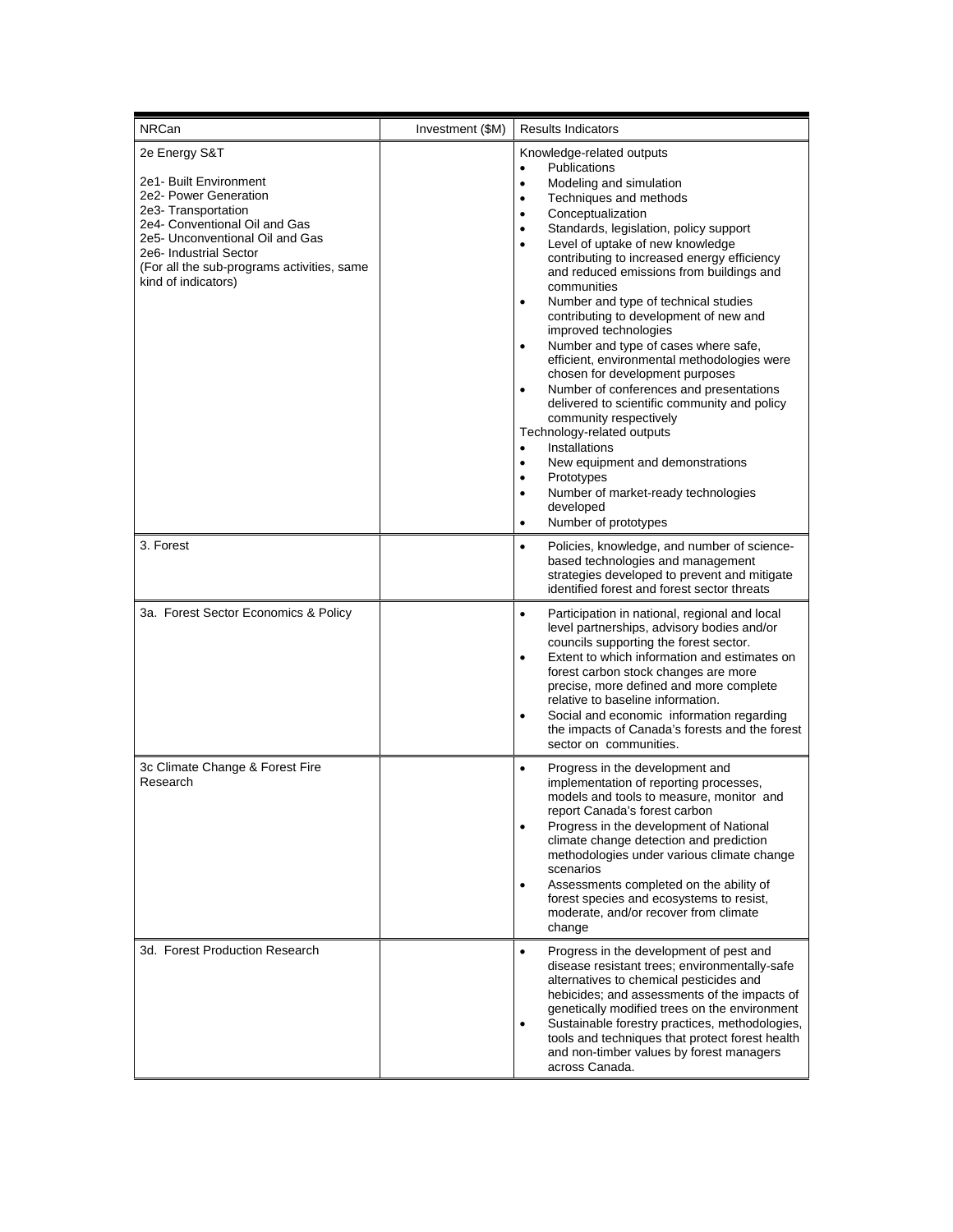| <b>NRCan</b>                                      | Investment (\$M) | <b>Results Indicators</b>                                                                                                                                                                                                                                                                                                                                                                                                                                                                                                                                                                                                                                                                                                                                                                                    |
|---------------------------------------------------|------------------|--------------------------------------------------------------------------------------------------------------------------------------------------------------------------------------------------------------------------------------------------------------------------------------------------------------------------------------------------------------------------------------------------------------------------------------------------------------------------------------------------------------------------------------------------------------------------------------------------------------------------------------------------------------------------------------------------------------------------------------------------------------------------------------------------------------|
| 3f. Forest Protection & Biodiversity<br>Research  |                  | Dissemination, analyses, and reports on the<br>$\bullet$<br>impacts and interactions of stress agents on<br>Canada's forests health<br>Support in the development of policies and<br>$\bullet$<br>guidelines related to air and water quality to<br>help offset the effects of human activities and<br>other disturbances on forest organisms and<br>the environment.                                                                                                                                                                                                                                                                                                                                                                                                                                        |
| 4. Minerals and Metals                            |                  | $\bullet$                                                                                                                                                                                                                                                                                                                                                                                                                                                                                                                                                                                                                                                                                                                                                                                                    |
| 4c. Minerals and Metals Science and<br>Technology |                  | Environmental impacts (e.g., effluents and<br>$\bullet$<br>greenhouse gas emissions) of these<br>industries are reduced. The health and safety<br>of workers and the general public are<br>improved.<br>Research is conducted in cooperation with<br>$\bullet$<br>industry.<br>New targeted programs for deep mining and<br>$\bullet$<br>processing are developed and proposed.<br>The Academic User Access Facility trains<br>٠<br>highly qualified personnel in Canadian<br>universities.<br>Program activity experts are invited by the<br>$\bullet$<br>Canadian International Development Agency<br>and other organizations to advise developing<br>countries<br>The number of personnel in Canada who are<br>$\bullet$<br>appropriately certified for non-destructive<br>testing methods is maintained. |
| 4d. Explosives Safety and Security                |                  | The safety and security activities are of high<br>$\bullet$<br>quality and valued by stakeholders, as<br>measured by:<br>- the impact of technical work on policy<br>$\bullet$<br>decisions:<br>- client feedback through formal surveys;<br>$\bullet$<br>- the number of national and international<br>$\bullet$<br>standards<br>contributed to through committees; and<br>$\bullet$<br>- revenue from contracts with other<br>$\bullet$<br>government<br>departments and external clients.<br>$\bullet$                                                                                                                                                                                                                                                                                                    |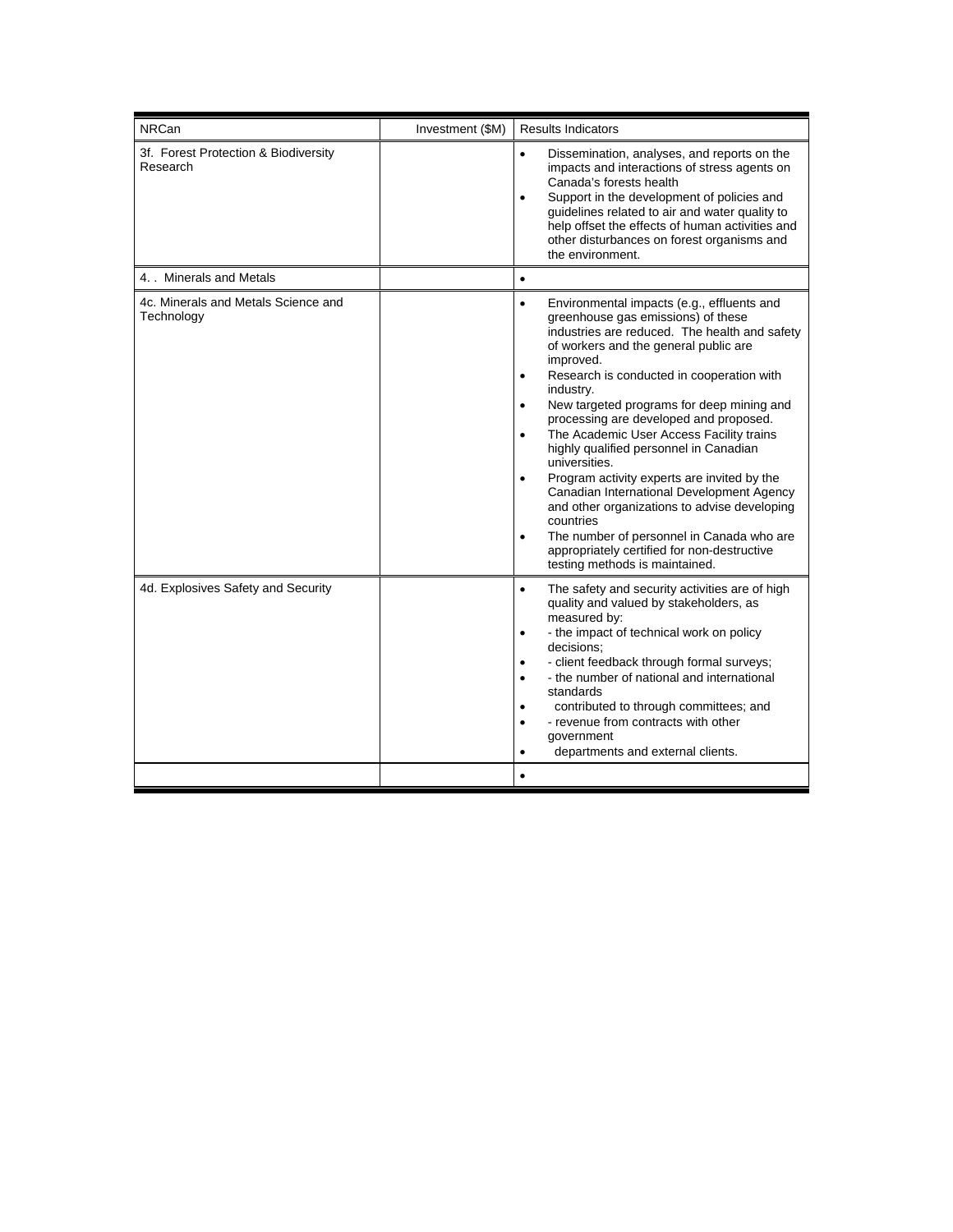#### Natural Sciences and Engineers Research Council (NSERC)

| Program Activity (planned for 2005-2006) |        |
|------------------------------------------|--------|
| PEOPLE                                   | \$280M |
| <b>DISCOVERY</b>                         | \$432M |
| <b>INNOVATION</b>                        | \$117M |
| Budgetary Main Estimates for 2005-06     | \$829M |
|                                          |        |

| <b>NSERC</b><br>Strategic Outcome/Program Activity | Investment (\$M) | <b>Results Indicators</b>                                                                                                                                                                                                                                                                                                                                                    |
|----------------------------------------------------|------------------|------------------------------------------------------------------------------------------------------------------------------------------------------------------------------------------------------------------------------------------------------------------------------------------------------------------------------------------------------------------------------|
| 1.0 PEOPLE                                         | \$280            | # of students gaining research experience<br>$\bullet$<br>and/or job training<br>average salary of recipients vs. general<br>$\bullet$<br>population<br>average completion rates among recipients<br>٠<br>vs. general population<br># of excellent researchers attracted to<br>Canadian universities<br># of excellent researchers retained in<br>٠<br>Canadian universities |
| 1.1<br>Promoting Science and<br>Engineering        | \$4              | Student interest in science and research<br>$\bullet$                                                                                                                                                                                                                                                                                                                        |
| 1.2<br>Supporting Students and<br>Fellows          | \$124            | # of students gaining research experience<br>$\bullet$<br>and/or job training<br>average salary of recipients vs. general<br>$\bullet$<br>population<br>average completion rates among recipients<br>$\bullet$<br>vs. general population                                                                                                                                     |
| 1.2.1 Undergraduate Student Research<br>Awards     | \$19             | # of students gaining research experience<br>$\bullet$<br>and/or job training<br># undergraduate students motivated to pursue<br>further studies or training<br>extent of student interest in research among<br>$\bullet$<br>recipients                                                                                                                                      |
| 1.2.2 NSERC Postgraduate Scholarships              | \$58             | # of students gaining research experience<br>$\bullet$<br>and/or job training<br># masters and doctoral students motivated to<br>$\bullet$<br>pursue further studies or training<br>average salary of recipients vs. general<br>$\bullet$<br>population<br>average completion rates among recipients<br>vs. general population                                               |
| 1.2.3 Canada Graduate Scholarships<br>(CGS)        | \$25             | # of students completing degrees<br>$\bullet$<br>average completion rates among recipients<br>٠<br>vs. general population<br>average time to degree completion among<br>recipients vs. general population                                                                                                                                                                    |
| 1.2.4 Postdoctoral Fellowships                     | \$17             | # of postdoctoral fellows gaining research<br>$\bullet$<br>experience<br># of postdoctoral fellows continuing on an<br>academic path<br>average salary of recipients vs. general<br>٠<br>population                                                                                                                                                                          |
| 1.2.5 Industrial Research Fellowships<br>(IRF)     | \$5              | # of postdoctoral fellows gaining research<br>$\bullet$<br>experience in an industrial setting<br>% of recipients intending to continue working<br>in industry<br>% of recipients hired by industry participant<br>٠                                                                                                                                                         |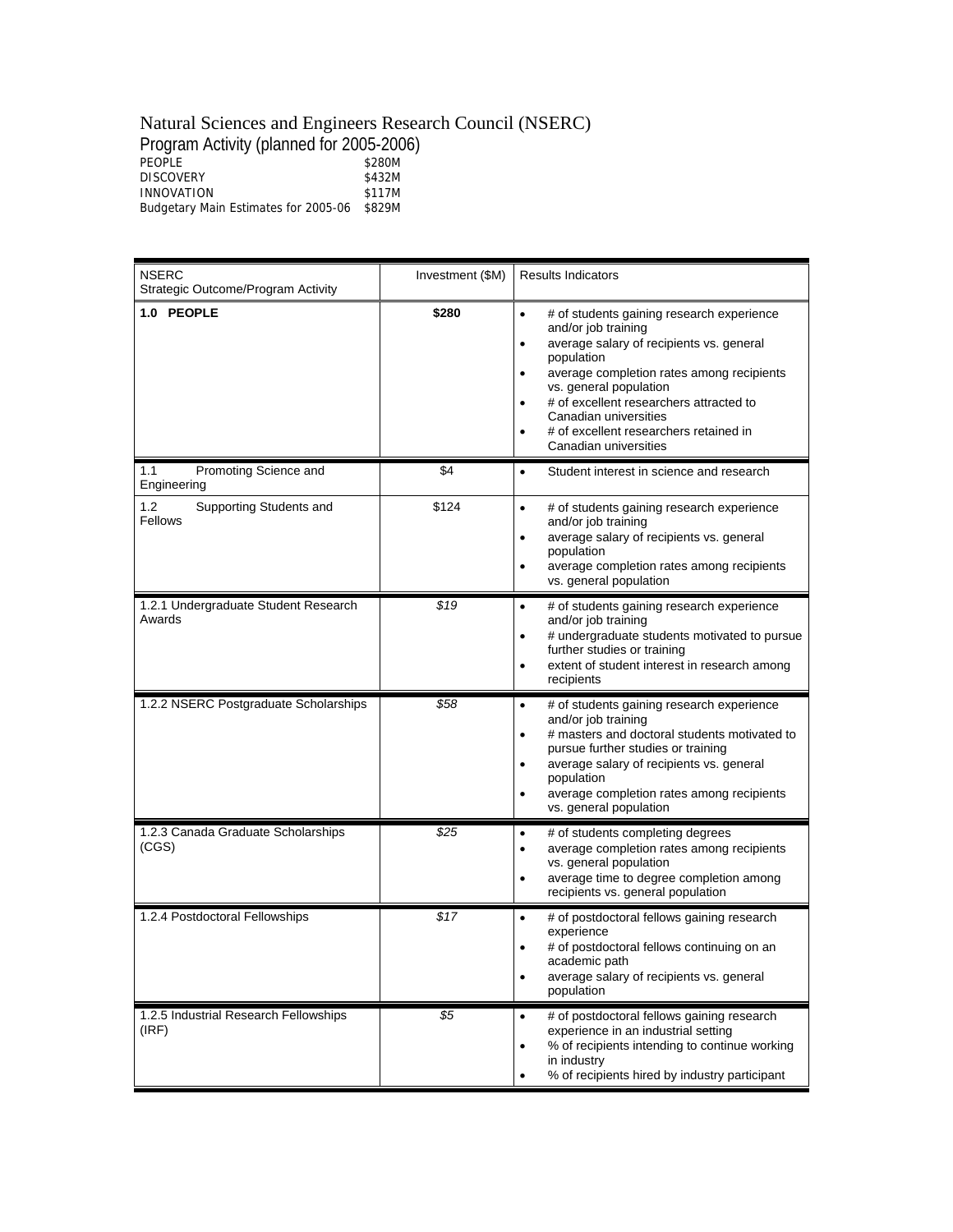| <b>NSERC</b><br>Strategic Outcome/Program Activity | Investment (\$M) | <b>Results Indicators</b>                                                                                                                                                                                                                                                                                                                                                                                                                                                                                                                                                                                                                 |
|----------------------------------------------------|------------------|-------------------------------------------------------------------------------------------------------------------------------------------------------------------------------------------------------------------------------------------------------------------------------------------------------------------------------------------------------------------------------------------------------------------------------------------------------------------------------------------------------------------------------------------------------------------------------------------------------------------------------------------|
| 1.3<br><b>Attracting and Retaining Faculty</b>     | \$144            | # of excellent researchers attracted to<br>$\bullet$<br>Canadian universities<br>perceptions of how the career development of<br>$\bullet$<br>outstanding researchers has been facilitated<br># of students and postdoctoral fellows trained<br>$\bullet$                                                                                                                                                                                                                                                                                                                                                                                 |
| 1.3.1 Canada Research Chairs                       | \$113            | % of Chairs awarded to researchers from<br>$\bullet$<br>Canadian universities vs. foreign researchers<br>and expatriates<br>qualitative assessment of the importance of<br>$\bullet$<br>the Chair award in the decision to accept a<br>position in Canada and in keeping excellent<br>researchers in Canada<br># of research centres, created or expanded, in<br>areas related to the university's strategic plan<br>since the inception of the Canada Research<br>Chairs program<br>Relative research productivity of chair holders<br>$\bullet$<br>vs. other researchers<br># of students and postdoctoral fellows trained<br>$\bullet$ |
| 1.3.2 Industrial and Other Research<br>Chairs      | \$28             | average amount of research funds and in-kind<br>$\bullet$<br>leveraged from partners<br># of publications, # of presentations<br>$\bullet$<br># of patents, licences, copyrights, # of new<br>$\bullet$<br>products or processes<br># of students and postdoctoral fellows trained<br>in area relevant to the industrial sector<br># of continuing collaborations or<br>collaborations on new projects with industry<br>partners                                                                                                                                                                                                          |
| 1.3.3 Prizes                                       | \$2              | perceptions of awardees on the recognition<br>$\bullet$<br>received<br>qualitative assessment of the impact of award<br>$\bullet$<br>on awardees<br>% change in research funding (pre-post<br>$\bullet$<br>award) of awardee vs. other NSERC grantees<br>Perceptions of research community of stature<br>$\bullet$<br>of awardees                                                                                                                                                                                                                                                                                                         |
| 2.0<br><b>DISCOVERY</b>                            | \$432            | # of publications, impact factors of<br>$\bullet$<br>publications stemming from NSERC funded<br>research<br># of patents stemming from NSERC funded<br>research<br># of licences, copyrights<br># of new products or processes stemming<br>٠<br>from NSERC funded research<br># of policies influenced or created, stemming<br>٠<br>from NSERC funded research<br># of students and postdoctoral fellows gaining<br>$\bullet$<br>research experience                                                                                                                                                                                      |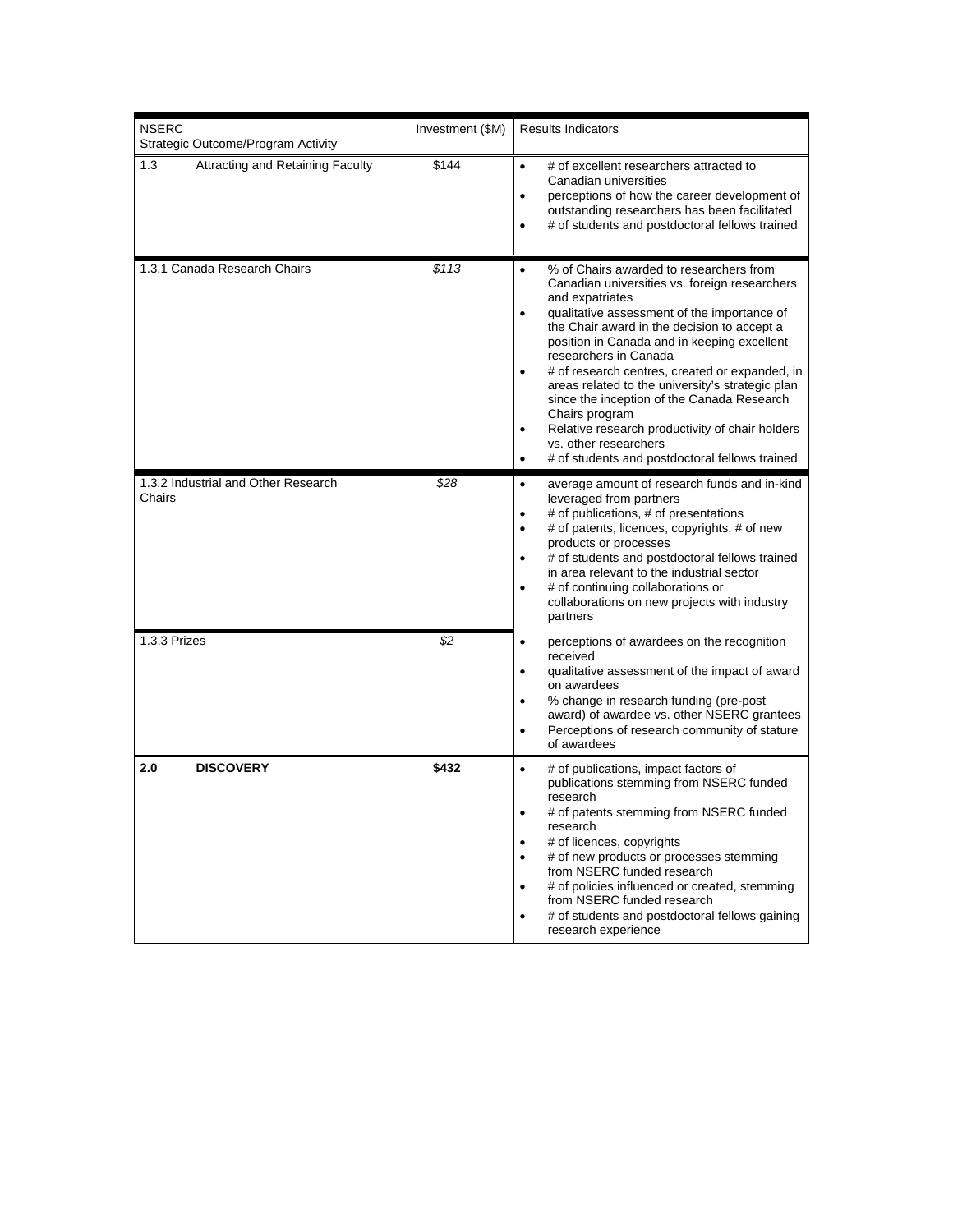| <b>NSERC</b><br>Strategic Outcome/Program Activity | Investment (\$M) | <b>Results Indicators</b>                                                                                                                                                                                                                                                                                                                                                                                                                                                         |
|----------------------------------------------------|------------------|-----------------------------------------------------------------------------------------------------------------------------------------------------------------------------------------------------------------------------------------------------------------------------------------------------------------------------------------------------------------------------------------------------------------------------------------------------------------------------------|
| 2.1<br><b>Funding Basic Research</b>               | \$387            | # of publications, impact factors of<br>$\bullet$<br>publications stemming from NSERC funded<br>research<br># of patents stemming from NSERC funded<br>$\bullet$<br>research<br># of licences, copyrights<br>$\bullet$<br># of new products or processes stemming<br>from NSERC funded research<br># of policies influenced or created, stemming<br>$\bullet$<br>from NSERC funded research<br># of students and postdoctoral fellows gaining<br>$\bullet$<br>research experience |
| 2.1.1 Discovery Grants                             | \$330            | # of publications, impact factors of<br>$\bullet$<br>publications stemming from NSERC funded<br>research<br># of patents stemming from NSERC funded<br>research<br># of licences and copyrights<br>$\bullet$<br># of new products or processes stemming<br>from NSERC funded research<br># of policies influenced or created, stemming<br>$\bullet$<br>from NSERC funded research<br># of students and postdoctoral fellows gaining<br>$\bullet$<br>research experience           |
| 2.1.2 Special Research Opportunity<br>(SRO) Grants | \$10             | # of international collaborations of<br>$\bullet$<br>researchers and the industrial/government<br>sectors<br># of continuing collaborations or<br>collaborations on new projects with partners<br>perceptions of researchers regarding<br>٠<br>breakthroughs                                                                                                                                                                                                                      |
| 2.1.3 Perimeter Institute2                         | \$5              | Increased visibility of Canada as a world-class<br>$\bullet$<br>destination for conducting and applying<br>theoretical physics research.<br>World-class research conducted in theoretical<br>$\bullet$<br>physics/contributions toward basic research in<br>theoretical physics in Canada<br>Increased support for the development of<br>$\bullet$<br>Highly Qualified Personnel in theoretical<br>physics                                                                        |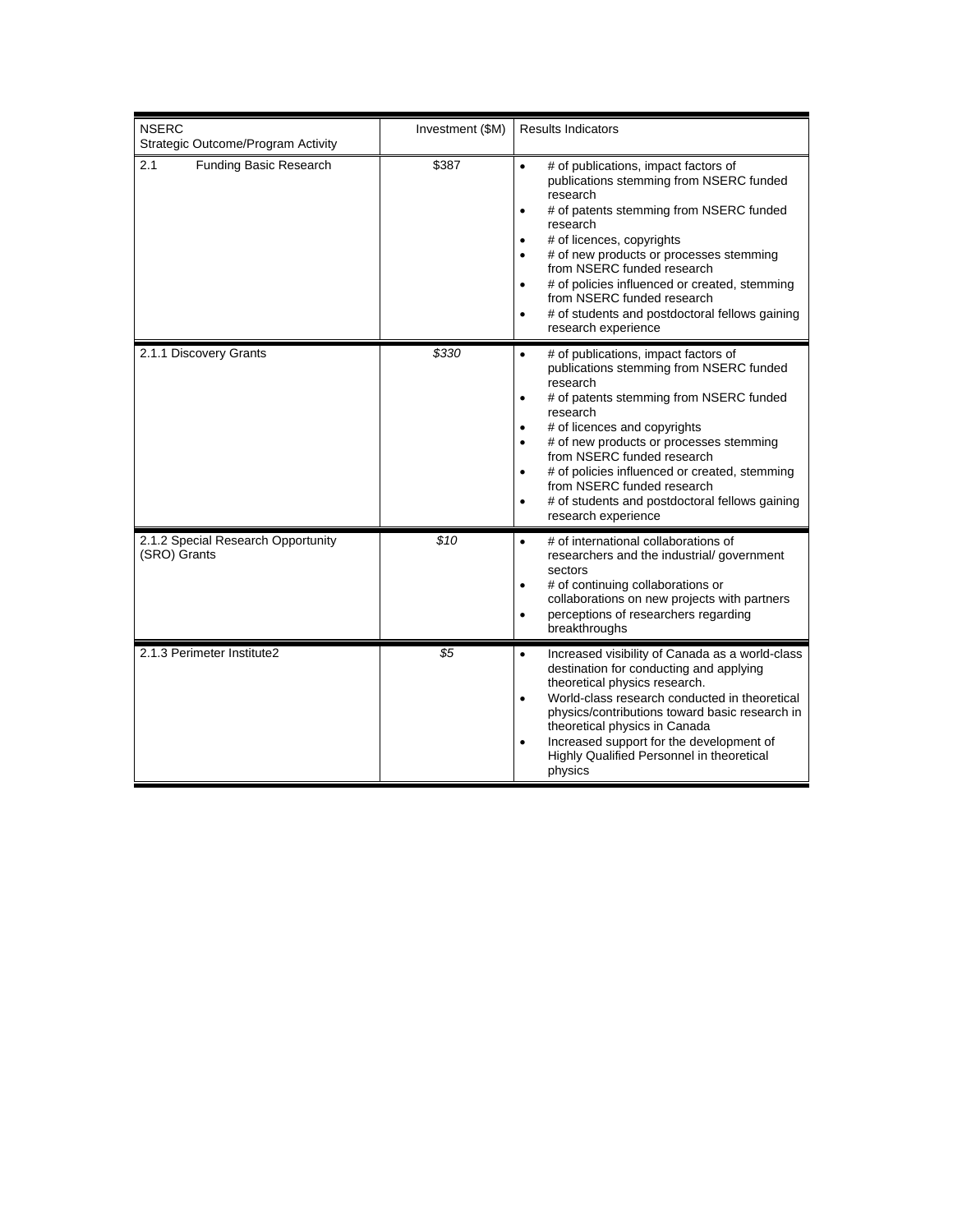| <b>NSERC</b><br>Strategic Outcome/Program Activity         | Investment (\$M) | <b>Results Indicators</b>                                                                                                                                                                                                                                                                                                                                                                                                                                                                                                                                            |
|------------------------------------------------------------|------------------|----------------------------------------------------------------------------------------------------------------------------------------------------------------------------------------------------------------------------------------------------------------------------------------------------------------------------------------------------------------------------------------------------------------------------------------------------------------------------------------------------------------------------------------------------------------------|
| 2.1.4 Small University Capacity<br>Development             | \$2              | Amount of total research funding in NSE from<br>$\bullet$<br>all sources at funded universities<br># and type of new collaborations with<br>industrial/user sector and other partners<br># of new graduate programs created<br>٠<br># of graduate students in science and<br>$\bullet$<br>engineering programs at funded universities<br># and types of new positions created to<br>support research capacity development                                                                                                                                            |
| 2.1.5 Research Tools and Instruments<br>(RTI) Grants       | \$20             | # of publications, impact factors of<br>$\bullet$<br>publication)<br># of patents stemming from NSERC funded<br>٠<br>research<br>Licences and copyrights stemming from<br>$\bullet$<br>NSERC funded research<br># of new products or processes stemming<br>$\bullet$<br>from NSERC funded research<br># of policies influenced or created, stemming<br>$\bullet$<br>from NSERC funded research<br># of students and postdoctoral fellows gaining<br>$\bullet$<br>research experience                                                                                 |
| 2.1.6 Major Facilities Access (MFA)<br>Grants              | \$22             | Perceived impact of national and regional<br>$\bullet$<br>research facilities on research<br># of publications, impact factors of<br>٠<br>publications<br># of patents stemming from NSERC funded<br>$\bullet$<br>research<br>Licences and copyrights stemming from<br>$\bullet$<br>NSERC funded research<br># of new products or processes stemming<br>$\bullet$<br>from NSERC funded research<br># of policies influenced or created, stemming<br>$\bullet$<br>from NSERC funded research<br># of students and postdoctoral fellows gaining<br>research experience |
| 2.1.7 General Support2)                                    | \$1              | Perceptions of impact of miscellaneous grants<br>$\bullet$<br>on research<br># of students continuing studies<br>$\bullet$                                                                                                                                                                                                                                                                                                                                                                                                                                           |
| $2.2\phantom{0}$<br>Funding Research in Strategic<br>Areas | \$56             | average amount of research funds and in-kind<br>$\bullet$<br>leveraged from partners<br># of publications, # of presentations<br>٠<br># of patents, licences, copyrights, # of new<br>products or processes<br># of policies influenced or created, stemming<br>$\bullet$<br>from NSERC funded research<br># of students and postdoctoral fellows trained<br># of continuing collaborations or<br>$\bullet$<br>collaborations on new projects with partners                                                                                                          |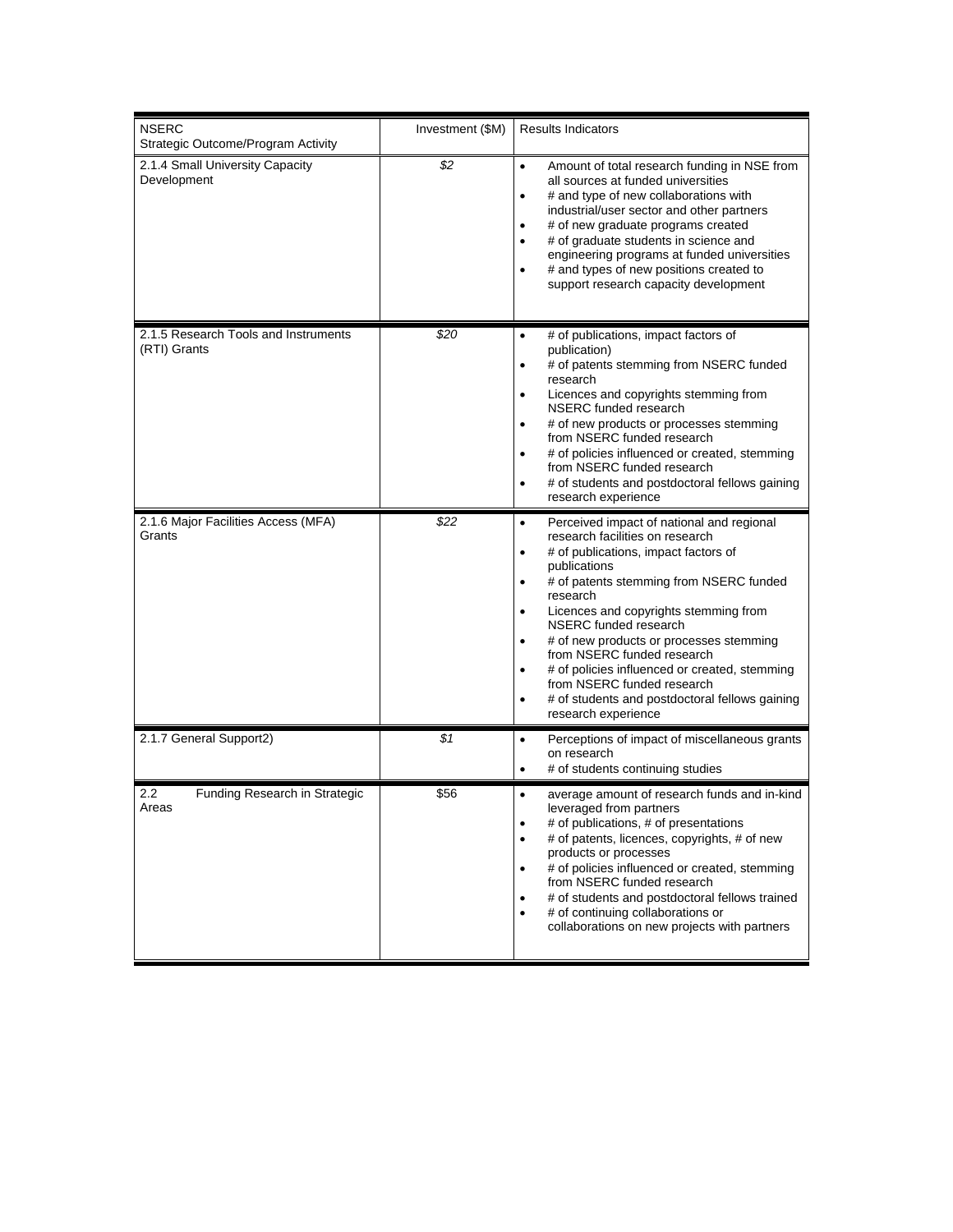| <b>NSERC</b><br>Strategic Outcome/Program Activity                    | Investment (\$M) | <b>Results Indicators</b>                                                                                                                                                                                                                                                                                                                                                                                                                                                                                                           |
|-----------------------------------------------------------------------|------------------|-------------------------------------------------------------------------------------------------------------------------------------------------------------------------------------------------------------------------------------------------------------------------------------------------------------------------------------------------------------------------------------------------------------------------------------------------------------------------------------------------------------------------------------|
| 2.2.1 Strategic Projects Grants                                       | \$51             | Average amount of research funds and in-<br>$\bullet$<br>kind leveraged from partners<br># of publications, # of presentations<br>$\bullet$<br># of patents, licences, copyrights, # of new<br>$\bullet$<br>products or processes<br># of new products or processes stemming<br>$\bullet$<br>from NSERC funded research<br># of students and postdoctoral fellows trained<br>in area relevant to the industrial sector<br># of continuing collaborations or<br>$\bullet$<br>collaborations on new projects with industry<br>partner |
| 2.2.2 Collaborative Health Research<br>Projects (CHRP)                | \$4              | # of continuing collaborations with CIHR<br>$\bullet$<br>researchers<br># of publications, # of presentations to<br>$\bullet$<br>users/stakeholders<br># of students and postdoctoral fellows gaining<br>$\bullet$<br>interdisciplinary research experience in areas<br>of relevance to health                                                                                                                                                                                                                                      |
| <b>3.0 INNOVATION</b>                                                 | \$117            | average amount of research funds and in-kind<br>$\bullet$<br>leveraged from partners<br># of publications, # of presentations<br>$\bullet$<br># of patents, licences, copyrights, # of new<br>$\bullet$<br>products or processes<br># of students and postdoctoral fellows trained<br>$\bullet$<br>in area relevant to the industrial sector<br># of continuing collaborations or<br>$\bullet$<br>collaborations on new projects with industry<br>partners                                                                          |
| 3.1<br>Funding University-Industry-<br><b>Government Partnerships</b> | \$100            | average amount of research funds and in-kind<br>$\bullet$<br>leveraged from partners<br># of publications, # of presentations<br>٠<br># of patents, licences, copyrights, # of new<br>$\bullet$<br>products or processes<br># of students and postdoctoral fellows trained<br>in area relevant to the industrial sector<br># of continuing collaborations or<br>collaborations on new projects with industry<br>partners                                                                                                            |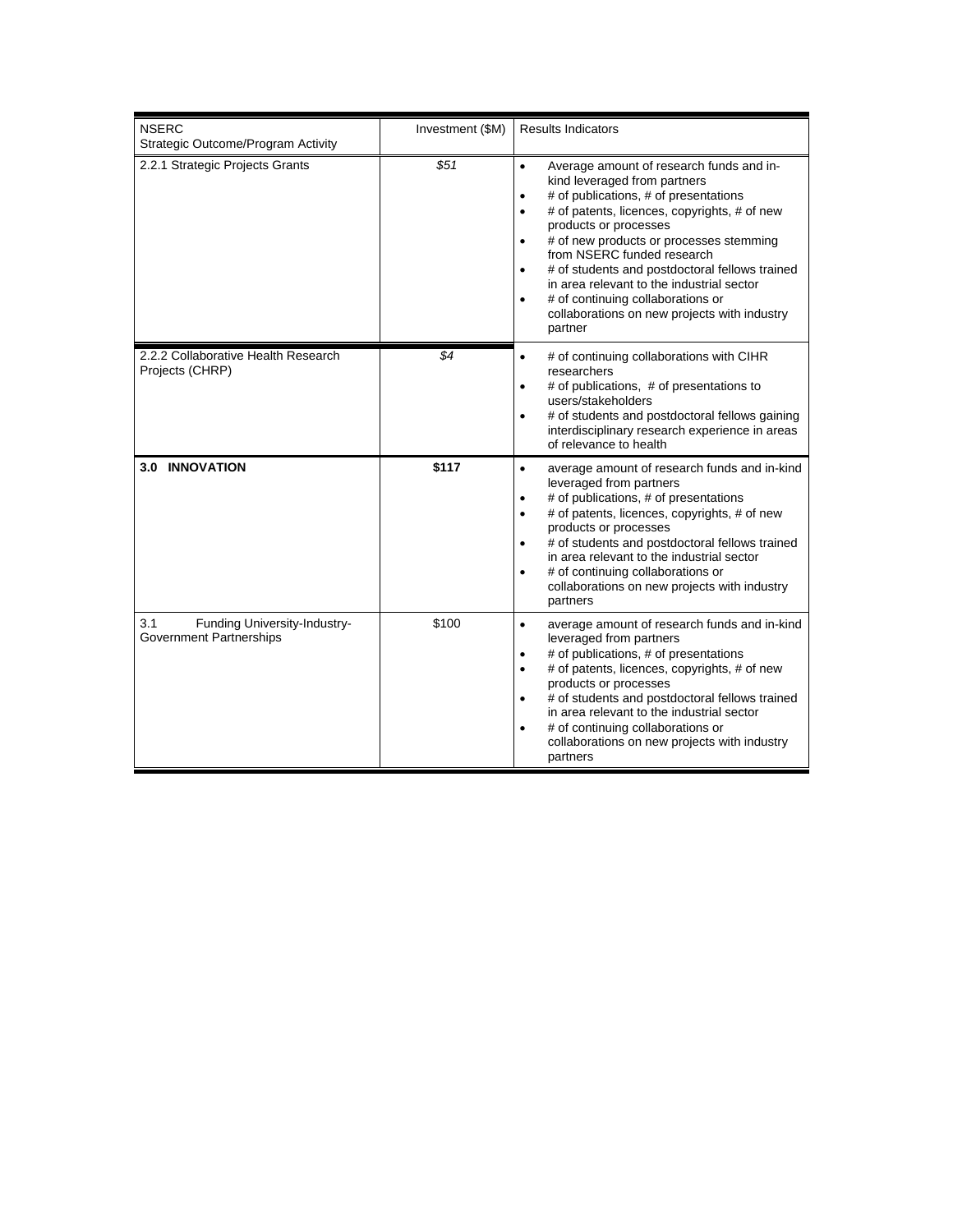| <b>NSERC</b><br>Strategic Outcome/Program Activity | Investment (\$M) | <b>Results Indicators</b>                                                                                                                                                                                                                                                                                                                                                                                                                                                                                                                                                                                                                                                                                                                                      |
|----------------------------------------------------|------------------|----------------------------------------------------------------------------------------------------------------------------------------------------------------------------------------------------------------------------------------------------------------------------------------------------------------------------------------------------------------------------------------------------------------------------------------------------------------------------------------------------------------------------------------------------------------------------------------------------------------------------------------------------------------------------------------------------------------------------------------------------------------|
| 3.1.1 Collaborative Research and<br>Development    | \$39             | average amount of research funds and in-kind<br>$\bullet$<br>leveraged from partners<br># of publications, # of presentations<br>$\bullet$<br># of patents, licences, copyrights<br>$\bullet$<br># of new products or processes<br>$\bullet$<br># of students and postdoctoral fellows trained<br>$\bullet$<br>in area relevant to the industrial sector<br># of continuing collaborations or<br>collaborations on new projects with industry<br>partners                                                                                                                                                                                                                                                                                                      |
| 3.1.2 Research Partnerships Agreements             | \$5              | $\bullet$<br>average amount of research funds and in-kind<br>leveraged from partners<br># of publications, # of presentations<br># of patents, licences, copyrights<br>$\bullet$<br># of new products or processes<br>$\bullet$<br># of policies influenced or created, stemming<br>$\bullet$<br>from NSERC funded research<br># of students and postdoctoral fellows trained<br>in area relevant to the industrial sector<br># of continuing collaborations or<br>collaborations on new projects with industry<br>partners<br>perceptions of industrial and government<br>٠<br>partners of the benefits of university research<br>qualitative assessment of industrial and<br>government partners regarding knowledge<br>transfer and use of research results |
| 3.1.3 Networks of Centres of Excellence            | \$40             | $\bullet$<br>examples of value-added to research by<br>networking, collaboration and multi-<br>disciplinarity<br># of publications, # of presentations<br>$\bullet$<br># of patents, licences and copyrights<br>٠<br># of new companies and existing companies<br>$\bullet$<br>maintained<br># of new products or processes stemming<br>from networks<br># of policies influenced or created, stemming<br>$\bullet$<br>from networks<br>average amount of research funds (cash and<br>$\bullet$<br>in-kind) leveraged from partners<br>distribution of partners by province and sector<br>$\bullet$<br>distribution of researchers by province,<br>institution, discipline and sector                                                                          |
| 3.1.4 Research Networks                            | \$16             | average amount of research funds and in-kind<br>leveraged from partners<br># of publications, # of presentations<br>٠<br># of patents, licences, copyrights, # of new<br>٠<br>products or processes<br># of students and postdoctoral fellows trained<br>in area relevant to the user sector<br># of continuing collaborations or<br>٠<br>collaborations on new projects with partners<br>Achievement of sustainable critical mass of<br>$\bullet$<br>researchers collaborating in the research area<br>of the Network                                                                                                                                                                                                                                         |
| 3.2<br><b>Commercialization Support</b>            | \$12             | Awareness of the user sector of NSERC<br>$\bullet$<br>commercialization support programs<br># of patents, licences, copyrights, # of new<br>products or processes                                                                                                                                                                                                                                                                                                                                                                                                                                                                                                                                                                                              |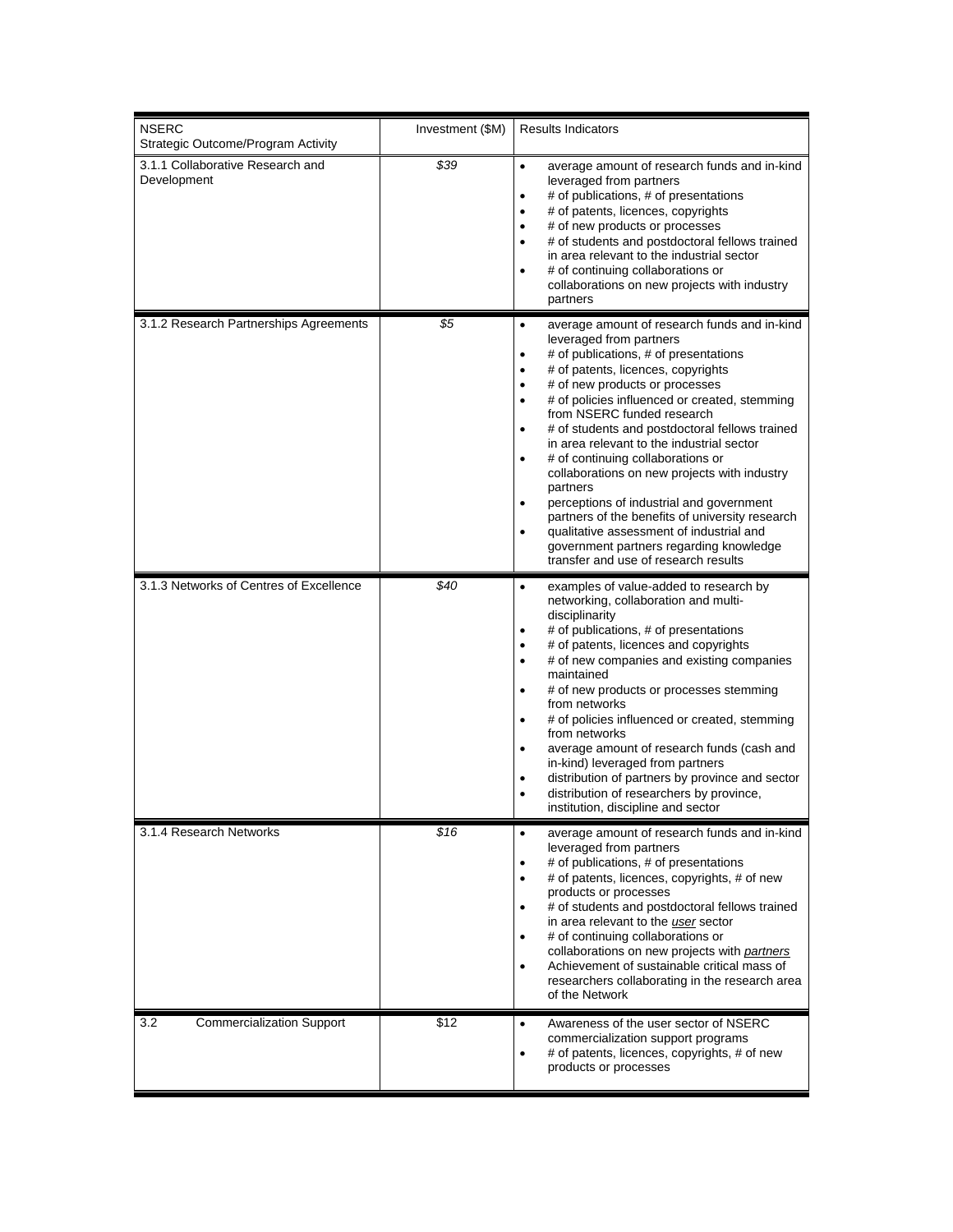| <b>NSERC</b><br>Strategic Outcome/Program Activity      | Investment (\$M) | <b>Results Indicators</b>                                                                                                                                                                                                                                               |
|---------------------------------------------------------|------------------|-------------------------------------------------------------------------------------------------------------------------------------------------------------------------------------------------------------------------------------------------------------------------|
| Intellectual Property Mobilization<br>3.2.1<br>(IPM)    | \$5              | # of patents, licences, copyrights, # of new<br>products or processes                                                                                                                                                                                                   |
| 3.2.2 Idea to Innovation (I2I) Program                  | \$6              | # of patents, licences, copyrights, # of new<br>products or processes, royalty revenue<br># of new (start-up) companies<br># of continuing collaborations or<br>collaborations on new projects with industry<br>partners                                                |
| 3.2.3 College and Community Innovation<br>Pilot Program | \$1              | # of local businesses working with colleges on<br>٠<br>innovation activities<br># of new products, processes introduced, # of<br>improved products process.<br># of new contacts within local community<br>٠<br># of faculty and staff working with local<br>businesses |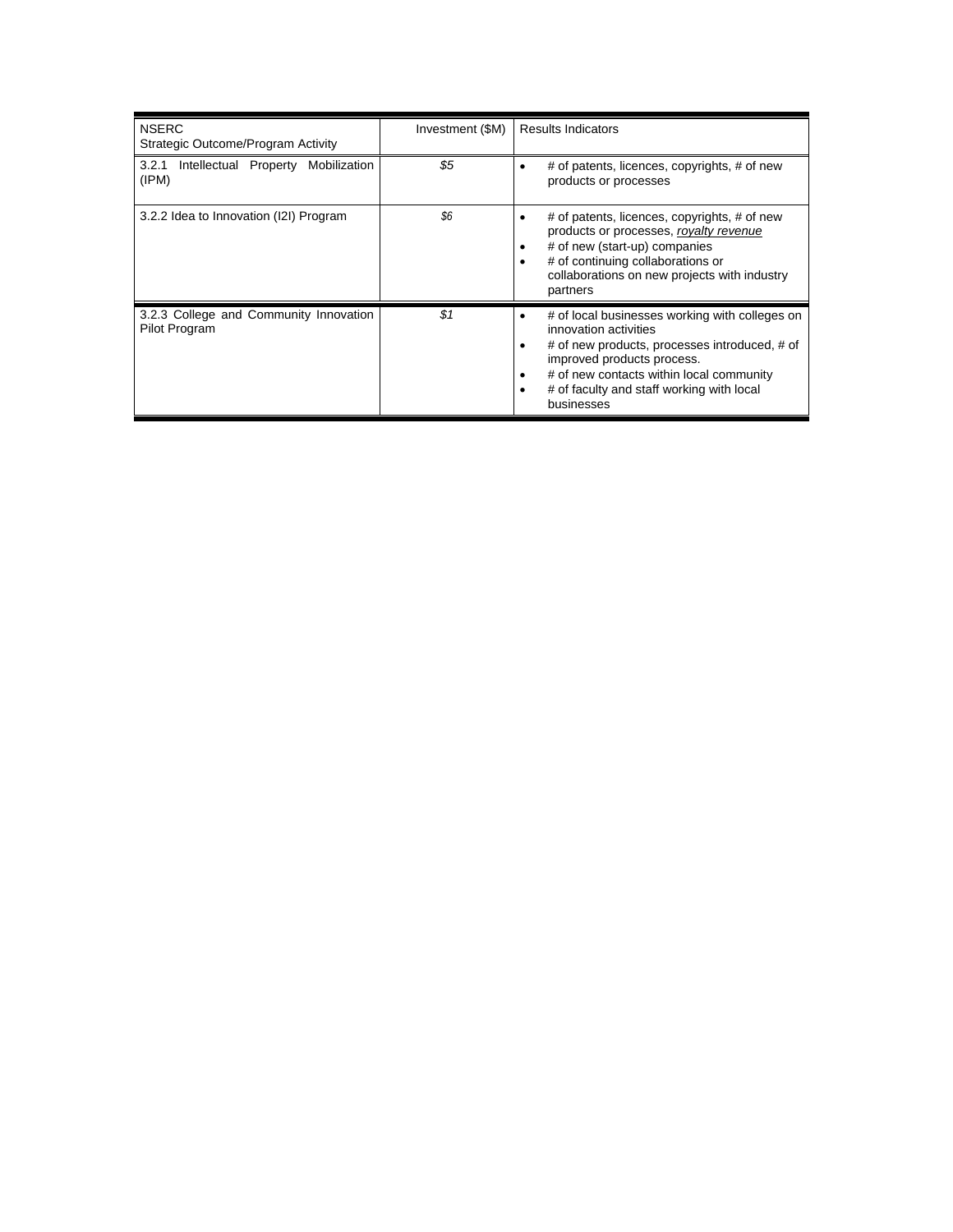### Social Sciences and Humanities Research Council (SSHRC)

Program Activity (planned for 2005-2006)

| People                               | \$146M |  |
|--------------------------------------|--------|--|
| Research                             | \$139M |  |
| Knowledge Mobilization               | \$ 17M |  |
| Institutional Support                | \$260M |  |
| Budgetary Main Estimates for 2005-06 | \$574M |  |
|                                      |        |  |

| Social Sciences and Humanities<br>Research Council (SSHRC)<br>Strategic Outcome/Program Activity               | Investment (\$M) | <b>Results Indicators</b>                                                                                                                                                                                                                                                                                                                                                                                                                                                                                                                                                                                                                                                                                |
|----------------------------------------------------------------------------------------------------------------|------------------|----------------------------------------------------------------------------------------------------------------------------------------------------------------------------------------------------------------------------------------------------------------------------------------------------------------------------------------------------------------------------------------------------------------------------------------------------------------------------------------------------------------------------------------------------------------------------------------------------------------------------------------------------------------------------------------------------------|
| 1.0 People                                                                                                     | \$146            | # of students gaining research experience<br>$\bullet$<br>and/or job training<br>ddd<br>$\bullet$                                                                                                                                                                                                                                                                                                                                                                                                                                                                                                                                                                                                        |
| 1.1 Fellowship, Scholarships and Prizes                                                                        | \$89             |                                                                                                                                                                                                                                                                                                                                                                                                                                                                                                                                                                                                                                                                                                          |
| 1.1.1 Canada Graduate Scholarships<br>(CGS) program                                                            | \$52             | $\bullet$<br># of fellows/scholars completing their<br>programs by research area (social sciences<br>and humanities)<br>Average completion rates among recipients<br>and general student population<br>Average time to completion among recipients<br>$\bullet$<br>and general student population                                                                                                                                                                                                                                                                                                                                                                                                        |
| 1.1.2 Doctoral Fellowships program                                                                             | \$37             | # of fellows/scholars completing their<br>$\bullet$<br>programs<br>Average completion rates among recipients<br>$\bullet$<br>and general student population<br>Average time to completion among recipients<br>$\bullet$<br>and general student population<br># and proportion of fellows/scholars employed<br>$\bullet$                                                                                                                                                                                                                                                                                                                                                                                  |
| 1.1.3 Postdoctoral Fellowships program                                                                         |                  | # of fellows hired in research-related positions<br>$\bullet$                                                                                                                                                                                                                                                                                                                                                                                                                                                                                                                                                                                                                                            |
| 1.1.4 Prizes and Special Fellowships                                                                           |                  | List and summary of contributions of<br>$\bullet$<br>awardees                                                                                                                                                                                                                                                                                                                                                                                                                                                                                                                                                                                                                                            |
| 1.2 Canada research Chairs                                                                                     | \$57             | Qualitative assessment of the importance of<br>$\bullet$<br>the Chair award in the decision to accept a<br>position in Canada and in keeping excellent<br>researchers in Canada<br># of established or expanded research<br>$\bullet$<br>centres in areas related to university strategic<br>plans since CRCP established<br># of HQP and researchers working in areas<br>$\bullet$<br>related to university strategic plans since<br><b>CRCP</b> established<br>Research productivity (# of publications, # of<br>appearances as guest speakers in national<br>and international conferences, etc.) of<br>chairholders compared to other researchers.<br># of graduate students supervised<br>$\bullet$ |
| 2.0 Research: New Knowledge Based<br>on Excellent Research in SSH (3.0 also<br>expected to be achieved in 2.0) | \$139            | $\bullet$                                                                                                                                                                                                                                                                                                                                                                                                                                                                                                                                                                                                                                                                                                |
|                                                                                                                |                  |                                                                                                                                                                                                                                                                                                                                                                                                                                                                                                                                                                                                                                                                                                          |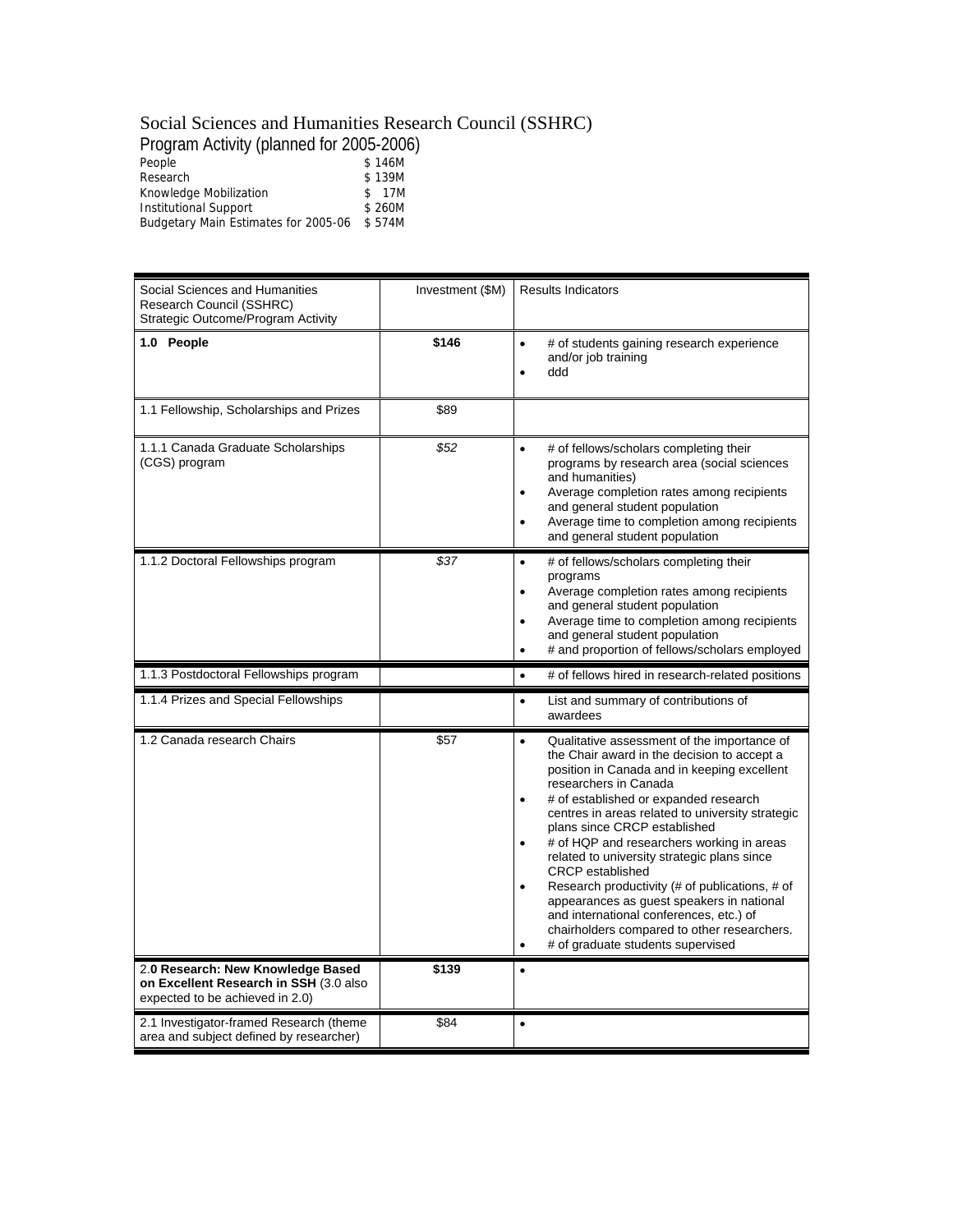| Social Sciences and Humanities<br>Research Council (SSHRC)<br>Strategic Outcome/Program Activity | Investment (\$M)        | <b>Results Indicators</b>                                                                                                                                                                                                                                                                                                                                                                                                                                                                                                                                                     |
|--------------------------------------------------------------------------------------------------|-------------------------|-------------------------------------------------------------------------------------------------------------------------------------------------------------------------------------------------------------------------------------------------------------------------------------------------------------------------------------------------------------------------------------------------------------------------------------------------------------------------------------------------------------------------------------------------------------------------------|
| 2.1.1 Standard Research Grants program<br>(disciplinary intellectual relevance)                  |                         | Sample list of new and completed research<br>$\bullet$<br>projects supported<br>Profiles of typical new and completed<br>$\bullet$<br>research projects supported and examples of<br>research findings arising from completed<br>projects<br># of publications by type<br>٠<br>Profiles of other modes of dissemination (to<br>$\bullet$<br>the public, for policy and practice)<br># graduate students trained through research<br>$\bullet$<br>projects<br>Inter-regional and international research co-<br>$\bullet$<br>publications arising from SSHRC-funded<br>projects |
| 2.1.2 Major Collaborative Research<br>Initiatives                                                |                         | Profiles of ongoing and completed initiatives<br>$\bullet$<br>and examples of research findings<br># of publications by type<br>٠<br># of team members from outside Canada and<br>$\bullet$<br># of international partners<br>Inter-regional and international research co-<br>$\bullet$<br>publications arising from SSHRC-funded<br>projects                                                                                                                                                                                                                                |
| 2.2 Targeted Research and Training<br>Initiatives (External relevance)                           | \$33                    | $\bullet$                                                                                                                                                                                                                                                                                                                                                                                                                                                                                                                                                                     |
| 2.2.1 Strategic Research Grants                                                                  | \$8<br>(Includes 2.2.2) | Examples of research findings on issues of<br>$\bullet$<br>importance to Canadians<br># of partners involved in research projects<br>$\bullet$<br># of publications by type<br>$\bullet$<br>Total contribution (financial and in-kind) of<br>٠<br>partners<br>Profiles of ongoing and completed research<br>٠<br>projects and examples of research findings<br>Evidence of increased level of awareness of<br>$\bullet$<br>pressing social, economic and cultural issues                                                                                                      |
| 2.2.2 Strategic Joint Initiatives                                                                |                         | List of SSHRC partners and total partner<br>$\bullet$<br>financial contributions over time, by program<br># of partners involved in research projects<br>$\bullet$<br>and total contribution<br>Profiles of ongoing and completed research<br>$\bullet$<br>projects and examples of research findings<br>Perceptions of partners about relevance of<br>knowledge generated<br># and reach of various public dissemination<br>$\bullet$<br>activities (e.g. media interviews, newspaper<br>articles, Web sites, etc.)<br># of publications by type<br>$\bullet$                |
| 2.2.3 Initiative on the New Economy (INE)                                                        | \$21                    | Profile of ongoing and completed research<br>$\bullet$<br>projects and examples of research findings<br># of publications by type<br>$\bullet$<br># and reach of various public dissemination<br>$\bullet$<br>activities (e.g. media interviews, newspaper<br>articles, Web sites, etc.)<br>Perceptions of Canadian and foreign<br>٠<br>scholars/ decision-makers                                                                                                                                                                                                             |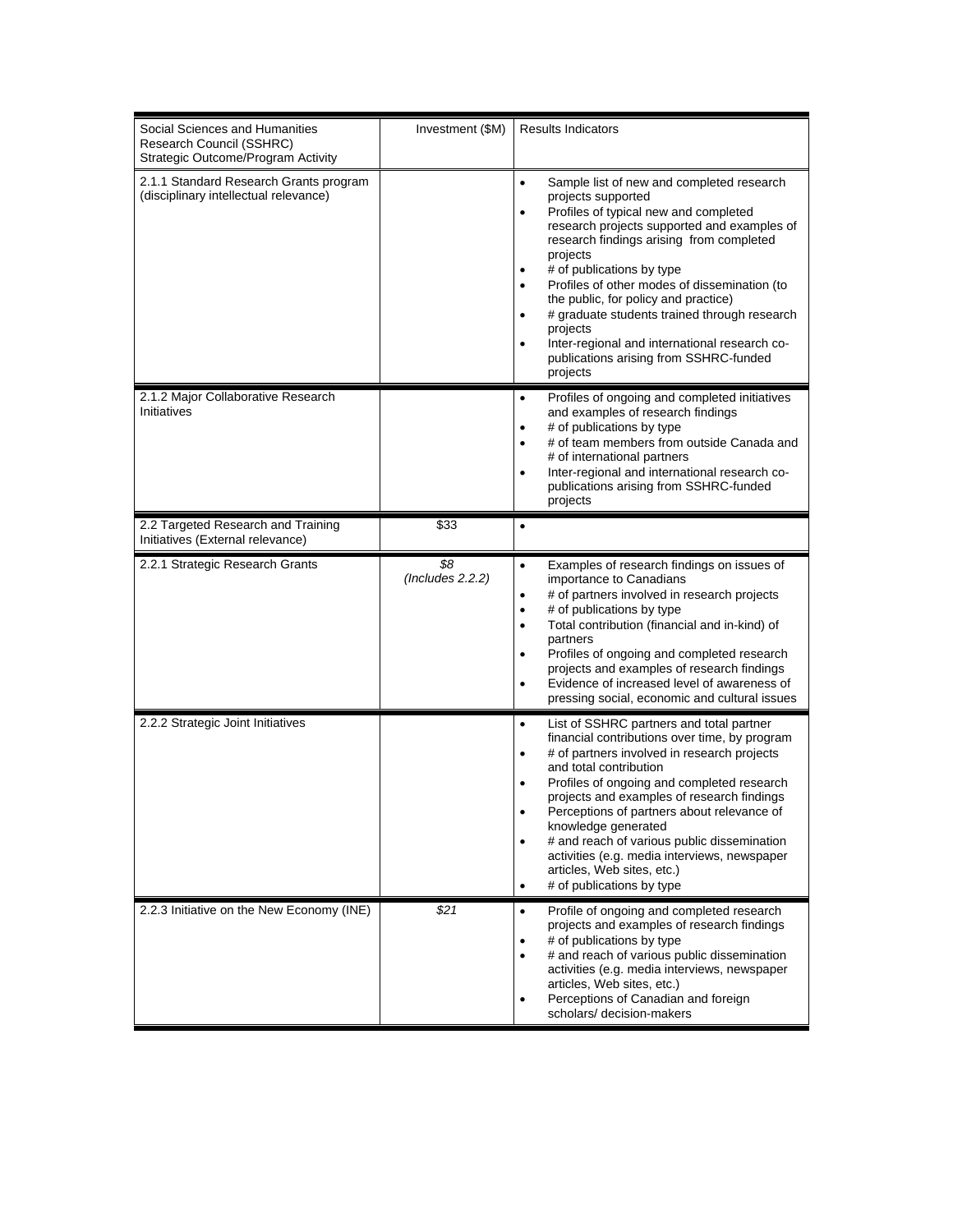| Social Sciences and Humanities<br>Research Council (SSHRC)<br>Strategic Outcome/Program Activity | Investment (\$M) | <b>Results Indicators</b>                                                                                                                                                                                                                                                                                                                                                                                                                           |
|--------------------------------------------------------------------------------------------------|------------------|-----------------------------------------------------------------------------------------------------------------------------------------------------------------------------------------------------------------------------------------------------------------------------------------------------------------------------------------------------------------------------------------------------------------------------------------------------|
| 2.2.4 The Social Economy Suite                                                                   | \$3              | Profiles of funded research projects and<br>٠<br>examples of research findings<br># of publications by type<br>٠<br># and reach of various public dissemination<br>$\bullet$<br>activities (e.g., media interviews, newspaper<br>articles, Websites, etc)<br>Perception of Canadian and foreign<br>٠<br>scholars/decision-makers<br>Examples of policies developed and of<br>performance improvements within<br>organizations of the social economy |
| 2.3 Strategic Research Development                                                               | \$23             | $\bullet$                                                                                                                                                                                                                                                                                                                                                                                                                                           |
| 2.3.1 Research Development Initiatives<br>(RDI)                                                  |                  | Examples of outcomes of RDI grants<br>٠<br># of SSHRC grant applications arising from<br>$\bullet$<br>research supported under the RDI program                                                                                                                                                                                                                                                                                                      |
| 2.3.2 Community-University Research<br>Alliances (CURA)                                          |                  | Profiles of ongoing and completed projects<br>$\bullet$<br>and examples of research findings and of<br>reinforced decision-making capacity (at end of<br>grant periods - see note 7)<br># of publications by type<br>٠<br># and reach of knowledge mobilization<br>٠<br>activities<br>Perceptions of participating community<br>٠<br>organizations                                                                                                  |
| 2.3.3 SSHRC institutional Grants (SIG)<br>program                                                |                  | # of researchers supported within each<br>$\bullet$<br>institution<br># of new researchers funded<br># of student's and researchers supported for<br>$\bullet$<br>travel (i.e. for research, networking and/or<br>dissemination activities),                                                                                                                                                                                                        |
| 2.3.4 Aid to Small Universities (ASU)<br>program                                                 |                  | Profiles of research strengths developed in<br>$\bullet$<br>small universities                                                                                                                                                                                                                                                                                                                                                                      |
| 2.3.5 General Support                                                                            |                  | Examples and profiles of projects and<br>٠<br>initiatives funded                                                                                                                                                                                                                                                                                                                                                                                    |
| 3 Knowledge Mobilization: The<br>Transfer, Dissemination and Use of<br><b>SSH</b>                | \$17             |                                                                                                                                                                                                                                                                                                                                                                                                                                                     |
| 3.1 Research Communication and<br>Interaction                                                    |                  | ٠                                                                                                                                                                                                                                                                                                                                                                                                                                                   |
| 3.1.1 Aid to Scholarly Publications<br>Program (ASPP)                                            |                  | Highlight of impacts of program in various<br>$\bullet$<br>disciplines                                                                                                                                                                                                                                                                                                                                                                              |
| 3.1.2 Aid to Research Workshops and<br>Conferences in Canada                                     |                  | Variety of participants; media coverage, etc.<br>٠<br># of disciplines covered by conference topics;<br>$\bullet$<br># of disciplines, institutions, sectors, regions<br>and countries represented by participants in<br>supported conferences                                                                                                                                                                                                      |
| 3.1.3 Aid to Research and Transfer<br>Journals program                                           |                  | # of subscribers by type (i.e. Canadian,<br>$\bullet$<br>foreign, students, etc.) and estimate of overall<br>readership                                                                                                                                                                                                                                                                                                                             |